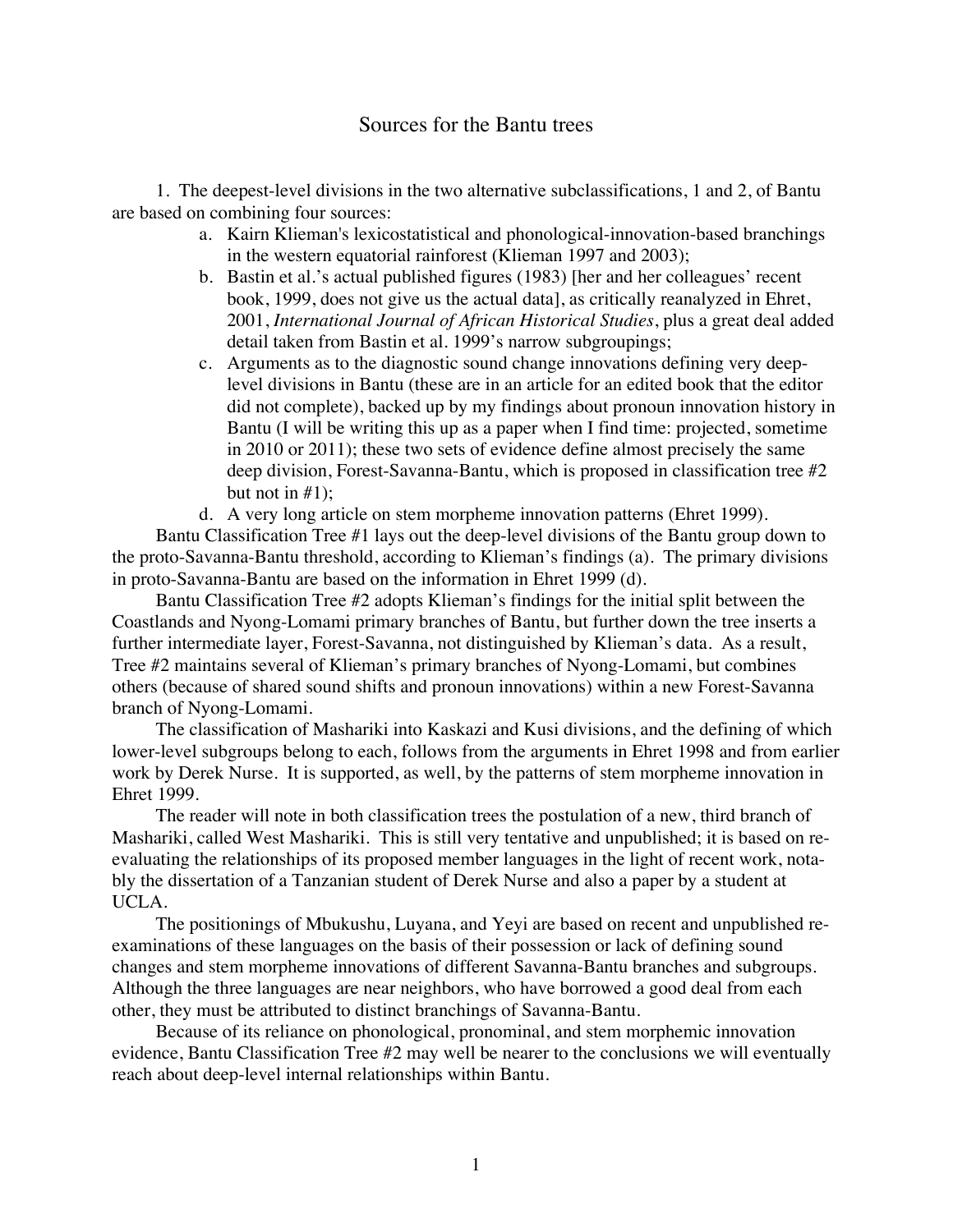#### *Sources*

- 2. A large number of lower-level subgroups have been very strongly established in the work of a variety of scholars doing regional historical or linguistic studies:
	- a. Great Lakes Bantu: David Schoenbrun, 1990 and 1998;
	- b. Northeast-Coastal Bantu: Derek Nurse and Gerrard Philippson, 197?; Thomas Hinnebusch 19??; Hinnebusch and Nurse 199?; Rhonda Gonzales 2002 (for Wami and Ruvu);
	- c. Rufiji-Ruvuma: Gloria Waite 1979; Nurse; Ngonyama;
	- d. Rukwa (Corridor and Nyakyusa): Cymone Fourshey 2002; also Nurse 198?;
	- e. Chaga-Dabida: Nurse 197?;
	- f. Thagiicu: Patrick Bennett 197?;
	- g. Takama: Matthew Hopper 2001 (unpublished paper);
	- h. Shona: C. Ehret and Margaret Kinsman 1981;
	- i. Southeast-Bantu: Ehret et al. 1974, revised by Dennis Laumann 1997 (unpublished paper); for Nguni: Carolan Ownby 1985;
	- j. Kavango-Southwest Bantu, along with Mbukushu, Luyana, and Yeyi: Anita Pfouts 2003;
	- k. Buan: Mary McMaster 1988;
	- l. Sabi, Botatwe, and Luban: Christine Ahmed 1995;
	- m.Pomo-Bomwali: Kairn Klieman 1997;
	- n. Okani: Klieman 1997;
	- o. Nzadi subbranch (all subgroups): Klieman 1997.

The subclassification of Sotho dialects is an interim proposition not yet tested and incomplete in membership, and surely will have to be greatly revised.

3. For the equatorial rainforest and northwestern regions, additional lower-level subgroupings have been adapted from Bastin et al. 1999 to fill in areas not covered in the sources a-o or Klieman 1997/2003.

Obviously not every single Bantu language or dialect is included here. Also, I have been inconsistent in the extent to which I have carried the classification down to the level of dialect, sometimes providing that kind of detail and sometimes stopping at the language level. There surely are cases, too, where language names have been confused or where the name used for a language is different from the name applied to it in one or more of the cited sources.

# **Cited References**

(Full references still to be filled in.)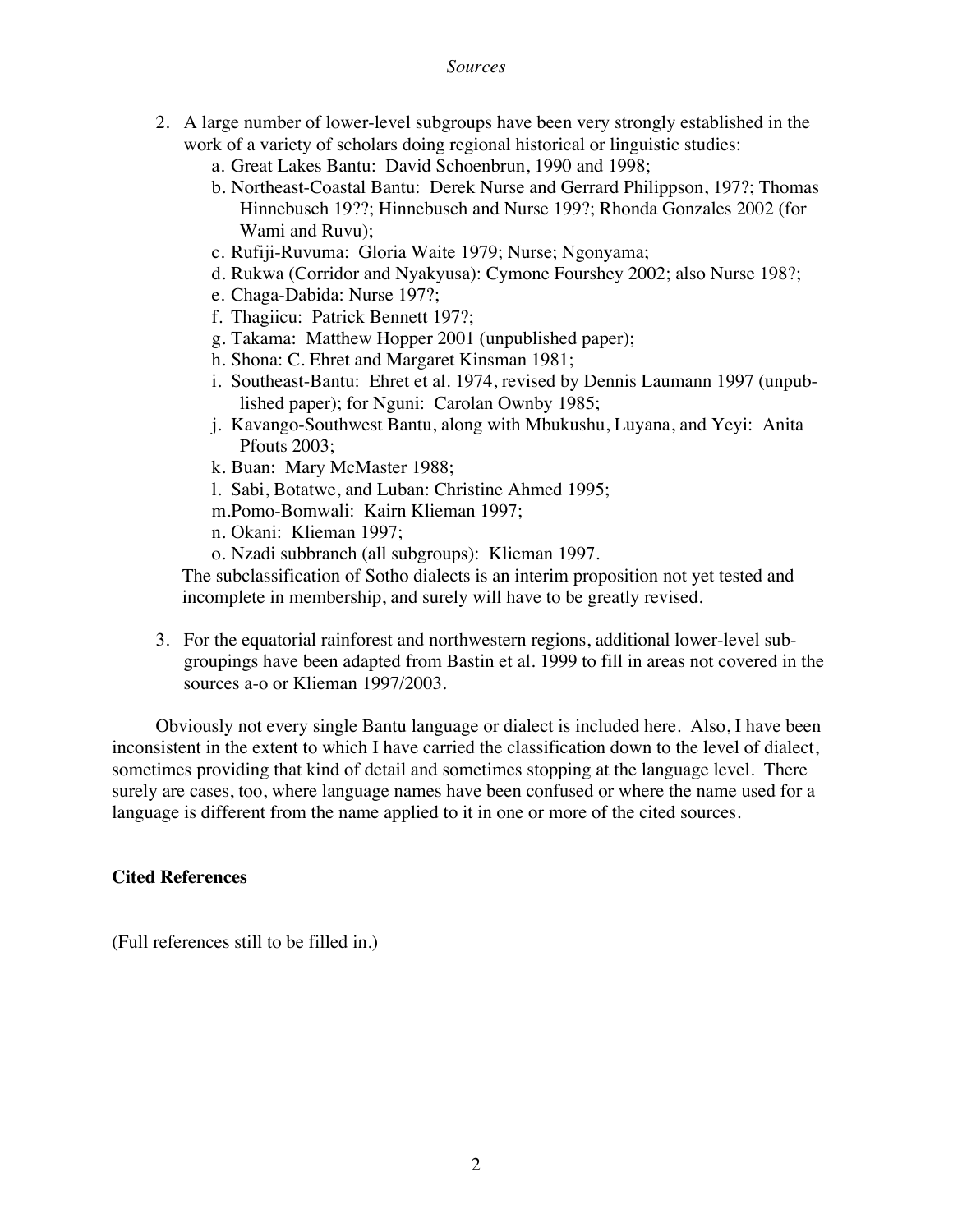## BANTU CLASSIFICATION 1

(combining a variety of sources: see "Sources for Bantu trees")

- 1. COASTLANDS BANTU
	- 1.1. Mpongwe (B.11a)
	- 1.2. Galwa (B.11c)
	- 1.3. Nkomi (B.11e)
- 2. NYONG-LOMAMI
	- 2.1. Mbo (A.15)
	- 2.2. Tanga-Bomwali
		- 2.2.1. Benga-Duala
			- 2.1.1.1. Duala (A.24)
			- 2.1.1.2. Tanga-Benga
				- 2.1.1.2.1. Tanga (A.32)
				- 2.1.1.2.2. Benga (A.34)
			- 2.2.2. Fang-Bafia
				- 2.2.2.1. Eki (A.72)
				- 2.2.2.2. Eton-Fang
					- 2.2.2.2.1. Ewondo-Eton
						- 2.2.2.2.1.1. Eton (A.71)
						- 2.2.2.2.1.2. Ewondo-Noho (A.72)
							- 2.2.2.2.1.2.1. Ewondo
							- 2.2.2.2.1.2.2. Noho
					- 2.2.2.2.2. Fang-Bulu
						- 2.2.2.2.2.1. Fang (A.75)
						- 2.2.2.2.2.2. Bulu group
							- 2.2.2.2.2.2.1. Bulu (A.74)
								- 2.2.2.2.2.2.2. Fang Ntumu-Make (A.75)
									- 2.2.2.2.2.2.2.1. Ntumu
									- 2.2.2.2.2.2.2.2. Make
				- 2.2.2.3. Bafia
					- 2.2.2.3.1. Tibea (A.54)
					- 2.2.2.3.2. Lefa-Rikpa (A.51 and A.52)
				- 2.2.2.4. Basaa-Bakoko
					- 2.2.2.4.1. Basaa (A.43a)
					- 2.2.2.4.2. Bakoko (A.43b)
				- 2.2.2.5. Kako (A.93)
			- 2.2.3. Pomo-Bomwali
				- 2.2.3.1. Pomo (A.92)
					- 2.2.3.1.1. Pomo (A.92)
					- 2.2.3.1.2. Kweso (A.94)
				- 2.2.3.2. Mpiemo (A.86)
				- 2.2.3.3. Ndzem-Bomwali
					- 2.2.3.3.1. Ndzem (A.84)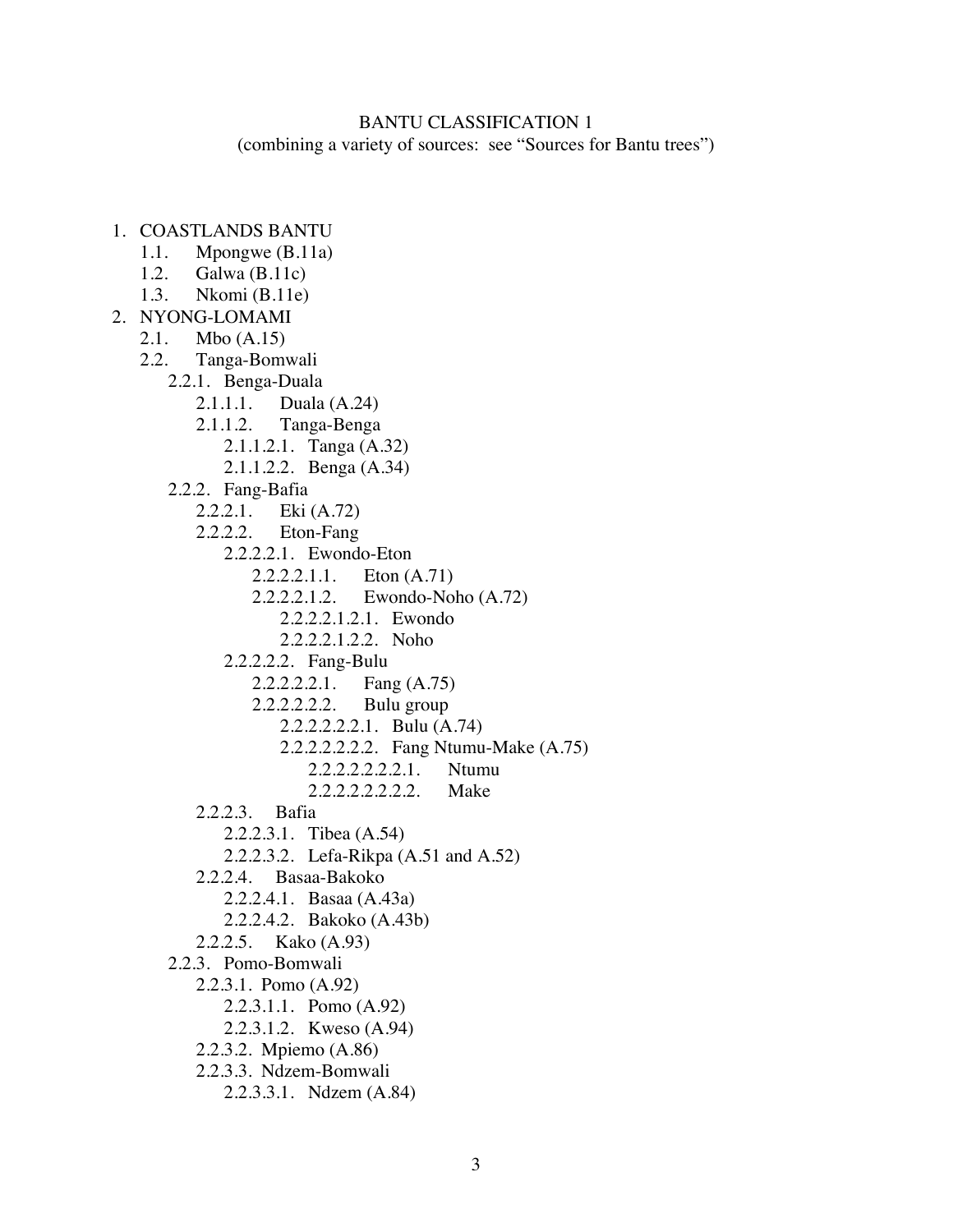- 2.2.3.3.2. Bekwil (A.85) 2.2.3.3.3. Yambe 2.2.3.3.4. Bomwali (A.87) 2.3. Buneya 2.3.1. Bubi (A.31) 2.3.2. Nen-Yambasa group 2.3.2.1. Nen (A.44) 2.3.2.2. Yambasa-Tuki 2.3.2.2.1. Tuki (A61) 2.3.2.2.2. Yambasa group 2.3.2.2.2.1. Nu Gunu (A.66) 2.3.2.2.2.2. Yambasa (A.62) 2.4. Langa-Mbesa 2.4.1. Langa 2.4.2. Mbesa group 2.4.2.1. Mbesa (C.51) 2.4.2.2. Yalemba (C.52) 2.4.3. Lokele-Poke 2.4.3.1. Mbole Opala (C.68) 2.4.3.2. Bauma-Wenge 2.4.3.2.1. Bauma (C.52) 2.4.3.2.2. Poke-Wenge 2.4.3.2.2.1. Poke Lyombo (C.53) 2.4.3.2.2.2. Poke Yalisingo (C.53) 2.4.3.2.2.3. Yabaondo (C.52) 2.4.3.2.2.4. Wenge (C.52) 2.4.3.3. Lokele-Bolomboki 2.4.3.3.1. Lokele 2.4.3.3.1.1. Lokele Yakusu (C.55) 2.4.3.3.1.2. Lokele Isangi (C.55) 2.4.3.3.1.3. Likile (C.57) 2.4.3.3.2. Bolomboki 2.4.3.3.2.1. Elambo Bolomboki 2.4.3.3.2.2. Linga (C.58) 2.4.3.3.2.3. Lombo dialects 2.4.3.3.2.3.1. Lombo (C.54) 2.4.3.3.2.3.2. Mbole Bolomboki (C.68) 2.5. Babole 2.6. Boan group 2.6.1. Bali (D.21) 2.6.2. Old Bomokandian 2.6.2.1. Biran 2.6.2.1.1. Bira-Amba
	- 2.6.2.1.1.1. Bira (D.32)
	- 2.6.2.1.1.2. Amba (D.22)
	- 2.6.2.1.2. Old Bomokandian-II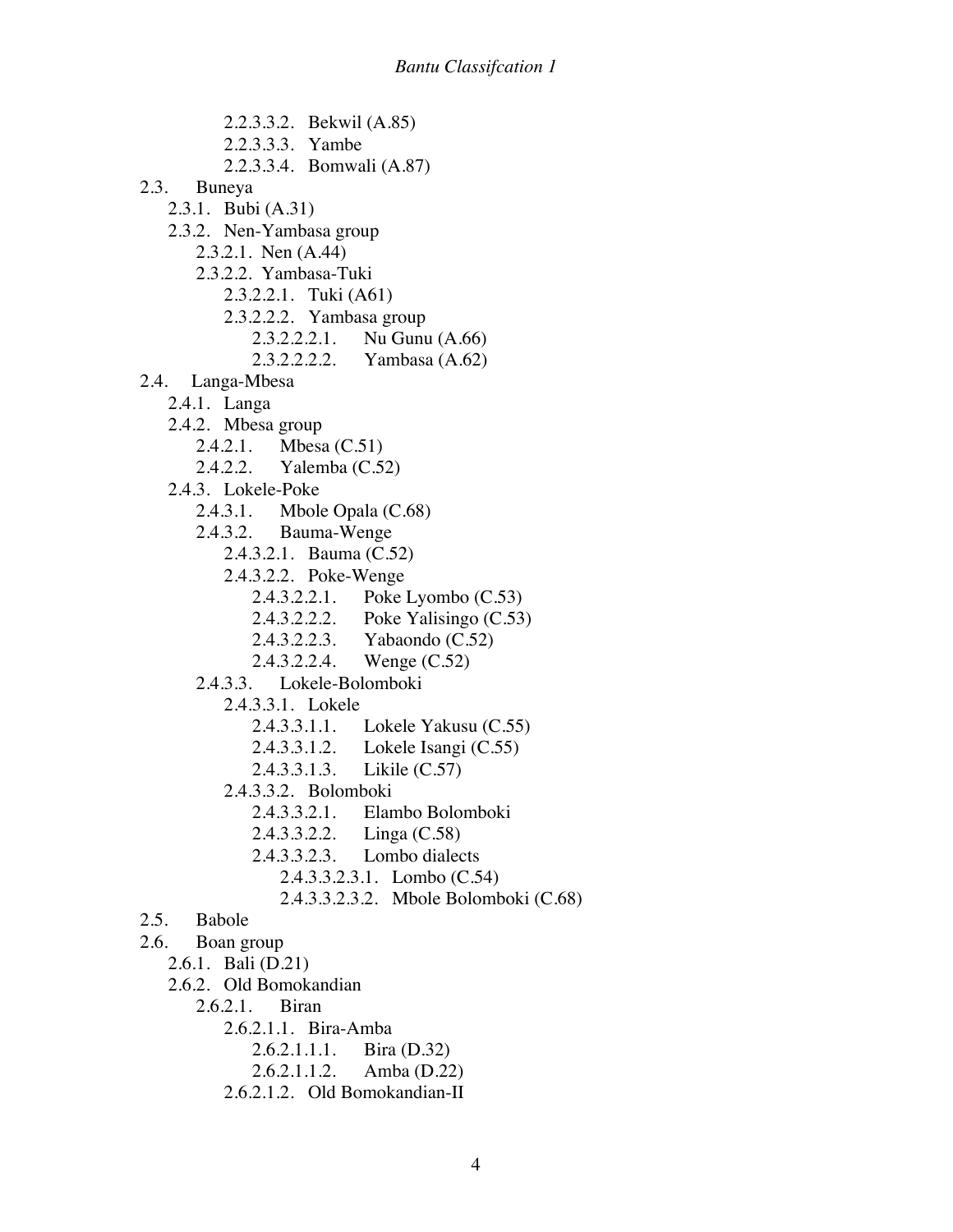2.6.2.1.2.1. Ngendan 2.6.2.1.2.1.1. Ngenda 2.6.2.1.2.1.2. Homa 2.6.2.1.2.2. Middle Bomokandian 2.6.2.1.2.2.1. Lika (D.30) 2.6.2.1.2.2.2. Late Bomokandian 2.6.2.1.2.2.2.1. Ngelima (C.45) 2.6.2.1.2.2.2.2. Late Bomokandian-II 2.6.2.1.2.2.2.2.1. Kango 2.6.2.1.2.2.2.2.2. Pagabete 2.6.2.1.2.2.2.2.2.1. Boa (C.44) 2.6.2.1.2.2.2.2.2.2. Benge (C.43) 2.6.3. Kumu (D.23)[D.37] 2.7. Enya-Binja 2.7.1. Mituku-Enya 2.7.1.1. Mituku (D.13) 2.7.1.2. Enya (D14) 2.7.2. Binja (D.24) 2.8. Lebonya 2.8.1. Lengola (D.12) 2.8.2. Nyali-Bodo 2.8.2.1. Nyali (D.33) 2.8.2.2. Bodo (D.35) 2.9. Sangha-Kwa 2.9.1. Ingundi (Ngondi) (C.11) 2.9.2. Okani 2.9.2.1. Itsogo-Ebongo 2.9.2.1.1. Itsogo (B.31) 2.9.2.1.2. Ebongo 2.9.2.2. Himba (B.11d)[B.36] 2.9.3. Kota-Wumvu 2.9.3.1. Kota (B.25) 2.9.3.2. Sama-Mahongwe (B.26) 2.9.3.3. Wumvu-Ndasa 2.9.3.3.1. Wumvu (B.24) 2.9.3.3.2. Ndasa (B.28) 2.9.3.4. Kele (B.22) 2.9.4. Mboshi group 2.9.4.1. Mboshi (C.25) 2.9.4.2. Koyo (C.24) 2.9.5. Teke-Mbede 2.9.5.1. Teke-Mfinu 2.9.5.1.1. Teke-East 1 (B.76) 2.9.5.1.2. Mfinu-Kasangulu 2.9.5.1.2.1. Wamba-Tua 2.9.5.1.2.1.1. Tiene Wamba (B.81)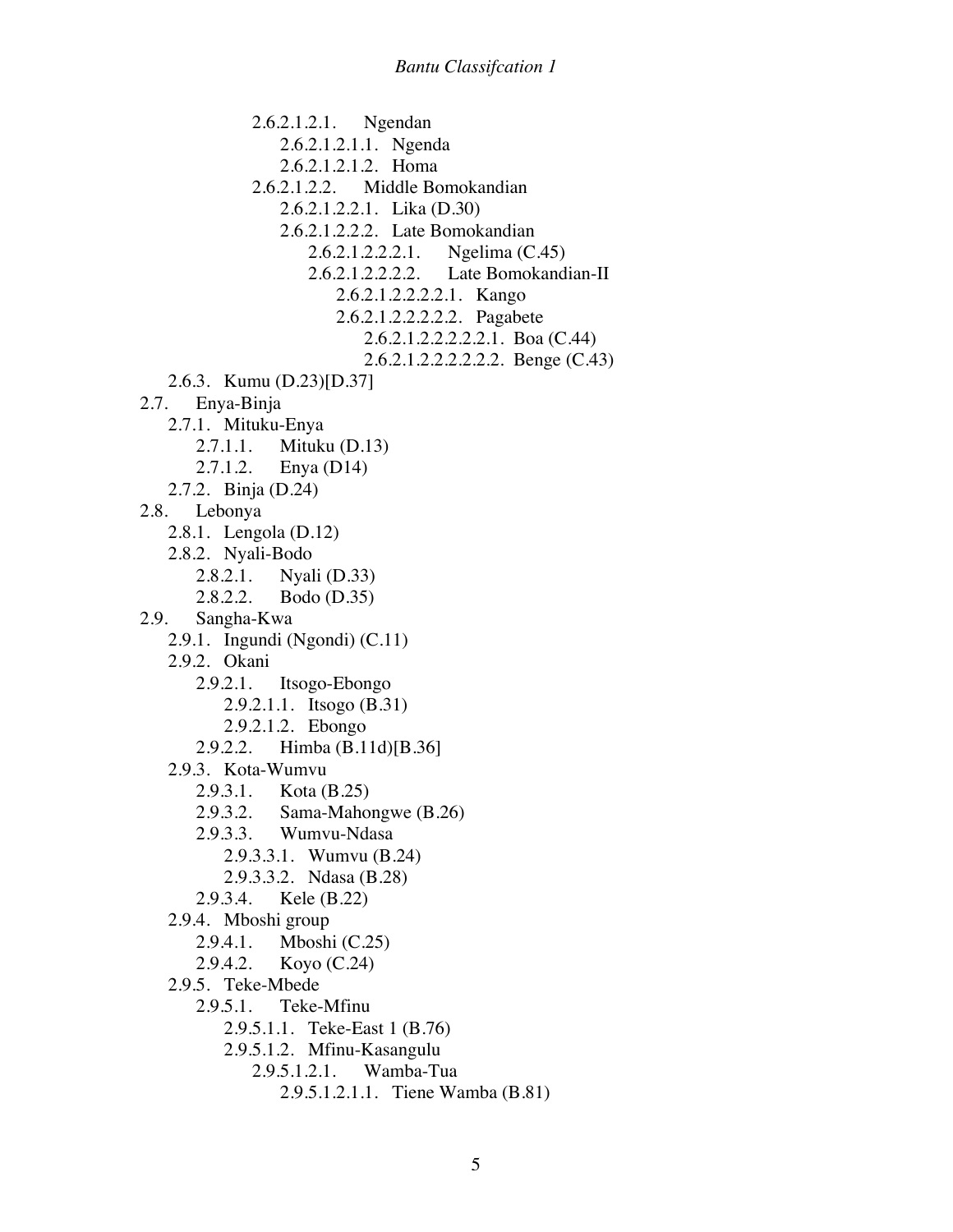2.9.5.1.2.1.2. Teke Tua (Teke-E 2 Tua) (B.76) 2.9.5.1.2.2. Fumu-Wumbu Kasangulu (B.78) 2.9.5.1.2.3. Mpuono-Mfinu 2.9.5.1.2.3.1. Mfinu Mungata (B.83) 2.9.5.1.2.3.2. Teke-East 3 (B.76) 2.9.5.1.2.3.3. Mfinu-Mobenga 2.9.5.1.2.3.3.1. Fumu-Wumbu Mobenga (B.78) 2.9.5.1.2.3.3.2. Mpuono Fadiaka (B.84) 2.9.5.1.2.3.3.3. Kinsi-Isaangampyu dialect cluster (Mpuono 1, Fumu-Wumbu 4/5, Mfinu) 2.9.5.2. Mbede-Kukwa 2.9.5.2.1. Tee  $(1/2/4)$   $(B.71)$ 2.9.5.2.1.1. Tee Abala 2.9.5.2.1.2. Tee Boundji 2.9.5.2.1.3. Tee Omvula 2.9.5.2.2. Mbede 2.9.5.2.2.1. Komono-Kaningi 2.9.5.2.2.1.1. Teke Komono (B.73) 2.9.5.2.2.1.2. Ndumo-Kaningi 2.9.5.2.2.1.2.1. Kaningi (B.64) 2.9.5.2.2.1.2.2. Ndumo (B.63) 2.9.5.2.2.2. Mbere-Mbamba 2.9.5.2.2.2.1. Mbere dialect cluster 2.9.5.2.2.2.1.1. Mbere (B.61) 2.9.5.2.2.2.1.2. Mbamba 1 (Gabon), Mbamba Mpini (B.62) 2.9.5.2.2.2.2. Mbamba 3 (Gabon) (B.62) 2.9.5.2.3. Bolobo-Kukwa 2.9.5.2.3.1. Bolobo-Mbe 2.9.5.2.3.1.1. Teke Bolobo (B.76) 2.9.5.2.3.1.2. Fumu-Mbe 2.9.5.2.3.1.2.1. Fumu Wumbu 2 (B.78) 2.9.5.2.3.1.2.2. Ngungwel-Mbe 2.9.5.2.3.1.2.2.1. Ngungwel (B.72) 2.9.5.2.3.1.2.2.2. Boma (B.74) 2.9.5.2.3.1.2.2.3. Tee Mbe (B.71) 2.9.5.2.3.2. Fumu-Kukwa 2.9.5.2.3.2.1. Fumu Wumbu 1 (B.78) 2.9.5.2.3.2.2. Tee Bouenza (B.71) 2.9.5.2.3.2.3. Bambana-Kissiele 2.9.5.2.3.2.3.1. Teke Bambana (B.73) 2.9.5.2.3.2.3.2. Teke Kissiele (B.73) 2.9.5.2.3.2.4. Kukwa (B.74) 2.9.6. Nzadi 2.9.6.1. Bakolu 2.9.6.2. Pande

2.9.6.3. Bwamba-Mbati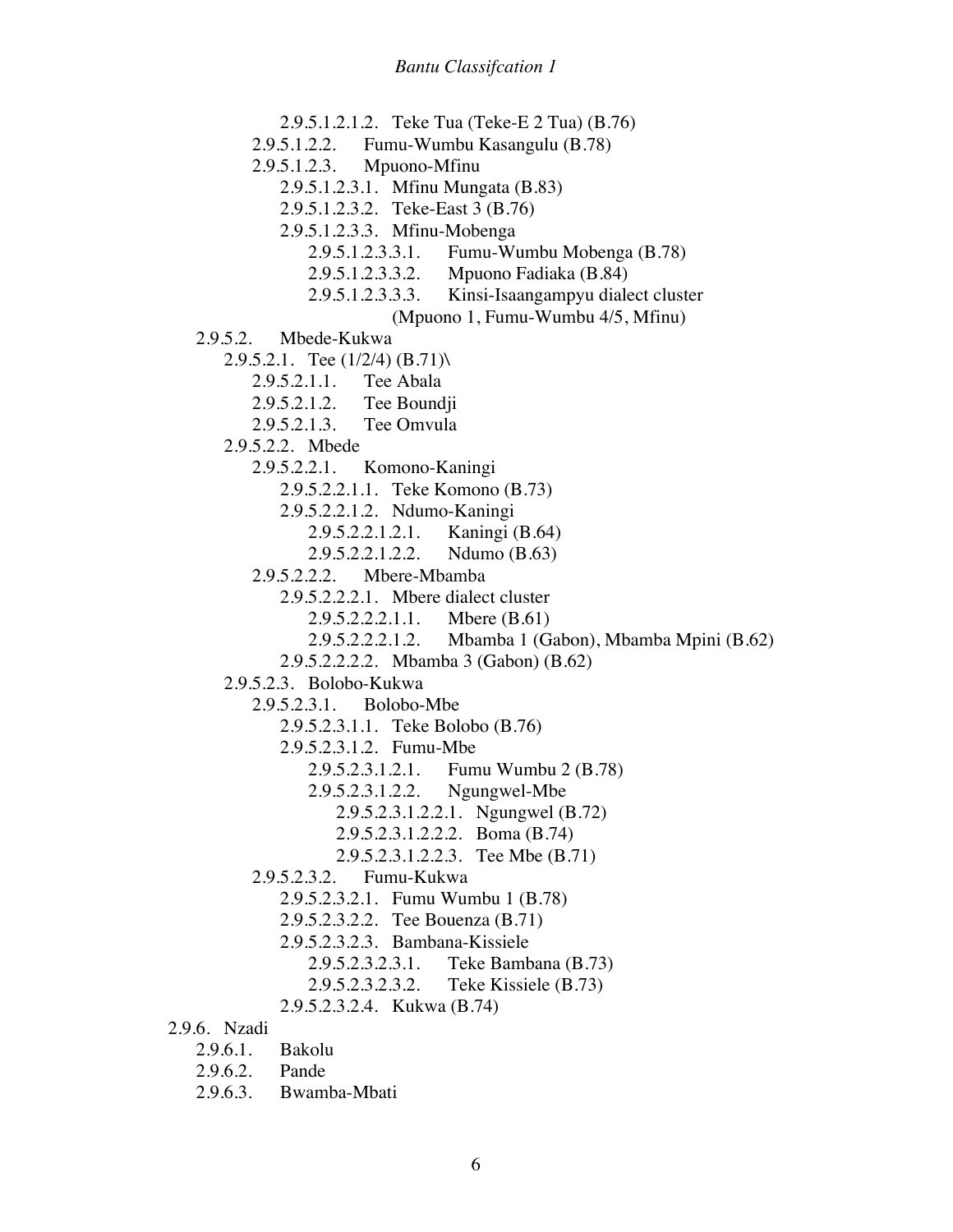2.9.6.4. Gyando-Mwe 2.9.6.4.1. Gyando 2.9.6.4.2. Mwe 2.9.6.5. Kula-Leku 2.9.6.5.1. Kula 2.9.6.5.2. Leku 2.9.6.6. Buja-Ngombe 2.9.6.6.1. Buja (C.37) 2.9.6.6.1.1. Buja Monongo 2.9.6.6.1.2. Buja Bumba 2.9.6.6.2. Motembo-Ngombe 2.9.6.6.2.1. Babale-Motembo 2.9.6.7.6.2.2. Babale [C.46c] 2.9.6.7.6.2.3. Motembo [C.46a] 2.9.6.6.2.2. Ngombe-Doko 2.9.6.6.2.2.1. Doko 2.9.6.6.2.2.2. Ngombe (C.41) 2.9.6.7. Babenzele-Bobangi 2.9.6.7.1. Babenzele-Bambenga (C.10) 2.9.6.7.1.1. Babenzele 2.9.6.7.1.2. Bambenga 2.9.6.7.1.3. Aka [C.18] 2.9.6.7.2. Mikaya-Bambomba (C.10) 2.9.6.7.2.1. Mikaya 2.9.6.7.2.2. Bambengangale 2.9.6.7.2.3. Baluma 2.9.6.7.2.4. Bongili (C.15) 2.9.6.7.2.5. Inyele 2.9.6.7.2.6. Bambomba-Zamba 2.9.6.7.2.6.1. Likau-Likoka 2.9.6.7.2.6.1.1. Likau 2.9.6.7.2.6.1.2. Lobala Mbombe 2.9.6.7.2.6.1.3. Likoka-Butugu 2.9.6.7.2.6.1.3.1. Likoka 2.9.6.7.2.6.1.3.2. Lobala Butugu 2.9.6.7.2.6.2. Bambomba group 2.9.6.7.2.6.2.1. Mbonzo 2.9.6.7.2.6.2.2. Bambomba (C.14) 2.9.6.7.2.6.2.3. Leke 2.9.6.7.2.6.3. Zamba-Libinza 2.9.6.7.2.6.3.1. Zamba 2.9.6.7.2.6.3.2. Loi 1 2.9.6.7.2.6.3.3. Ndobo-Libinza 2.9.6.7.2.6.3.3.1. Ndobo-Lingala (C.36) 2.9.6.7.2.6.3.3.2. Boloki, Loi Ikila 2.9.6.7.2.6.3.3.3. Libinza, Balobo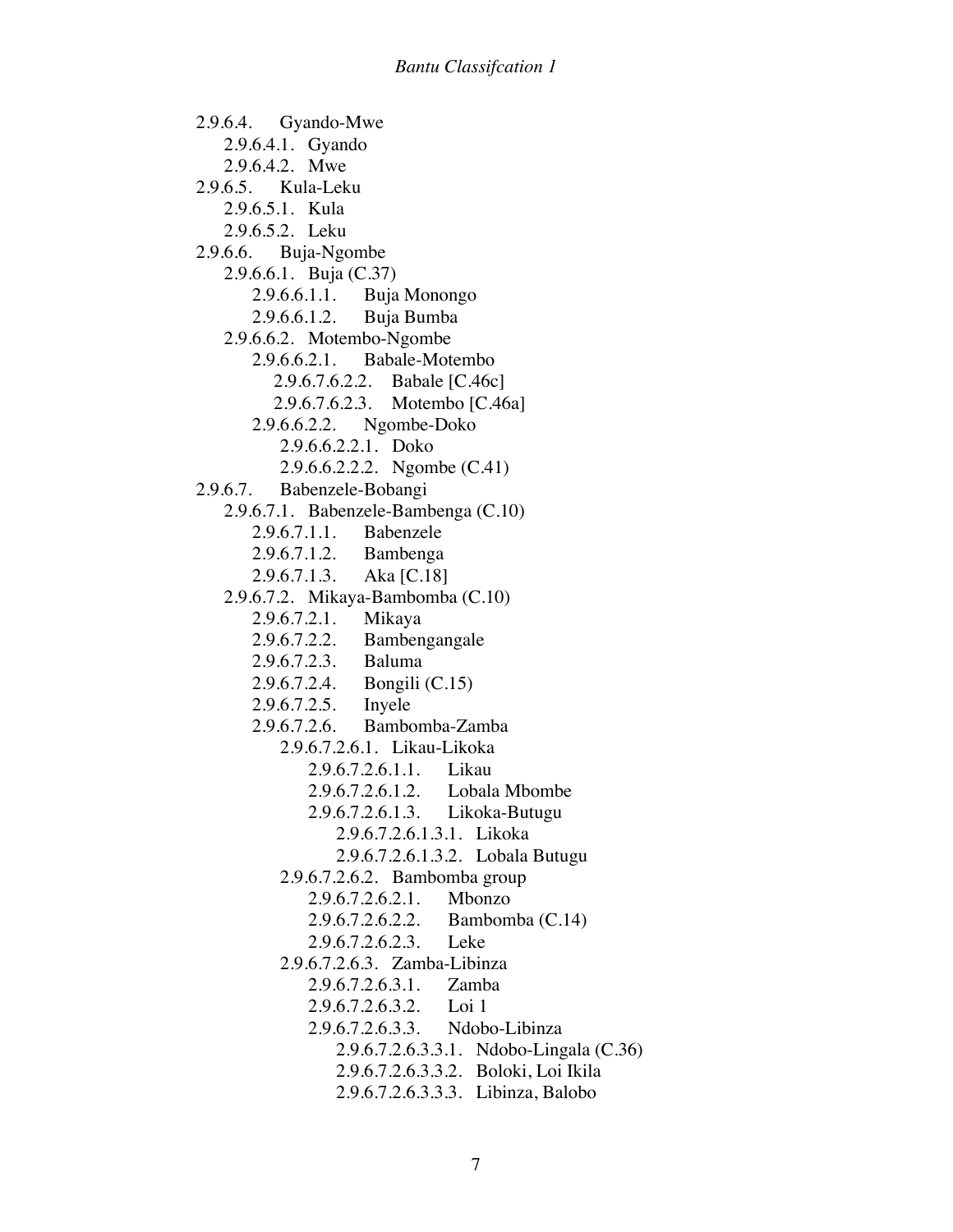2.9.6.7.3. Mokiba-Bobangi 2.9.6.7.3.1. Ngando-Mokiba 2.9.6.7.3.1.1. Ngando [C.19] 2.9.6.7.3.1.2. Mokiba 2.9.6.7.3.1.2.1. Mokiba Ibonga 2.9.6.7.3.1.2.2. Mokiba 2/3 2.9.6.7.3.2. Pama-Bobangi 2.9.6.7.3.2.1. Bobangi-Kuba 2.9.6.7.3.2.1.1. Kuba (C.27) 2.9.6.7.3.2.1.2. Moya Nbokobo 2.9.6.7.3.2.1.3. Moya Nsangasi 2.9.6.7.3.2.1.4. Bobangi (C.32) 2.9.6.7.3.2.1.4.1. Bobangi 2.9.6.7.3.2.1.4.2. Mbompo 2.9.6.7.3.2.1.4.3. Moya Bolobo 2.9.6.7.3.2.1.4.4. Nunu 2.9.6.7.3.2.2. Pama 2.9.6.8. Mongo-Tetela 2.9.6.8.1. Mongo group 2.9.6.8.1.1. Kela (C.75) 2.9.6.8.1.2. Core Mongo 2.9.6.8.1.2.1. Ntomba Issiboto (C.61) 2.9.6.8.1.2.2. Nkundo (C.61) 2.9.6.8.1.2.3. Sengele (C.33) 2.9.6.8.1.2.4. Bolia dialect cluster 2.9.6.8.1.2.4.1. Ntomba Bikoro (C.35) 2.9.6.8.1.2.4.2. Konda (C.61) 2.9.6.8.1.2.4.3. Bandundu (C.35) 2.9.6.8.1.2.4.4. Inongo (C.35) 2.9.6.8.1.2.4.5. Bolia (C.35) 2.9.6.8.2. Bushong-Cwa 2.9.6.8.2.1. Cwa [C.90] 2.9.6.8.2.2. Shuwa-Ndegese 2.9.6.8.2.2.1. Shuwa [C.89] 2.9.6.8.2.2.2. Ndegese-Mbingi 2.9.6.8.2.2.2.1. Ndegese (C.81) 2.9.6.8.2.2.2.2. Mbingi (Mbeengi) 2.9.6.8.2.3. Bushong group 2.9.6.8.2.3.1. Lele-Bushong 2.9.6.8.2.3.1.1. Lele Mboombe (C.84) 2.9.6.8.2.3.1.2. Ilebo 2.9.6.8.2.3.1.3. Bushong (C.83) 2.9.6.8.2.3.2. Lele-Wongo 2.9.6.8.2.3.2.1. Wongo Kavuvu (C.85) 2.9.6.8.2.3.2.2. Wongo Kweso (C.85) 2.9.6.8.2.3.2.3. Lele (C.84)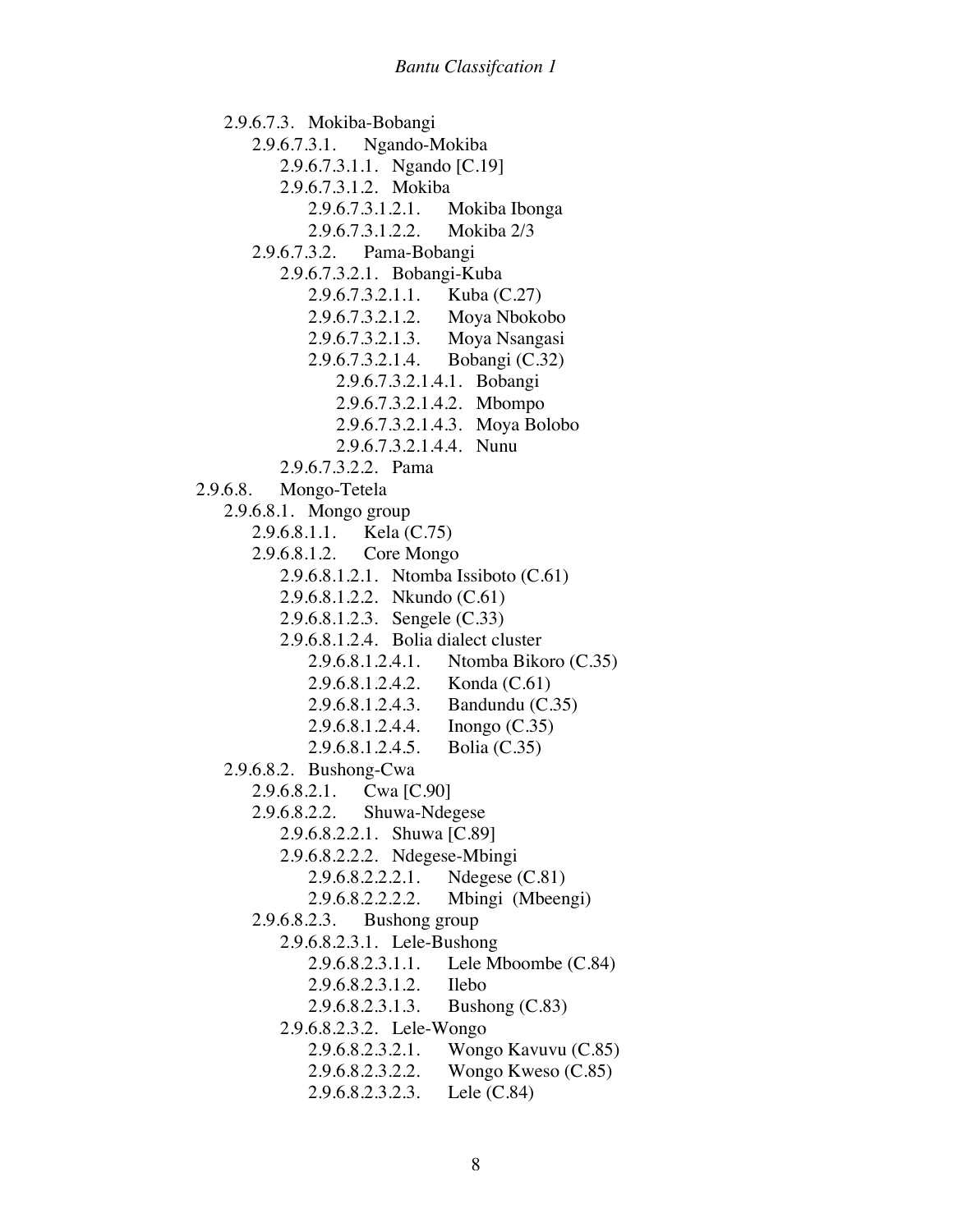2.9.6.8.3. Tetela group 2.9.6.8.3.1. Tetela (C.71) 2.9.6.8.3.2. Kucu (C.72) [Songo Meno = "S'n Mongo"] 2.9.6.8.4. Ombo-Ngengele 2.9.6.8.4.1. Ombo (C.760<br>2.9.6.8.4.2. Ngengele  $2.9.6.8.4.2.$ 2.9.6.9. Nzebi-Vili group 2.9.6.9.1. Nzebi-Ibeembe 2.9.6.9.1.1. Nzebi-Duma 2.9.6.9.1.1.1. Duma (B.51) 2.9.6.9.1.1.2. Nzebi (B.52) 2.9.6.9.1.2. Iyaa-Ibeembe 2.9.6.9.1.2.1. Tsangi-Ilaali 2.9.6.9.1.2.1.1. Tsangi (B.53) 2.9.6.9.1.2.1.2. Iyaa-Ilaali 2.9.6.9.1.2.1.2.1. Iyaa (B.73a) 2.9.6.9.1.2.1.2.2. Ilaali (B.73b) 2.9.6.9.1.2.2. Ibeembe-Kunyi 2.9.6.9.1.2.2.1. Ibeembe (H.11) 2.9.6.9.1.2.2.2. Kunyi (H.13a) 2.9.6.9.1.2.3. Bongo Koudja 2.9.6.9.2. Punu group 2.9.6.9.2.1. Punu-Vungu 2.9.6.9.2.1.1. Punu-Irimba (Congo) (B.43) 2.9.6.9.2.1.1.1. Punu 2 (Congo) (B.43 2.9.6.9.2.1.1.2. Irimba 2.9.6.9.2.1.2. Vungu 1/2, Punu 1 (Gabon) (B.44) 2.9.6.9.2.2. Sangu-Varama 2.9.6.9.2.2.1. Sangu (B.42) 2.9.6.9.2.2.2. Shira-Varama 2.9.6.9.2.2.2.1. Shira (B.41) 2.9.6.9.2.2.2.2. Bwali-Varama 2.9.6.9.2.2.2.2.1. Bwali 2.9.6.9.2.2.2.2.2. Varama (B.46) 2.9.6.9.3. Igama-Vili 2.9.6.9.3.1. Igama-Lumbu (B.40) 2.9.6.9.3.1.1. Igama 2.9.6.9.3.1.2. Lumbu 2-4 (B.44), Bwisi (B.45) 2.9.6.9.3.2. Vili-Yombe 2.9.6.9.3.2.1. Vili (H.12a) 2.9.6.9.3.2.2. Yombe (H.12b) 2.9.6.10. Boma-Tiene 2.9.6.10.1. Boma-Ngwi 2.9.6.10.1.1. Boma-Nzadi 2.9.6.10.1.1.1. Boma Saio (N.82) 2.9.6.10.1.1.2. Nzadi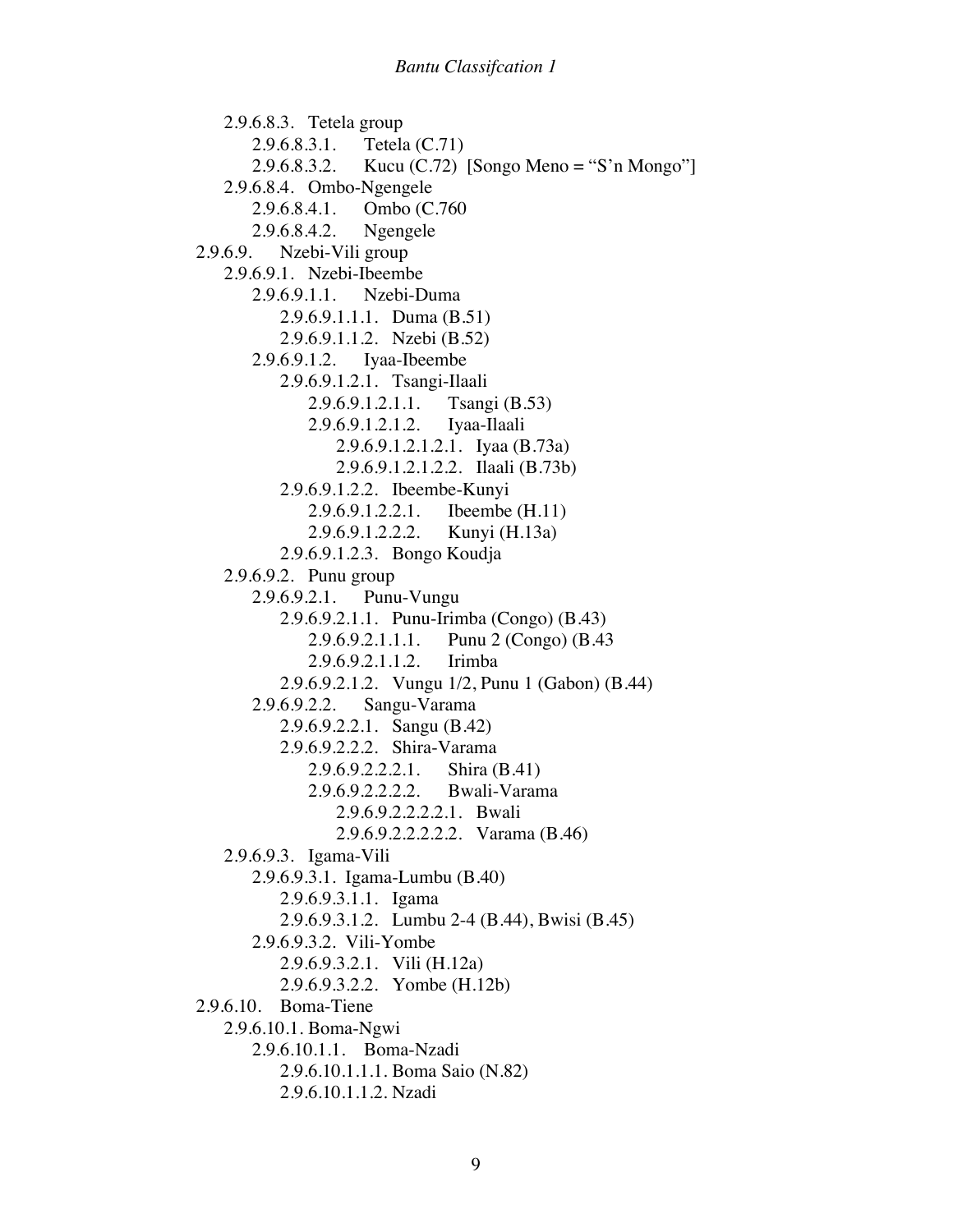2.9.6.10.1.1.2.1. Nzadi Kutu 2.9.6.10.1.1.2.2. Nzadi Panu 2.9.6.10.1.2. Ngwi [B.88] 2.9.6.10.1.2.1. Tsengentsenge-Mateko 2.9.6.10.1.2.1.1. Tsengentsenge 2.9.6.10.1.2.1.2. Mateko 2.9.6.10.1.2.2. Ngai, Idiofa, Kapia 2.9.6.10.2. Sakata-Tiene 2.9.6.10.2.1. Kesha-Sakata 2.9.6.10.2.1.1. Kesha 1 2.9.6.10.2.1.2. Kesha Mfimu 2.9.6.10.2.1.3. Sakata-Kibay 2.9.6.10.2.1.3.1. Sakata (C.34) 2.9.6.10.2.1.3.2. Kibay 2.9.6.10.2.2. Nunu-Tiene 2.9.6.10.2.2.1. Nunu 2.9.6.10.2.2.2. Kempee-Tiene 2.9.5.2.3.2.4.1. Kempee 2.9.5.2.3.2.4.2. Boma-Tiene 2.9.5.2.3.2.4.2.1. Boma (B.82) 2.9.5.2.3.2.4.2.2. Tiene (B.81) 2.9.6.11. Mbagani-Lwalwa 2.9.6.11.1. Mbagani (L22a) 2.9.6.11.2. Lwalwa (L.22b) 2.9.6.12. Songu-Yanzi 2.9.6.12.1. Songu (H.24) 2.9.6.12.2. Ngongo 1 2.9.6.12.3. Ding-Yanzi 2.9.6.12.3.1. Ding-Lwel 2.9.6.12.3.1.1. Ding (B.86) 2.9.6.12.3.1.1.1. Ding Sedzo 2.9.6.12.3.1.1.2. Ding 1/2 2.9.6.12.3.1.1.2.1. Ding Bisey 2.9.6.12.3.1.1.2.2. Ding 2 2.9.6.12.3.1.2. Lwel 2.9.6.12.3.1.2.1. Lwel Mateko 2.9.6.12.3.1.2.2. Lwel 1, Lwel Mtu 2.9.6.12.3.2. Yanzi-Mbun 2.9.6.12.3.2.1. Kolonzadi-Nkara 2.8.6.12.3.2.1.1. Yanz (B.85) 2.8.6.12.3.2.1.2. Yanz Kolonzadi and Ding 4 2.8.6.12.3.2.1.3. Yanz Dwe and Kwebe 2.8.6.12.3.2.1.4. Yanz Mwilabongo, Kibongo, and Nkara 2.9.6.12.3.2.2. Mbun-Mpin 2.9.6.12.3.2.2.1. Mbun (B.87) 2.9.6.12.3.2.2.2. Yanz 2 and Yanz Bagata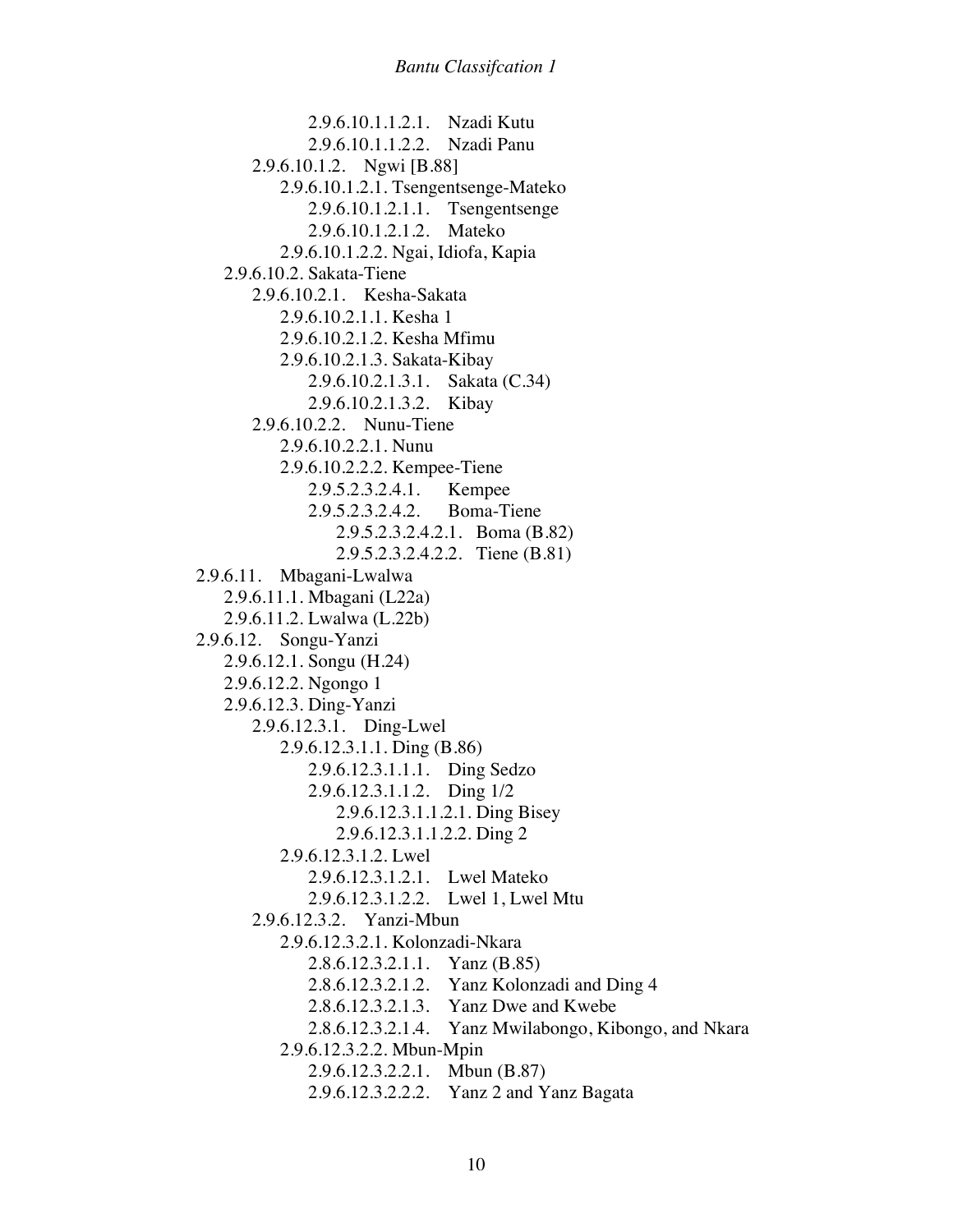2.9.6.12.3.2.2.3. Yanz 3-5 2.9.6.12.3.2.2.4. Ngongo 2, Mpin Madzing, Mpin Biyung, Yanz 8 2.9.7. Kongo-Yaka 2.9.6.13. Kongo dialect cluster 2.9.6.13.1. Eastern Kongo (H.16b/g/k, H.12b) 2.9.6.13.2. Western Kongo (H.16q/f/i/j) 2.9.6.14. Yaka dialect cluster 2.9.6.14.1. Yaka-Suku 2.9.6.14.1.1. Yaka (H.31) 2.9.6.14.1.2. Suku (H.32) 2.9.6.14.1.3. Yaka Kipheleende (H.31) 2.9.6.14.1.4. Yaka Kasongo (H.31) 2.9.6.14.2. Kimatu-Hungana 2.9.6.14.2.1. Yanz Kimatu (B.85) 2.9.6.14.2.2. Hungana (H.42) 2.9.6.14.3. Yaka Popokabaka (H.31) 2.9.8. Savanna-Bantu 2.9.8.1. Western-Savanna Bantu 2.9.8.1.1. Mbala-Holu 2.9.8.1.1.1. Mbala (H.41)[K.51] 2.9.8.1.1.1.1. Mbala Yasa 2.9.8.1.1.1.2. Ivukuna-Mbela 2.9.8.1.1.1.2.1. Mbala Ivukuna 2.9.8.1.1.1.2.2. Mbala Mbela 2.9.8.1.1.2. Sondi group 2.9.8.1.1.2.1. Sundi Kifouma (H.13b) 2.9.8.1.1.2.2. Sondi (H.43) 2.9.8.1.1.3. Holu-Pende 2.9.8.1.1.3.1. Holu 2.9.8.1.1.3.2. Pheende (K.11)[H.52] 2.9.8.1.1.3.3. Kwezo [K.53] 2.9.8.1.2. Kimbundu (H.33) 2.9.8.1.3. Ovimbundu (R.11) 2.9.8.1.4. Rund (L.53) 2.9.8.1.5. Lwena-Ndembu 2.9.8.1.5.1. Ndembu (L.52 "Lunda") 2.9.8.1.5.2. Lwena-Chokwe (K.10) 2.9.8.1.5.2.1. Chokwe (K.11) 2.9.8.1.5.2.2. Lwena 2.9.8.1.5.2.2.1. Luvale (K.14) 2.9.8.1.5.2.2.2. Luchazi (K.13) 2.9.8.1.5.2.2.3. Mbunda (K.15) 2.9.8.1.5.2.2.4. Nyemba 2.9.8.1.6. Kavango-Southwest group 2.9.8.1.6.1. Kavango 2.9.8.1.6.1.1. Kwangali (K.33)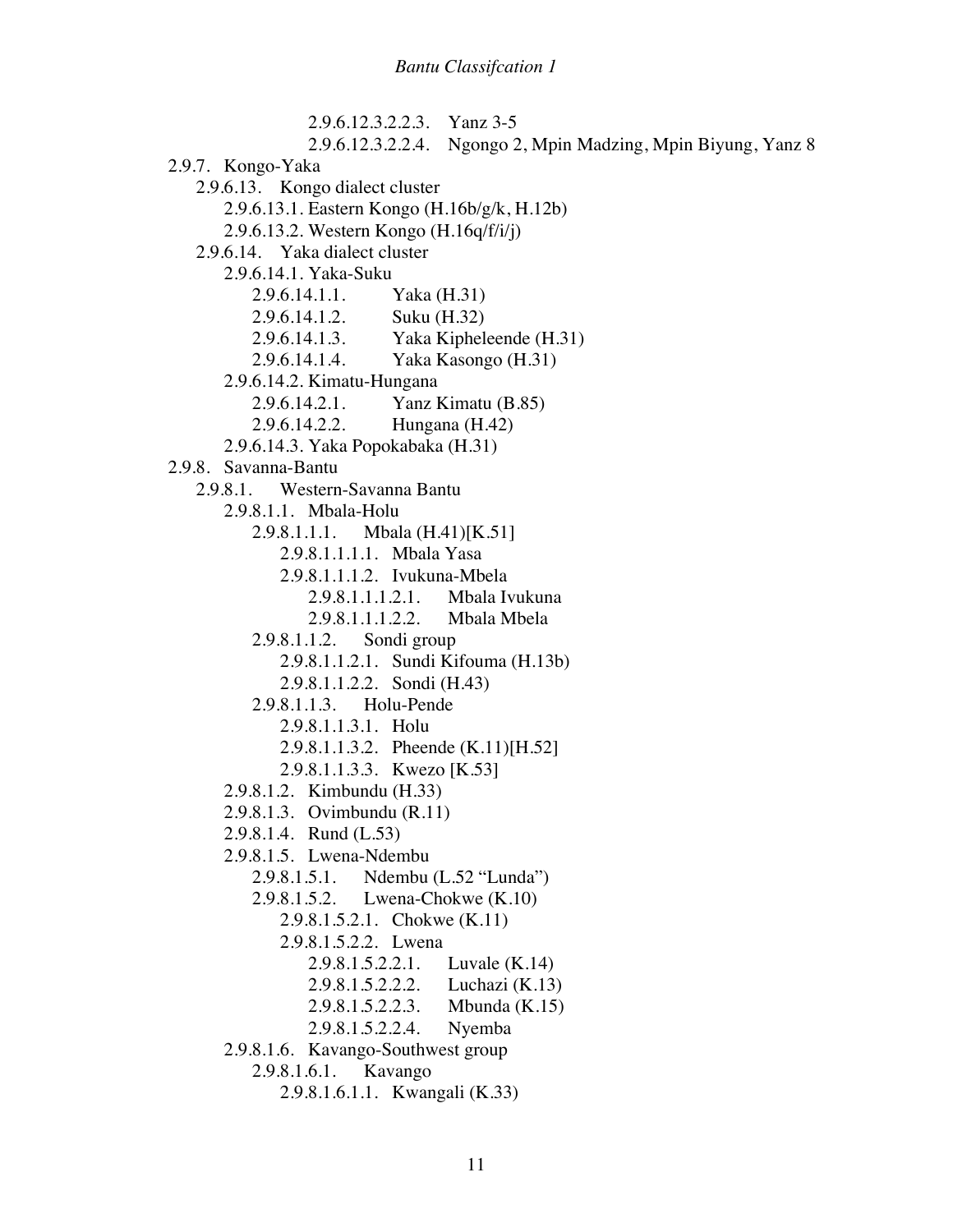2.9.8.1.6.1.2. Gciriku-Sambiyu 2.9.8.1.6.1.2.1. Gciriku 2.9.8.1.6.1.2.2. Sambiyu 2.9.8.1.6.2. Southwest-Bantu 2.9.8.1.6.2.1. Ambo-Kwanyama 2.9.8.1.6.2.1.1. Kwanyama (R.21) 2.9.8.1.6.2.1.2. Ambo dialect cluster 2.9.8.1.6.2.1.2.1. Ndonga (R.22) 2.9.8.1.6.2.1.2.2. Kwambi (R.23) 2.9.8.1.6.2.1.2.3. Ngandjera (R.24) 2.9.8.1.6.2.1.2.4. Kwaluudhi 2.9.8.1.6.2.1.2.5. Kolonkadhi-Eunda 2.9.8.1.6.2.1.2.5.1. Kolonkadhi 2.9.8.1.6.2.1.2.5.2. Eunda 2.9.8.1.6.2.1.2.6. Mbaanhu 2.9.8.1.6.2.2. Nyaneka (R.13) 2.9.8.1.6.2.3. Ngumbi (R.14) 2.9.8.1.6.2.4. Hakaona 2.9.8.1.6.2.5. Ngambwe 2.9.8.1.6.2.6. Herero-Themba 2.9.8.1.6.2.6.1. Themba 2.9.8.1.6.2.6.2. Twa 2.9.8.1.6.2.6.3. Herero (R.31) 2.9.8.2. Mbukushu 2.9.8.3. Lega (D.25) 2.9.8.4. Eastern-Savanna Bantu 2.9.8.4.1. Luba-Songye group 2.9.8.4.1.1. Yazi 2.9.8.4.1.2. Songye (L.23) 2.9.8.4.1.3. Hemba-Bangubangu 2.9.8.4.1.3.1. Bangubangu Kabambare (D.27) 2.9.8.4.1.3.2. Kebwe-Hemba 2.9.8.4.1.3.2.1. Kebwe 2.9.8.4.1.3.2.2. Hemba (L.34) 2.9.8.4.1.4. Luba 2.9.8.4.1.4.1. Kete (L.21) 2.9.8.4.1.4.2. Kanyok (L.32) 2.9.8.4.1.4.3. Bangubangu Mutingwa (D.27) 2.9.8.4.1.4.4. Luba Kasai (L.31a) 2.9.8.4.1.4.5. Southern Luba 2.9.8.4.1.4.5.1. Luba Katanga (L.33) 2.9.8.4.1.4.5.2. Luba Sanga 2.9.8.4.1.4.6. Kaonde (L.41) 2.9.8.4.1.4.7. Nkoya (L.62) 2.9.8.4.2. Sabi 2.9.8.4.2.1. Malungu (Tabwa) (M.41)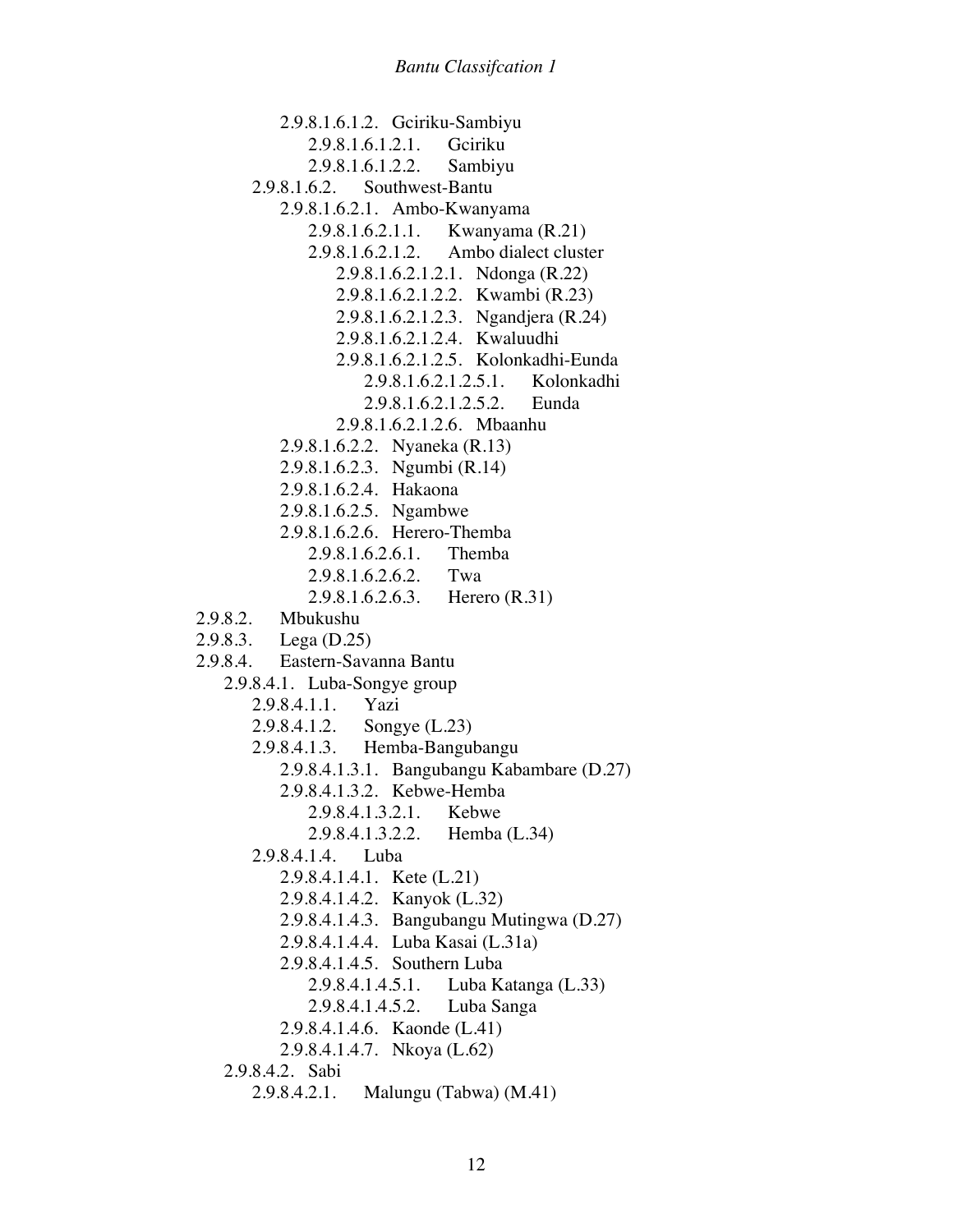2.9.8.4.2.2. Southern Sabi 2.9.8.4.2.2.1. Bemba (M.42) 2.9.8.4.2.2.2. Aushi 2.9.8.4.2.2.3. Lala (M.52) 2.9.8.4.2.2.4. Lamba (M.54) 2.9.8.4.2.2.5. Bisa (M.51) 2.9.8.4.2.2.6. Swaka (M.53) 2.9.8.4.2.2.7. Unga 2.9.8.4.2.3. Nsenga (N.41) 2.9.8.4.3. Botatwe 2.9.8.4.3.1. Subia group 2.9.8.4.3.1.1. Subia (K.41) 2.9.8.4.3.1.2. SiFwe 2.9.8.4.3.1.3. Mbalang'we 2.9.8.4.3.2. Tonga (M.64) 2.9.8.4.3.3. Ila (M.63) 2.9.8.4.3.4. Soli (M.62) 2.9.8.4.3.5. Lenje (M.61) 2.9.8.4.4. Luyana (K.31) 2.9.8.4.5. Masharikii (D.40-60/E/F/G/J/M10-30/N/P/S) 2.9.8.4.5.1. Kaskazi 2.9.8.4.5.1.1. Great Lakes 2.9.8.4.5.1.1.1. Western Lakes 2.9.8.4.5.1.1.1.1. Bwari 2.9.8.4.5.1.1.1.2. Kivu 2.9.8.4.5.1.1.1.2.1. West Highlands 2.9.8.4.5.1.1.1.2.1.1. Rwanda 2.9.8.4.5.1.1.1.2.1.2. Rundi 2.9.8.4.5.1.1.1.2.1.3. Ha 2.9.8.4.5.1.1.1.2.1.4. Haangaza 2.9.8.4.5.1.1.1.2.1.5. Shuubi 2.9.8.4.5.1.1.1.2.1.6. Vinza 2.9.8.4.5.1.1.1.2.2. Forest 2.9.8.4.5.1.1.1.2.2.1. Bembe 2.9.8.4.5.1.1.1.2.2.2. Tembo 2.9.8.4.5.1.1.1.2.2.3. Shi 2.9.8.4.5.1.1.1.2.2.4. Huunde 2.9.8.4.5.1.1.1.2.2.5. Haavu 2.9.8.4.5.1.1.1.2.2.6. Fuliiru-Viira 2.9.8.4.5.1.1.1.2.2.6.1. Fuliiru 2.9.8.4.5.1.1.1.2.2.6.2. Viira 2.9.8.4.5.1.1.1.2.3. Sumbwa 2.9.8.4.5.1.1.1.3. Ruwenzori 2.9.8.4.5.1.1.1.3.1. Nande 2.9.8.4.5.1.1.1.3.2. Koonzo 2.9.8.4.5.1.1.1.3.3. Nyanga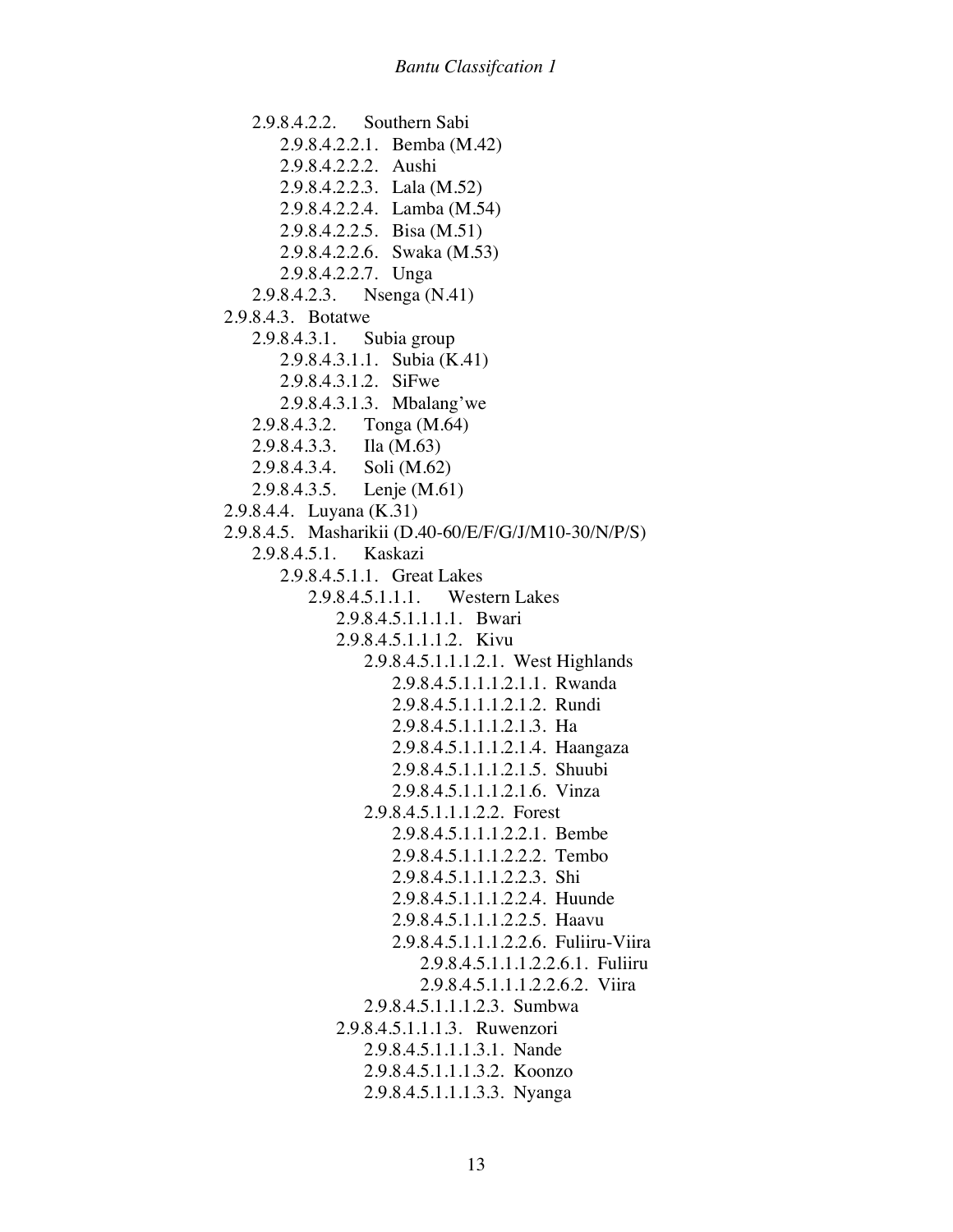2.9.8.4.5.1.1.2. West Nyanza 2.9.8.4.5.1.1.2.1. Rutara 2.9.8.4.5.1.1.2.1.1. North Rutara 2.9.8.4.5.1.1.2.1.1.1. Nyoro-Toro 2.9.8.4.5.1.1.2.1.1.2. Nkore-Ciga 2.9.8.4.5.1.1.2.1.2. Kerebe 2.9.8.4.5.1.1.2.1.3. Zinza 2.9.8.4.5.1.1.2.1.4. South Rutara 2.9.8.4.5.1.1.2.1.4.1. Haya 2.9.8.4.5.1.1.2.1.4.2. Nyambo 2.9.8.4.5.1.1.2.2. North Nyanza 2.9.8.4.5.1.1.2.2.1. Ganda 2.9.8.4.5.1.1.2.2.2. Soga 2.9.8.4.5.1.1.2.2.3. Gwere 2.9.8.4.5.1.1.2.2.4. Syan 2.9.8.4.5.1.1.3. East Nyanza 2.9.8.4.5.1.1.3.1. Suguti 2.9.8.4.5.1.1.3.1.1. Jiita 2.9.8.4.5.1.1.3.1.2. Ruri 2.9.8.4.5.1.1.3.1.3. Regi 2.9.8.4.5.1.1.3.1.4. Kwaya 2.9.8.4.5.1.1.3.2. Mara 2.9.8.4.5.1.1.3.2.1. South Mara 2.9.8.4.5.1.1.3.2.1.1. Zanaki 2.9.8.4.5.1.1.3.2.1.2. Ngoreme 2.9.8.4.5.1.1.3.2.1.3. Nata 2.9.8.4.5.1.1.3.2.1.4. Shashi 2.9.8.4.5.1.1.3.2.1.5. Zu 2.9.8.4.5.1.1.3.2.2. North Mara 2.9.8.4.5.1.1.3.2.2.1. Gusii 2.9.8.4.5.1.1.3.2.2.2. Kuria 2.9.8.4.5.1.1.3.2.2.3. Simbete 2.9.8.4.5.1.1.4. Luhyia 2.9.8.4.5.1.1.4.1. Central Luyia 2.9.8.4.5.1.1.4.1.1. North Luyia 2.9.8.4.5.1.1.4.1.1.1. Dadiiri 2.9.8.4.5.1.1.4.1.1.2. Gisu 2.9.8.4.5.1.1.4.1.1.3. Bukusu 2.9.8.4.5.1.1.4.1.2. Nyole 2.9.8.4.5.1.1.4.1.3. Saamia 2.9.8.4.5.1.1.4.2. South Luyia 2.9.8.4.5.1.1.4.2.1. Itakho group 2.9.8.4.5.1.1.4.2.1.1. Itakho 2.9.8.4.5.1.1.4.2.1.2. Tiriki 2.9.8.4.5.1.1.4.2.2. Logooli 2.9.8.4.5.1.1.5. Gungu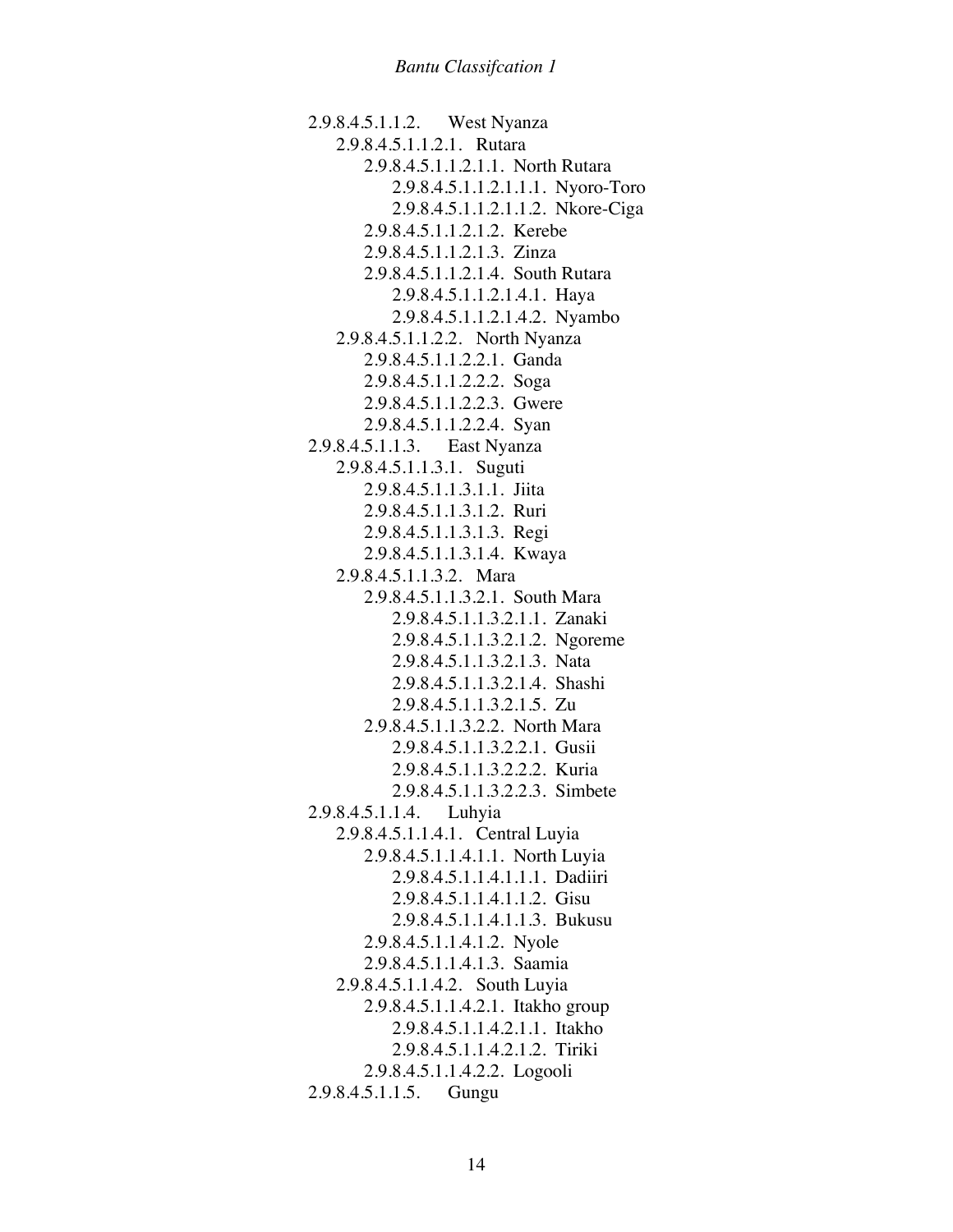```
2.9.8.4.5.1.2. Upland
   2.9.8.4.5.1.2.1. Chaga-Taita
       2.9.8.4.5.1.2.1.1. Chaga-Dabida
           2.9.8.4.5.1.2.1.1.1. Chaga
              2.9.8.4.5.1.2.1.1.1.1. Western Chaga
                  2.9.8.4.5.1.2.1.1.1.1.1. Meru
                  2.9.8.4.5.1.2.1.1.1.1.2. Siha
                  2.9.8.4.5.1.2.1.1.1.1.3. Ng'uni
                  2.9.8.4.5.1.2.1.1.1.1.4. Masama
                  2.9.8.4.5.1.2.1.1.1.1.5. Machame
                  2.9.8.4.5.1.2.1.1.1.1.6. Kibosho
              2.9.8.4.5.1.2.1.1.1.2. Central Chaga
                  2.9.8.4.5.1.2.1.1.1.2.1. Uru
                  2.9.8.4.5.1.2.1.1.1.2.2. Mochi
                  2.9.8.4.5.1.2.1.1.1.2.3. Kilema
                  2.9.8.4.5.1.2.1.1.1.2.4. Mamba
                  2.9.8.4.5.1.2.1.1.1.2.5. Kahe
              2.9.8.4.5.1.2.1.1.1.3. Rombo
                  2.9.8.4.5.1.2.1.1.1.3.1. Keni
                  2.9.8.4.5.1.2.1.1.1.3.2. Mkuu
                  2.9.8.4.5.1.2.1.1.1.3.3. Mashati
                  2.9.8.4.5.1.2.1.1.1.3.4. Usseri
              2.9.8.4.5.1.2.1.1.1.4. Gweno
           2.9.8.4.5.1.2.1.1.2. Dabida, Kasighau
       2.9.8.4.5.1.2.1.2. Saghala (altern. placement: Sabaki group)
   2.9.8.4.5.1.2.2. Thagiicu-Temi
       2.9.8.4.5.1.2.2.1. Thagiicu
           2.9.8.4.5.1.2.2.1.1. Southern Thagiicu
              2.9.8.4.5.1.2.2.1.1.1. Thaiiso
                  2.9.8.4.5.1.2.2.1.1.1.1. Kamba
                  2.9.8.4.5.1.2.2.1.1.1.2. Daiso
              2.9.8.4.5.1.2.2.1.1.2. Gikuyu-Embu
                  2.9.8.4.5.1.2.2.1.1.2.1. Gikuyu
                  2.9.8.4.5.1.2.2.1.1.2.2. Embu
                  2.9.8.4.5.1.2.2.1.1.2.3. Emberre
           2.9.8.4.5.1.2.2.1.2. Chuka
           2.9.8.4.5.1.2.2.1.3. Meru
              2.9.8.4.5.1.2.2.1.3.1. Igoji
              2.9.8.4.5.1.2.2.1.3.2. Igembe
              2.9.8.4.5.1.2.2.1.3.3. Tigania
              2.9.8.4.5.1.2.2.1.3.4. Tharaka
       2.9.8.4.5.1.2.2.2. Temi (Sonjo)
2.9.8.4.5.1.3. Langi-Mbuwe
   2.9.8.4.5.1.3.1. Langi
   2.9.8.4.5.1.3.2. Mbuwe
2.9.8.4.5.1.4. Takama
```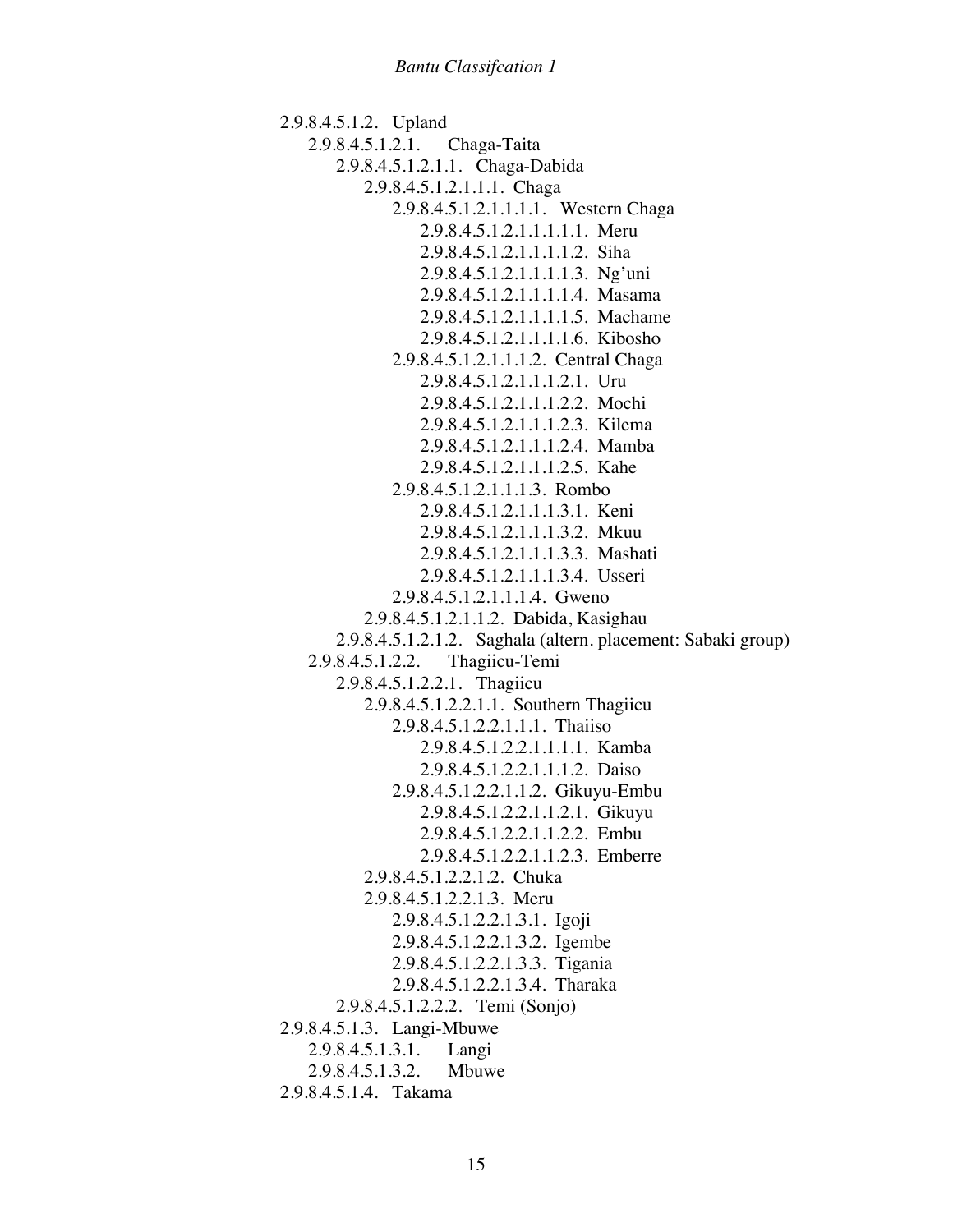2.9.8.4.5.1.4.1. Sukuma-Nyamwezi 2.9.8.4.5.1.4.2. Rimi 2.9.8.4.5.1.4.3. Ilamba 2.9.8.4.5.1.4.4. Kimbu 2.9.8.4.5.1.5. Northeast-Coastal Bantu 2.9.8.4.5.1.5.1. Asu 2.9.8.4.5.1.5.1.1. Tubeta 2.9.8.4.5.1.5.1.2. Asu 2.9.8.4.5.1.5.1.3. Mpare, Mbugu 2.9.8.4.5.1.5.2. Sabaki 2.9.8.4.5.1.5.2.1. Ilwana 2.9.8.4.5.1.5.2.2. Mijikenda 2.9.8.4.5.1.5.2.3. Pokomo 2.9.8.4.5.1.5.2.4. Swahili 2.9.8.4.5.1.5.2.5. Saghala (altern. placement": Chaga-Dabida) 2.9.8.4.5.1.5.3. Wami 2.9.8.4.5.1.5.3.1. Seuta 2.9.8.4.5.1.5.3.1.1. Shambaa 2.9.8.4.5.1.5.3.1.2. Zigula, Ngulu 2.9.8.4.5.1.5.3.1.3. Bondei 2.9.8.4.5.1.5.3.2. Ruvu 2.9.8.4.5.1.5.3.2.1. West Ruvu 2.9.8.4.5.1.5.3.2.1.1. Gogo 2.9.8.4.5.1.5.3.2.1.2. Sagala 2.9.8.4.5.1.5.3.2.1.3. Vidunda 2.9.8.4.5.1.5.3.2.2. Kagulu 2.9.8.4.5.1.5.3.2.3. East Ruvu 2.9.8.4.5.1.5.3.2.3.1. Lugulu (G.35) 2.9.8.4.5.1.5.3.2.3.2. Central East Ruvu 2.9.8.4.5.1.5.3.2.3.2.1. Kwere (G.32) 2.9.8.4.5.1.5.3.2.3.2.2. Kami-Kutu (G.36/37) 2.9.8.4.5.1.5.3.2.3.2.3. Zalamo (G.33) 2.9.8.4.5.1.5.3.2.3.3. Doe 2.9.8.4.5.1.6. Njombe 2.9.8.4.5.1.6.1. North Njombe 2.9.8.4.5.1.6.1.1. Sangu 2.9.8.4.5.1.6.1.2. Hehe 2.9.8.4.5.1.6.1.3. Bena 2.9.8.4.5.1.6.1.4. Lupembe ("Bena of the Rivers") 2.9.8.4.5.1.6.1.5. Namanga ("Bena of the Rivers") 2.9.8.4.5.1.6.2. South Njombe 2.9.8.4.5.1.6.2.1. Kinga 2.9.8.4.5.1.6.2.2. Pangwa 2.9.8.4.5.1.6.2.3. Wanji 2.9.8.4.5.1.6.2.4. Kisi 2.9.8.4.5.1.7. Rufiji-Ruvuma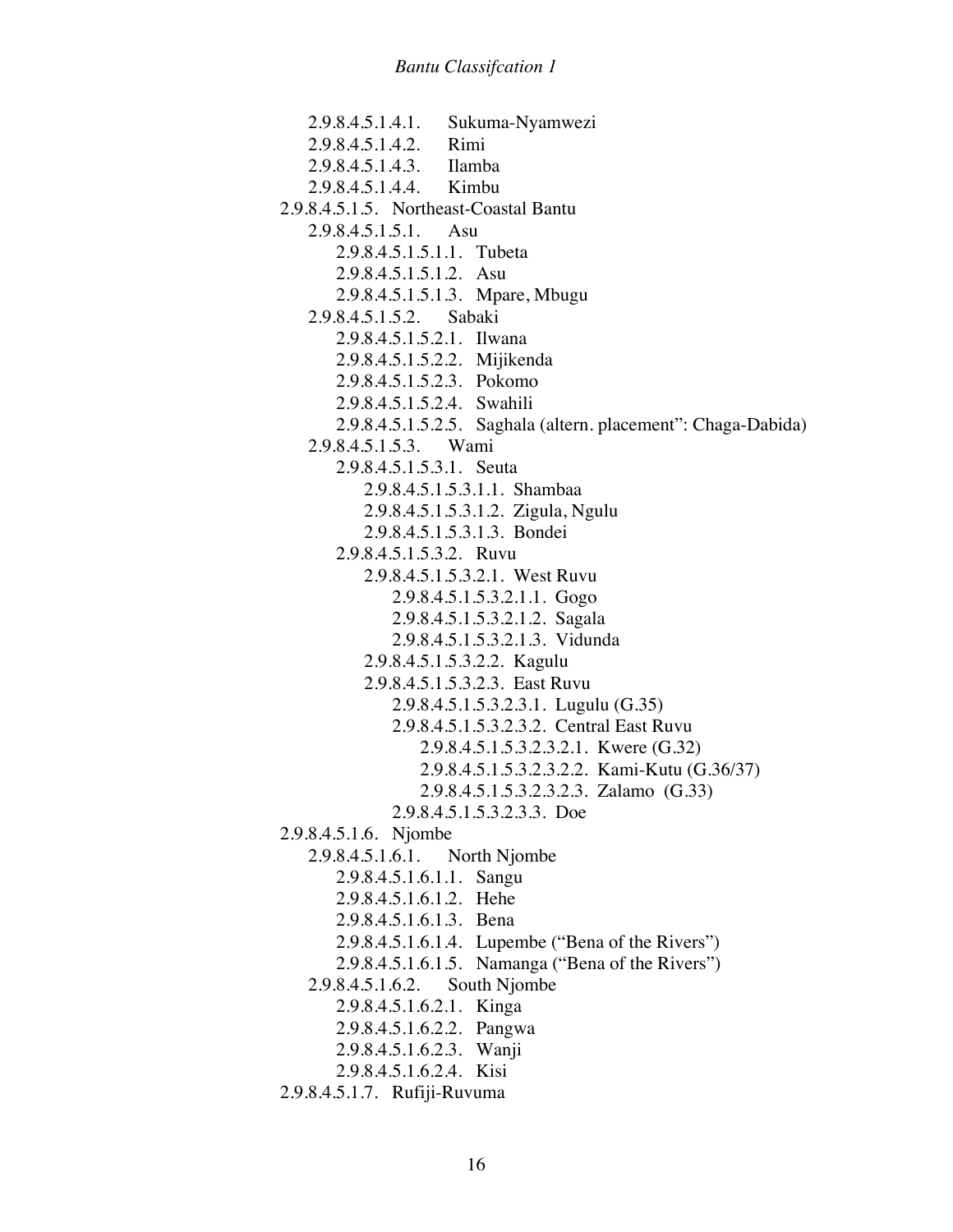2.9.8.4.5.1.7.1. Ruvuma 2.9.8.4.5.1.7.1.1. Mid-Ruvuma 2.9.8.4.5.1.7.1.1.1. Yao 2.9.8.4.5.1.7.1.1.2. Mwera 2.9.8.4.5.1.7.1.2. Lower Ruvuma 2.9.8.4.5.1.7.1.2.1. Mabia 2.9.8.4.5.1.7.1.2.2. Makonde 2.9.8.4.5.1.7.2. Mbinga 2.9.8.4.5.1.7.2.1. Mbinga-Matandu 2.9.8.4.5.1.7.2.1.1. South Mbinga 2.9.8.4.5.1.7.2.1.1.1. Matengo 2.9.8.4.5.1.7.2.1.1.2. Mpoto 2.9.8.4.5.1.7.2.1.2. Lwegu 2.9.8.4.5.1.7.2.1.2.1. Ngindo 2.9.8.4.5.1.7.2.1.2.2. Ndwewe 2.9.8.4.5.1.7.2.1.3. Matandu 2.9.8.4.5.1.7.2.1.3.1. Matumbi 2.9.8.4.5.1.7.2.1.3.2. Rufiji (Ndengeleko, Ruihi) 2.9.8.4.5.1.7.2.2. Lwegu 2.9.8.4.5.1.7.2.2.1. Ngindo 2.9.8.4.5.1.7.2.2.2. Ndwewe 2.9.8.4.5.1.7.3. Songea 2.9.8.4.5.1.7.3.1. Manda 2.9.8.4.5.1.7.3.2. Ngoni 2.9.8.4.5.1.7.4. Kilombero 2.9.8.4.5.1.7.4.1. Pogolo 2.9.8.4.5.1.7.4.2. West Kilombero 2.9.8.4.5.1.7.4.2.1. Mbunga 2.9.8.4.5.1.7.4.2.2. Ndamba 2.9.8.4.5.1.8. Rukwa 2.9.8.4.5.1.8.1. Rungwe 2.9.8.4.5.1.8.1.1. Nyakyusa, Konde 2.9.8.4.5.1.8.1.2. Ndali 2.9.8.4.5.1.8.2. Mbozi 2.9.8.4.5.1.8.2.1. Mbeya 2.9.8.4.5.1.8.2.1.1. Wungu (F.25) 2.9.8.4.5.1.8.2.1.2. Safwa (M.25) 2.9.8.4.5.1.8.2.1.3. South Mbeya 2.9.8.4.5.1.8.2.1.3.1. Malila 2.9.8.4.5.1.8.2.1.3.2. Southwest Mbeya 2.9.8.4.5.1.8.2.1.3.2.1. Lambya 2.9.8.4.5.1.8.2.1.3.2.2. Nyiha 2.9.8.4.5.1.8.2.2. Mwika 2.9.8.4.5.1.8.2.2.1. North Mwika 2.9.8.4.5.1.8.2.2.1.1. Pimbwe (M.11) 2.9.8.4.5.1.8.2.2.1.2. Rungwa (M.12)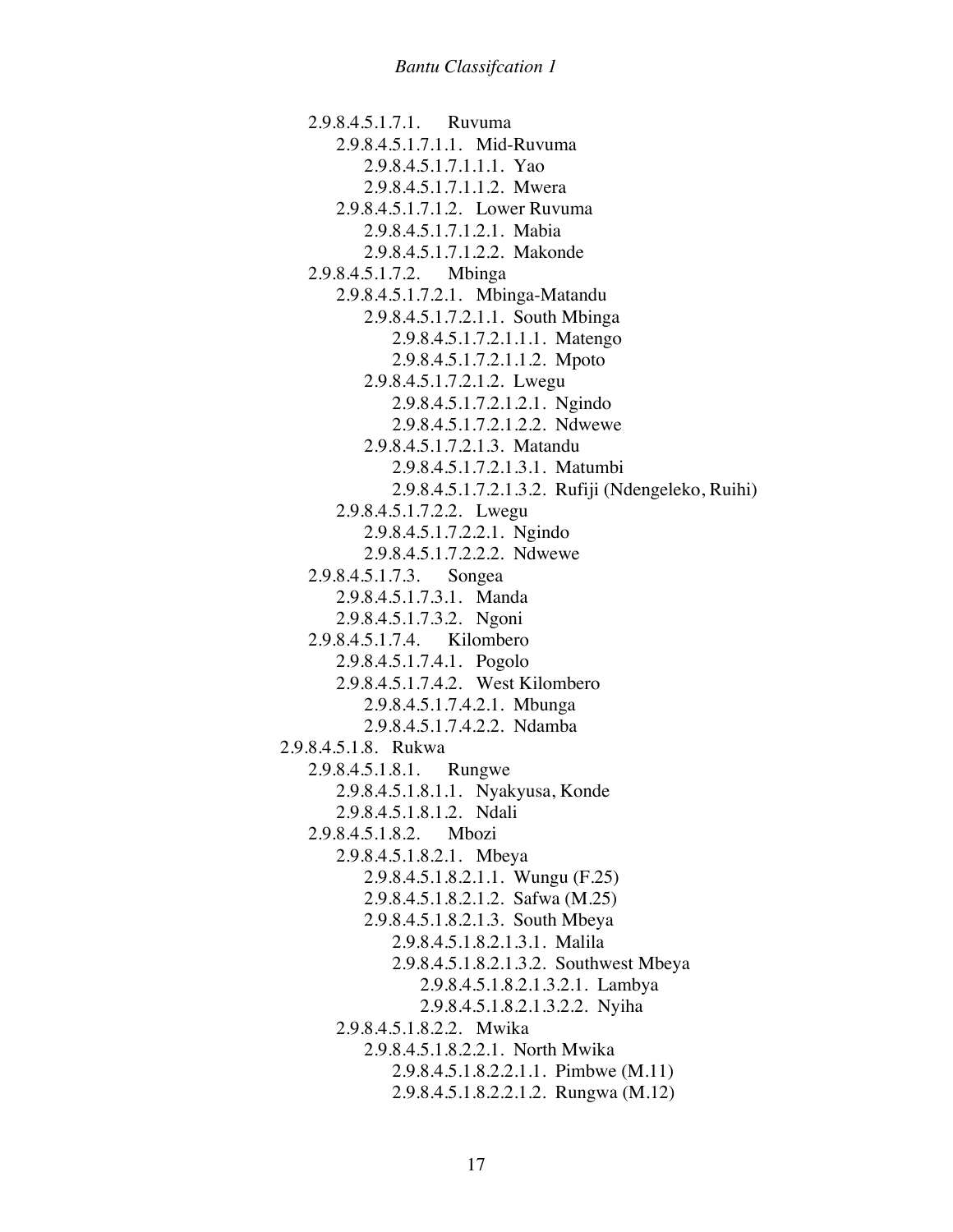2.9.8.4.5.1.8.2.2.2. Nyika (M.23) 2.9.8.4.5.1.8.2.2.3. Plateau Mwika 2.9.8.4.5.1.8.2.2.3.1. South Plateau 2.9.8.4.5.1.8.2.2.3.1.1. Nyamwanga-Iwa 2.9.8.4.5.1.8.2.2.3.1.1.1. Nyamwanga (M.22) 2.9.8.4.5.1.8.2.2.3.1.1.2. Iwa (M.26) 2.9.8.4.5.1.8.2.2.3.1.2. Lungu-Mambwe 2.9.8.4.5.1.8.2.2.3.1.2.1. Lungu (M.14) 2.9.8.4.5.1.8.2.2.3.1.2.2. Mambwe (M.15) 2.9.8.4.5.1.8.2.2.3.2. Fipa (M.13) 2.9.8.4.5.2. Kusi 2.9.8.4.5.2.1. Makua 2.9.8.4.5.2.1.1. Chwabo (P.34 2.9.8.4.5.2.1.2. Makua-Lomwe 2.9.8.4.5.2.1.2.1. Lomwe (P.32) 2.9.8.4.5.2.1.2.2. Makua (P.33/34) 2.9.8.4.5.2.2. Nyasa 2.9.8.4.5.2.2.1. Tumbuka (N.21) 2.9.8.4.5.2.2.2. Nyanja-Sena 2.9.8.4.5.2.2.2.1. Nyanja-Chewa (N.31) 2.9.8.4.5.2.2.2.2. Sena, Kunda, Nyungwe, etc. (N.42-46) 2.9.8.4.5.2.3. Shona 2.9.8.4.5.2.3.1. Danda 2.9.8.4.5.2.3.2. Rozvi 2.9.8.4.5.2.3.3. Nyanga 2.9.8.4.5.2.3.4. Core Shona 2.9.8.4.5.2.3.4.1. Shanga 2.9.8.4.5.2.3.4.2. Ndau-Garwe (S.15) 2.9.8.4.5.2.3.4.3. Plateau Shona 2.9.8.4.5.2.3.4.3.1. Unyama 2.9.8.4.5.2.3.4.3.2. Teve (S.13a) 2.9.8.4.5.2.3.4.3.3. Manyika (S.13b) 2.9.8.4.5.2.3.4.3.4. Central Shona 2.9.8.4.5.2.3.4.3.4.1. Karanga (S.14) 2.9.8.4.5.2.3.4.3.4.2. Zezuru (S.12) 2.9.8.4.5.2.3.4.3.4.3. Korekore (S.11) 2.9.8.4.5.2.3.4.4. Kalanga (S.16) 2.9.8.4.5.2.3.5. Yeyi (R.41) 2.9.8.4.5.2.4. Southeast-Bantu 2.9.8.4.5.2.4.1. Chopi (S.61) 2.9.8.4.5.2.4.2. GiTonga (S.62) 2.9.8.4.5.2.4.3. Venda (S.21) 2.9.8.4.5.2.4.4. Tsonga 2.9.8.4.5.2.4.4.1. Tswa (S.51) 2.9.8.4.5.2.4.4.2. Hlangwe 2.9.8.4.5.2.4.4.3. Tsonga (S.53)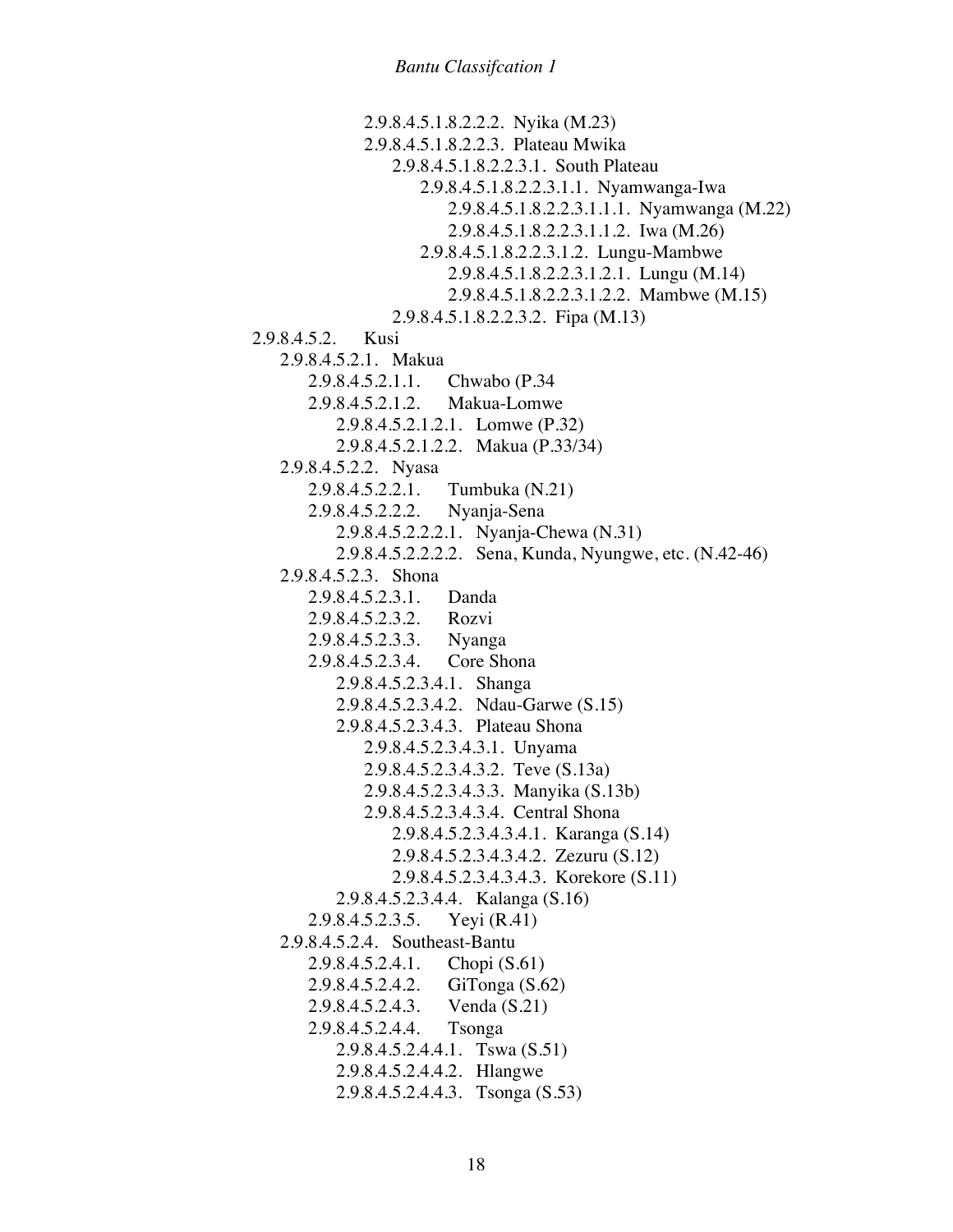2.9.8.4.5.2.4.4.4. Ronga (S.54) 2.9.8.4.5.2.4.5. Sotho (S.30) 2.9.8.4.5.2.4.5.1. Palaborwa 2.9.8.4.5.2.4.5.2. West Kgalagadi (S.31d) 2.9.8.4.5.2.4.5.3. Pedi (S.32a) 2.9.8.4.5.2.4.5.4. Lovedu (S.32b) 2.9.8.4.5.2.4.5.5. Western-Southern Sotho 2.9.8.4.5.2.4.5.5.1. South Sotho (S.33) 2.9.8.4.5.2.4.5.5.2. Rolong (S.31a) 2.9.8.4.5.2.4.5.5.3. Phokeng 2.9.8.4.5.2.4.5.5.4. Kwena 2.9.8.4.5.2.4.5.5.5. Ngwato (S.31c) 2.9.8.4.5.2.4.5.5.6. Central Kgalagadi 2.9.8.4.5.2.4.6. Nguni (S.40) 2.9.8.4.5.2.4.6.1. Northern Ndebele 2.9.8.4.5.2.4.6.2. Phuti 2.9.8.4.5.2.4.6.3. Nkangala 2.9.8.4.5.2.4.6.3.1. Southern Ndebele 2.9.8.4.5.2.4.6.3.2. Lala 2.9.8.4.5.2.4.6.3.3. Kwehla 2.9.8.4.5.2.4.6.3.3.1. Ngoni (extinct, Tanzania) 2.9.8.4.5.2.4.6.3.3.2. Zimbabwe Ndebele 2.9.8.4.5.2.4.6.3.3.3. Swati 2.9.8.4.5.2.4.6.3.3.4. Tukela 2.9.8.4.5.2.4.6.3.3.4.1. Thungulu 2.9.8.4.5.2.4.6.3.3.4.1.1. Zulu 2.9.8.4.5.2.4.6.3.3.4.1.2. Bhaca 2.9.8.4.5.2.4.6.3.3.4.2. Khahlamba 2.9.8.4.5.2.4.6.3.3.4.2.1. Hlubi 2.9.8.4.5.2.4.6.3.3.4.2.2. Zantsi 2.9.8.4.5.2.4.6.3.3.4.2.2.1. Mpondo 2.9.8.4.5.2.4.6.3.3.4.2.2.2. Mpondomise 2.9.8.4.5.2.4.6.3.3.4.2.2.3. Themba 2.9.8.4.5.2.4.6.3.3.4.2.2.4. Xhosa 2.9.8.4.5.3. West Mashariki 2.9.8.4.5.3.1. Holoholo (D.28) 2.9.8.4.5.3.2. Buyu (D.55) 2.9.8.4.5.3.3. Bende-Tongwe (F.10) 2.9.8.4.5.3.3.1. Bende

2.9.8.4.5.3.3.2. Tongwe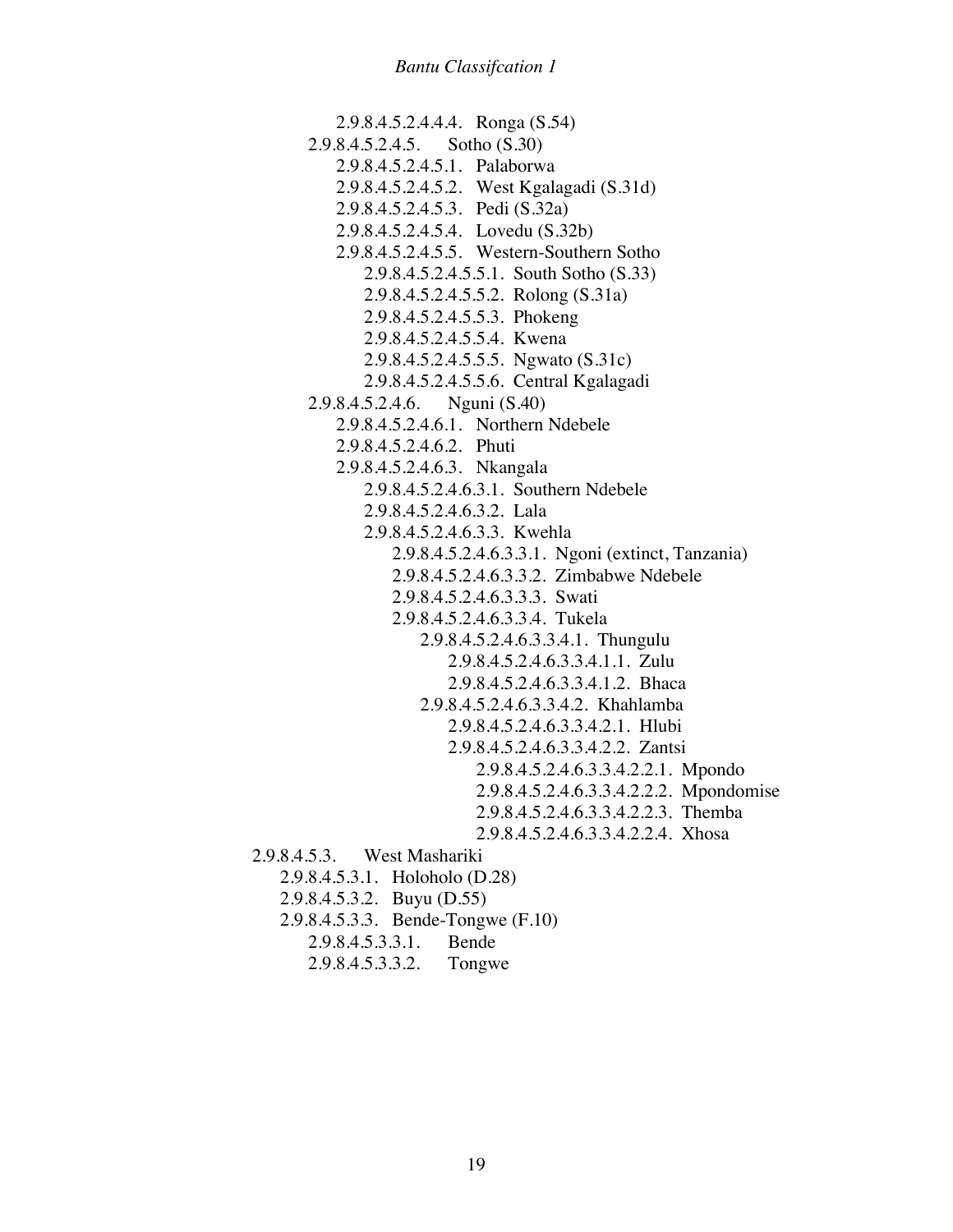### BANTU CLASSIFICATION 2

(combining a variety of sources: see "Sources for Bantu trees")

- 1. COASTLANDS BANTU
	- 1.4. Mpongwe (B.11a)
	- 1.5. Galwa (B.11c)
	- 1.6. Nkomi (B.11e)
- 2. NYONG-LOMAMI
	- 2.3. Mbo (A.15)
	- 2.4. Tanga-Bomwali
	- 2.4.1. Benga-Duala
		- 2.4.1.1. Duala (A.24)
		- 2.4.1.2. Tanga-Benga
			- 2.4.1.2.1. Tanga (A.32)
			- 2.4.1.2.2. Benga (A.34)
		- 2.4.2. Fang-Bafia
			- 2.4.2.1. Eki (A.72)
			- 2.4.2.2. Eton-Fang
				- 2.4.2.2.1. Ewondo-Eton
					- 2.4.2.2.1.1. Eton (A.71)
					- 2.4.2.2.1.2. Ewondo-Noho (A.72)
						- 2.4.2.2.1.2.1. Ewondo
						- 2.4.2.2.1.2.2. Noho
				- 2.4.2.2.2. Fang-Bulu
					- 2.4.2.2.2.1. Fang (A.75)
					- 2.4.2.2.2.2. Bulu group
						- 2.4.2.2.2.2.1. Bulu (A.74)
							- 2.4.2.2.2.2.2. Fang Ntumu-Make (A.75)
								- 2.4.2.2.2.2.2.1. Ntumu
								- 2.4.2.2.2.2.2.2. Make
			- 2.2.2.5. Bafia
				- 2.2.2.5.1. Tibea (A.54)
				- 2.2.2.5.2. Lefa-Rikpa (A.51 and A.52)
			- 2.2.2.6. Basaa-Bakoko
				- 2.2.2.5.1. Basaa (A.43a)
				- 2.2.2.5.2. Bakoko (A.43b)
		- 2.2.2.6. Kako (A.93)
		- 2.3.3. Pomo-Bomwali
			- 2.3.3.1. Pomo (A.92)
				- 2.3.3.1.1. Pomo (A.92)
				- 2.3.3.1.2. Kweso (A.94)
			- 2.3.3.2. Mpiemo (A.86)
			- 2.3.3.3. Ndzem-Bomwali
				- 2.3.3.3.1. Ndzem (A.84)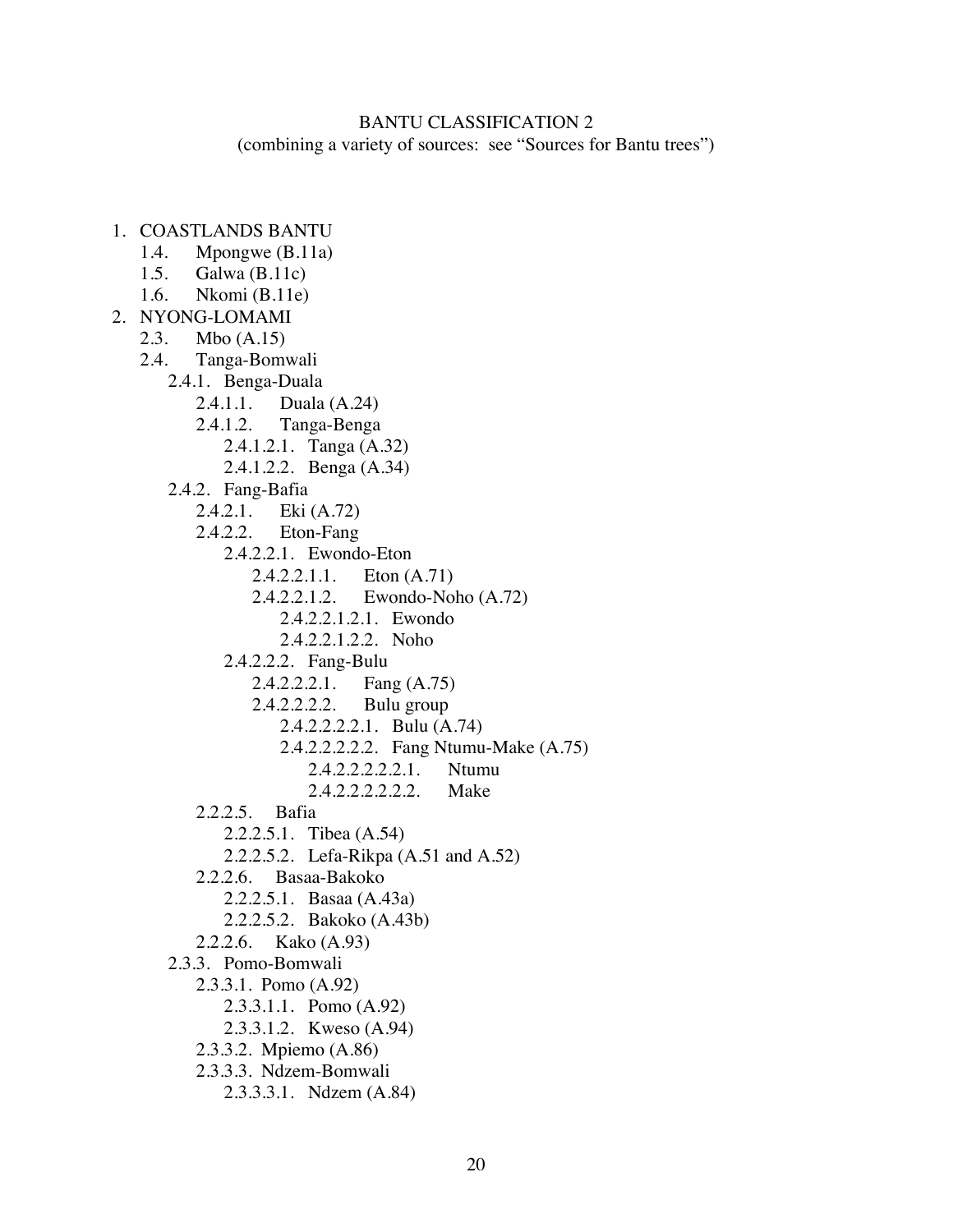2.3.3.3.2. Bekwil (A.85) 2.3.3.3.3. Yambe 2.3.3.3.4. Bomwali (A.87) 2.4.Buneya 2.4.4. Bubi (A.31) 2.4.5. Nen-Yambasa group 2.4.5.1. Nen (A.44) 2.4.5.2. Yambasa-Tuki 2.4.5.2.1. Tuki (A61) 2.4.5.2.2. Yambasa group 2.4.5.2.2.1. Nu Gunu (A.66) 2.4.5.2.2.2. Yambasa (A.62) 2.10. Babole 2.11. Sangha-Kwa 2.11.1. Ingundi (Ngondi) (C.11) 2.11.2. Okani 2.11.2.1. Itsogo-Ebongo 2.11.2.1.1. Itsogo (B.31) 2.11.2.1.2. Ebongo 2.11.2.2. Himba (B.11d)[B.36] 2.11.3. Kota-Wumvu 2.11.3.1. Kota (B.25) 2.11.3.2. Sama-Mahongwe (B.26) 2.11.3.3. Wumvu-Ndasa 2.11.3.3.1. Wumvu (B.24) 2.11.3.3.2. Ndasa (B.28) 2.5.3.4. Kele (B.22) 2.11.4. Forest-Savanna-Bantu *[defining sound shift: contraction of Bantu consonant inventory, from 21 to 15 consonants]* 2.11.4.1. Mboshi group 2.11.4.1.1. Mboshi (C.25) 2.11.4.1.2. Koyo (C.24) 2.11.4.2. Langa-Mbesa 2.11.4.2.1. Langa 2.11.4.2.2. Mbesa group 2.11.4.2.2.1. Mbesa (C.51) 2.11.4.2.2.2. Yalemba (C.52) 2.11.4.2.3. Lokele-Poke 2.11.4.2.3.1. Mbole Opala (C.68) 2.11.4.2.3.2. Bauma-Wenge 2.11.4.2.3.2.1. Bauma (C.52) 2.11.4.2.3.2.2. Poke-Wenge 2.11.4.2.3.2.2.1. Poke Lyombo (C.53 2.11.4.2.3.2.2.2. Poke Yalisingo (C.53) 2.11.4.2.3.2.2.3. Yabaondo (C.52) 2.11.4.2.3.2.2.4. Wenge (C.52)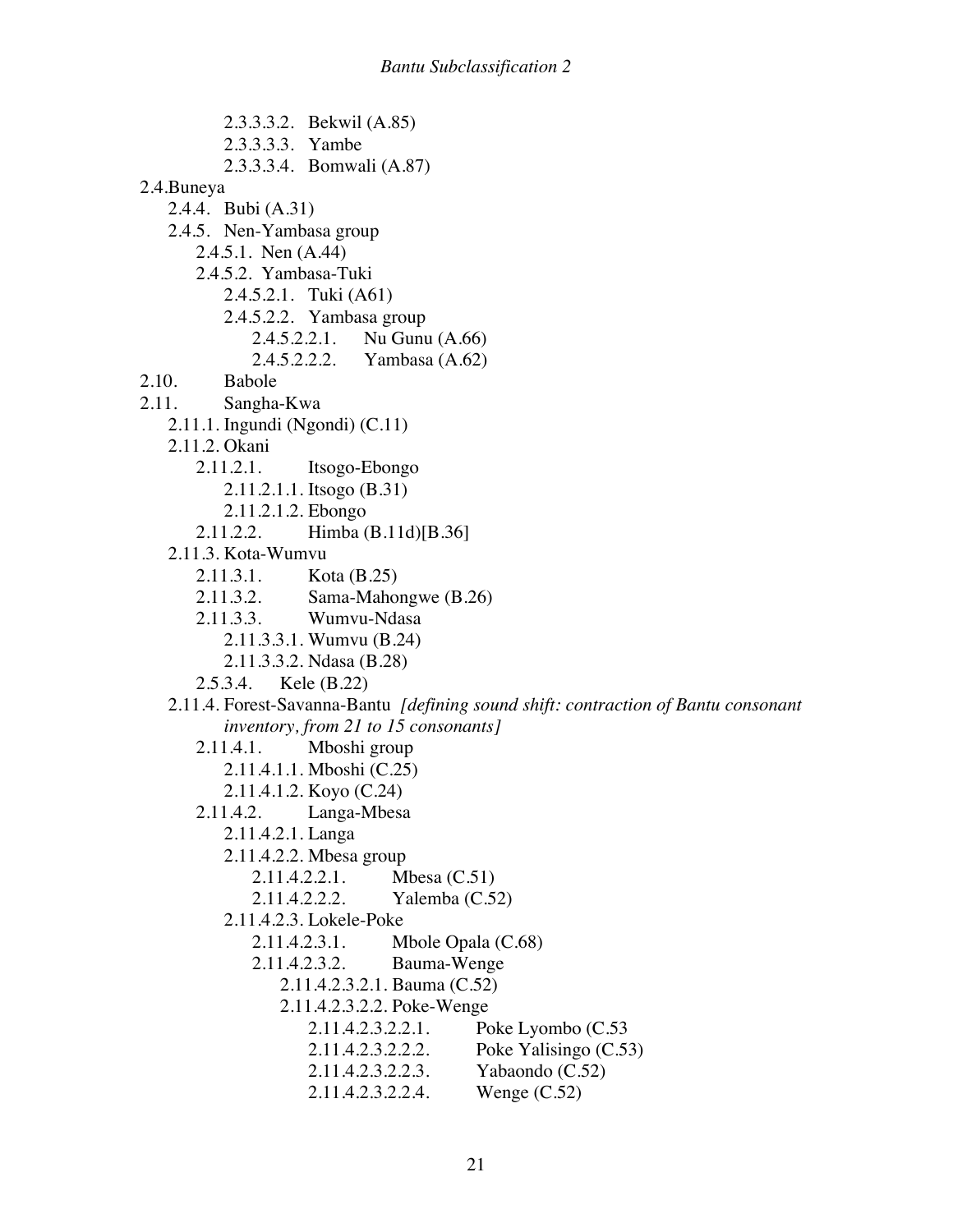2.11.4.2.3.2.3. Lokele-Bolomboki 2.11.4.2.3.2.3.1. Lokele 2.11.4.2.3.2.3.1.1. Lokele Yakusu (C.55) 2.11.4.2.3.2.3.1.2. Lokele Isangi (C.55) 2.11.4.2.3.2.3.1.3. Likile (C.57) 2.11.4.2.3.2.3.2. Bolomboki 2.11.4.2.3.2.3.2.1. Elambo Bolomboki 2.11.4.2.3.2.3.2.2. Linga (C.58) 2.11.4.2.3.2.3.2.3. Lombo dialects 2.5.4.2.3.2.3.2.3.1. Lombo (C.54) 2.5.4.2.3.2.3.2.3.2. Mbole Bolomboki (C.68) 2.11.4.3. Boan 2.11.4.3.1. Bali (D.21) 2.11.4.3.2. Old Bomokandian 2.11.4.3.2.1. Biran 2.11.4.3.2.1.1. Bira-Amba 2.11.4.3.2.1.1.1. Bira (D.32) 2.11.4.3.2.1.1.2. Amba (D.22) 2.11.4.3.2.1.2. Old Bomokandian-II 2.11.4.3.2.1.2.1. Ngendan 2.11.4.3.2.1.2.1.1. Ngenda 2.11.4.3.2.1.2.1.2. Homa 2.11.4.3.2.1.2.2. Middle Bomokandian 2.11.4.3.2.1.2.2.1. Lika (D.30) 2.11.4.3.2.1.2.2.2. Late Bomokandian 2.5.4.3.2.1.2.2.2.1. Ngelima (C.45) 2.5.4.3.2.1.2.2.2.2. Late Bomokandian-II 2.5.4.3.2.1.2.2.2.2.1. Kango 2.5.4.3.2.1.2.2.2.2.2. Pagabete 2.5.4.3.2.1.2.2.2.2.2.1. Boa (C.44) 2.5.4.3.2.1.2.2.2.2.2.2. Benge (C.43) 2.11.4.3.3. Kumu (D.23)[D.37] 2.11.4.4. Enya-Binja 2.5.4.4.1 Mituku-Enya 2.11.4.4.1.1. Mituku (D.13) 2.11.4.4.1.2. Enya (D.14) 2.5.4.4.2 Binja (D.24) 2.11.4.5. Lebonya 2.11.4.5.1. Lengola (D.12) 2.11.4.5.2. Nyali-Bodo<br>2.11.4.5.2.1.  $N$ yali (D.33) 2.11.4.5.2.2. Bodo (D.35) 2.11.4.6. Teke-Mbede 2.11.4.6.1. Teke-Mfinu 2.11.4.6.1.1. Teke-East 1 (B.76) 2.11.4.6.1.2. Mfinu-Kasangulu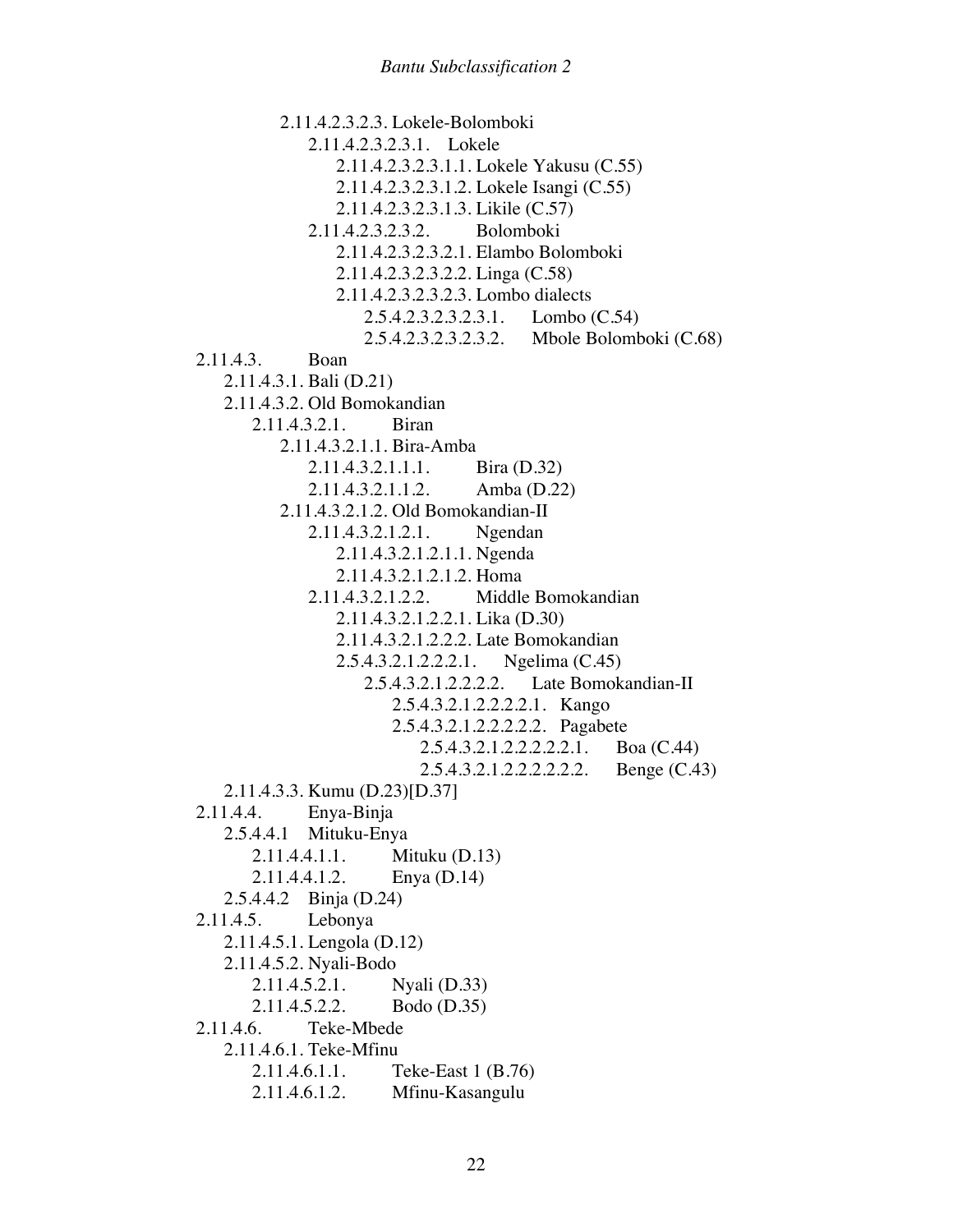2.11.4.6.1.2.1. Wamba-Tua 2.11.4.6.1.2.1.1. Tiene Wamba (B.81) 2.11.4.6.1.2.1.2. Teke Tua (Teke-E 2 Tua) (B.76) 2.11.4.6.1.2.2. Fumu-Wumbu Kasangulu (B.78) 2.11.4.6.1.2.3. Mpuono-Mfinu 2.11.4.6.1.2.3.1. Mfinu Mungata (B.83) 2.11.4.6.1.2.3.2. Teke-East 3 (B.76) 2.11.4.6.1.2.3.3. Mfinu-Mobenga 2.11.4.6.1.2.3.3.1. Fumu-Wumbu Mobenga (B.78) 2.11.4.6.1.2.3.3.2. Mpuono Fadiaka (B.84) 2.11.4.6.1.2.3.3.3. Kinsi-Isaangampyu dialect cluster (Mpuono 1, Fumu-Wumbu 4/5, Mfinu) 2.11.4.6.2. Mbede-Kukwa 2.11.4.6.2.1. Tee (1/2/4) (B.71) 2.11.4.6.2.1.1. Tee Abala 2.11.4.6.2.1.2. Tee Boundji 2.11.4.6.2.1.3. Tee Omvula 2.11.4.6.2.2. Mbede 2.11.4.6.2.2.1. Komono-Kaningi 2.11.4.6.2.2.1.1. Teke Komono (B.73) 2.11.4.6.2.2.1.2. Ndumo-Kaningi 2.11.4.6.2.2.1.2.1. Kaningi (B.64) 2.11.4.6.2.2.1.2.2. Ndumo (B.63) 2.11.4.6.2.2.2. Mbere-Mbamba 2.5.4.5.2.2.2.1. Mbere dialect cluster 2.11.4.6.2.2.2.1.1. Mbere (B.61) 2.11.4.6.2.2.2.1.2. Mbamba 1 (Gabon), Mbamba Mpini (B.62) 2.11.4.6.2.2.2.1.3. Mbamba 3 (Gabon) (B.62) 2.11.4.6.2.3. Bolobo-Kukwa 2.11.4.6.2.3.1. Bolobo-Mbe 2.11.4.6.2.3.1.1. Teke Bolobo (B.76) 2.11.4.6.2.3.1.2. Fumu-Mbe 2.11.4.6.2.3.1.2.1. Fumu Wumbu 2 (B.78) 2.11.4.6.2.3.1.2.2. Ngungwel-Mbe 2.5.4.6.2.3.1.2.2.1. Ngungwel (B.72) 2.5.4.6.2.3.1.2.2.2. Boma (B.74) 2.5.4.6.2.3.1.2.2.3. Tee Mbe (B.71) 2.11.4.6.2.3.2. Fumu-Kukwa 2.11.4.6.2.3.2.1. Fumu Wumbu 1 (B.78) 2.11.4.6.2.3.2.2. Tee Bouenza (B.71) 2.11.4.6.2.3.2.3. Bambana-Kissiele 2.11.4.6.2.3.2.3.1. Teke Bambana (B.73) 2.11.4.6.2.3.2.3.2. Teke Kissiele (B.73) 2.11.4.6.2.3.2.4. Kukwa (B.74) 2.11.4.7. Nzadi 2.11.4.7.1. Bakolu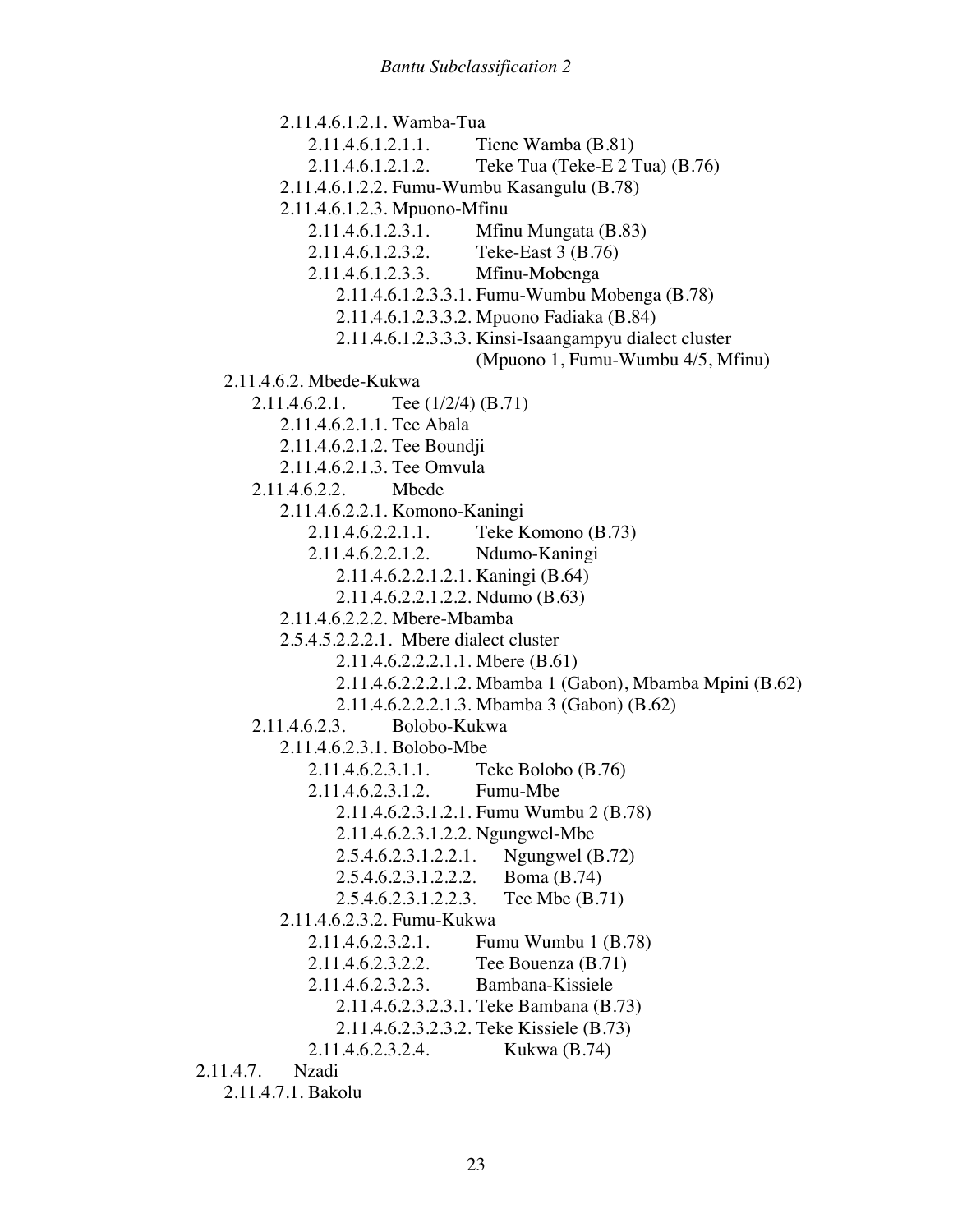2.11.4.7.2. Pande (C.12) 2.11.4.7.3. Bwamba-Mbati 2.11.4.7.4. Gyando-Mwe 2.11.4.7.4.1. Gyando 2.11.4.7.4.2. Mwe 2.11.4.7.5. Kula-Leku 2.11.4.7.5.1. Kula 2.11.4.7.5.2. Leku 2.11.4.7.6. Buja-Ngombe 2.11.4.7.6.1. Buja (C.37) 2.11.4.7.6.1.1. Buja Monongo 2.11.4.7.6.1.2. Buja Bumba 2.11.4.7.6.2. Motembo-Ngombe 2.11.4.7.6.2.1. Babale-Motembo 2.11.4.7.6.2.1.1. Babale [C.46c] 2.11.4.7.6.2.1.2. Motembo [C.46a] 2.11.4.7.6.2.2. Ngombe-Doko 2.11.4.7.6.2.2.1. Doko 2.11.4.7.6.2.2.2. Ngombe (C.41) 2.11.4.7.7. Babenzele-Bobangi 2.11.4.7.7.1. Babenzele-Bambenga (C.10) 2.11.4.7.7.1.1. Babenzele 2.11.4.7.7.1.2. Bambenga 2.11.4.7.7.1.3. Aka [C.18] 2.11.4.7.7.2. Mikaya-Bambomba 2.11.4.7.7.2.1. Mikaya 2.11.4.7.7.2.2. Bambengangale 2.11.4.7.7.2.3. Baluma 2.11.4.7.7.2.4. Bongili (C.15) 2.11.4.7.7.2.5. Inyele 2.11.4.7.7.2.6. Bambomba-Zamba 2.11.4.7.7.2.6.1. Likau-Likoka 2.11.4.7.7.2.6.1.1. Likau 2.11.4.7.7.2.6.1.2. Lobala Mbombe 2.11.4.7.7.2.6.1.3. Likoka-Butugu 2.5.4.7.7.2.6.1.3.1. Likoka 2.5.4.7.7.2.6.1.3.2. Lobala Butugu 2.11.4.7.7.2.6.2. Bambomba group 2.11.4.7.7.2.6.2.1. Mbonzo 2.11.4.7.7.2.6.2.2. Bambomba (C.14) 2.11.4.7.7.2.6.2.3. Leke 2.11.4.7.7.2.6.3. Zamba-Libinza 2.11.4.7.7.2.6.3.1. Zamba 2.11.4.7.7.2.6.3.2. Loi 1 (C.31) 2.11.4.7.7.2.6.3.3. Ndobo-Libinza 2.5.4.7.7.2.6.3.3.1. Ndobo-Lingala (C.36)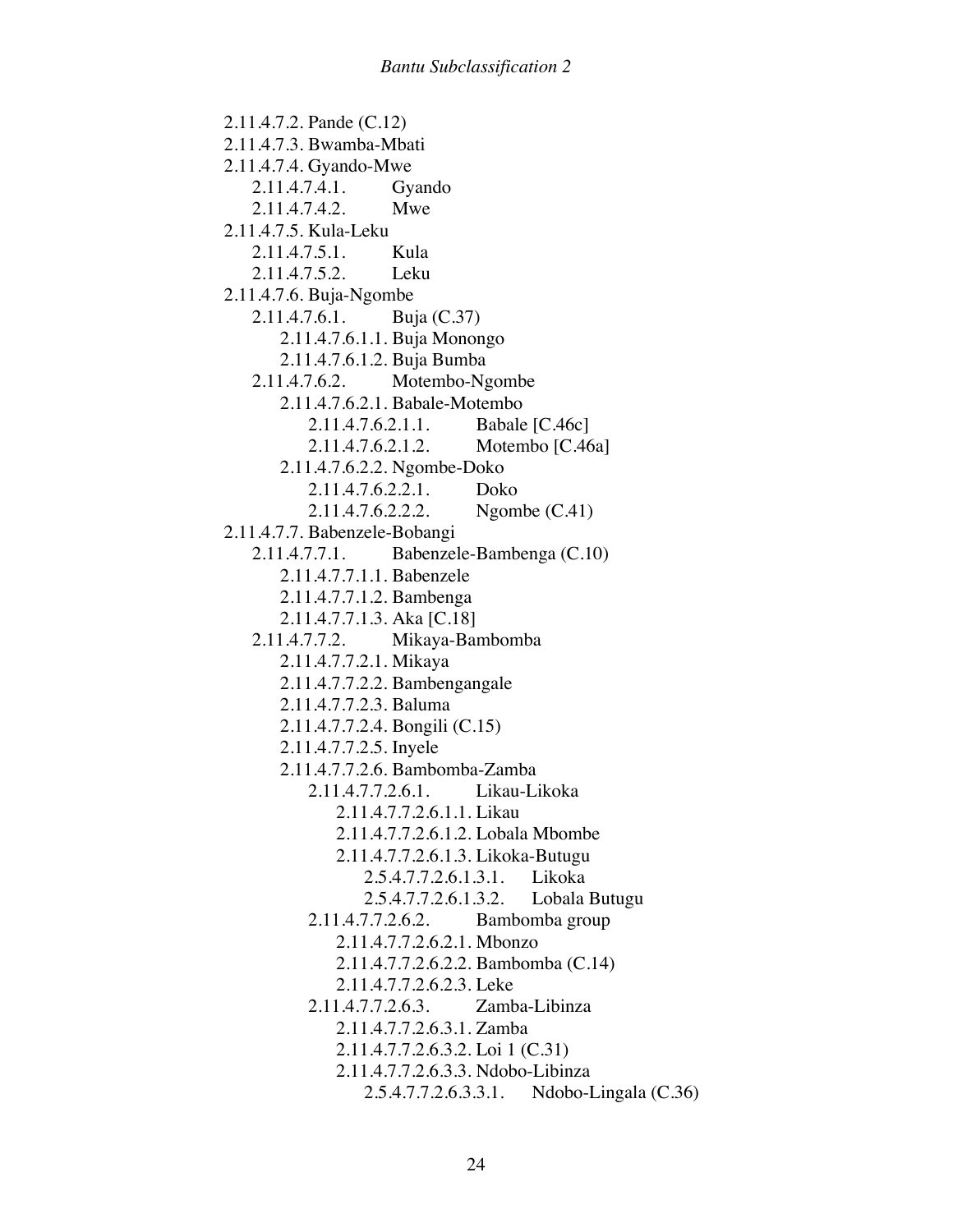2.5.4.7.7.2.6.3.3.2. Loi Ikila, Boloki (C.36e) 2.5.4.7.7.2.6.3.3.3. Libinza, Balobo 2.11.4.7.7.3. Mokiba-Bobangi 2.11.4.7.7.3.1. Ngando-Mokiba 2.11.4.7.7.3.1.1. Ngando [C.19] 2.11.4.7.7.3.1.2. Mokiba 2.11.4.7.7.3.1.2.1. Mokiba Ibonga 2.11.4.7.7.3.1.2.2. Mokiba 2/3 2.11.4.7.7.3.2. Pama-Bobangi 2.11.4.7.7.3.2.1. Bobangi-Kuba 2.11.4.7.7.3.2.1.1. Kuba (C.27) 2.11.4.7.7.3.2.1.2. Moya Nbokobo 2.11.4.7.7.3.2.1.3. Moya Nsangasi 2.11.4.7.7.3.2.1.4. Bobangi dialect cluster 2.5.4.7.7.3.2.1.4.1. Bobangi (C.32) 2.5.4.7.7.3.2.1.4.2. Mbompo 2.5.4.7.7.3.2.1.4.3. Moya Bolobo 2.5.4.7.7.3.2.1.4.4. Nunu 2.11.4.7.7.3.2.2. Pama 2.11.4.7.8. Mongo-Tetela 2.11.4.7.8.1. Mongo group 2.11.4.7.8.1.1. Kela (C.75) 2.11.4.7.8.1.2. Core Mongo 2.11.4.7.8.1.2.1. Ntomba Issiboto (C.61) 2.11.4.7.8.1.2.2. Nkundo (C.61) 2.11.4.7.8.1.2.3. Sengele (C.33) 2.11.4.7.8.1.2.4. Bolia dialect cluster 2.11.4.7.8.1.2.4.1. Ntomba Bikoro (C.35) 2.11.4.7.8.1.2.4.2. Konda (C.61) 2.11.4.7.8.1.2.4.3. Bandundu (C.35) 2.11.4.7.8.1.2.4.4. Inongo (C.35) 2.11.4.7.8.1.2.4.5. Bolia (C.35) 2.11.4.7.8.2. Bushong-Cwa 2.11.4.7.8.2.1. Cwa [C.90] 2.11.4.7.8.2.2. Shuwa-Ndegese 2.11.4.7.8.2.2.1. Shuwa (C.89) 2.11.4.7.8.2.2.2. Ndegese-Mbingi 2.11.4.7.8.2.2.2.1. Ndegese (C.81) 2.11.4.7.8.2.2.2.2. Mbingi (Mbeengi) 2.11.4.7.8.2.3. Bushong group 2.11.4.7.8.2.3.1. Lele-Bushong 2.11.4.7.8.2.3.1.1. Lele Mboombe (C.84) 2.11.4.7.8.2.3.1.2. Ilebo 2.11.4.7.8.2.3.1.3. Bushong (C.83) 2.11.4.7.8.2.3.2. Lele-Wongo 2.11.4.7.8.2.3.2.1. Wongo Kavuvu (C.85)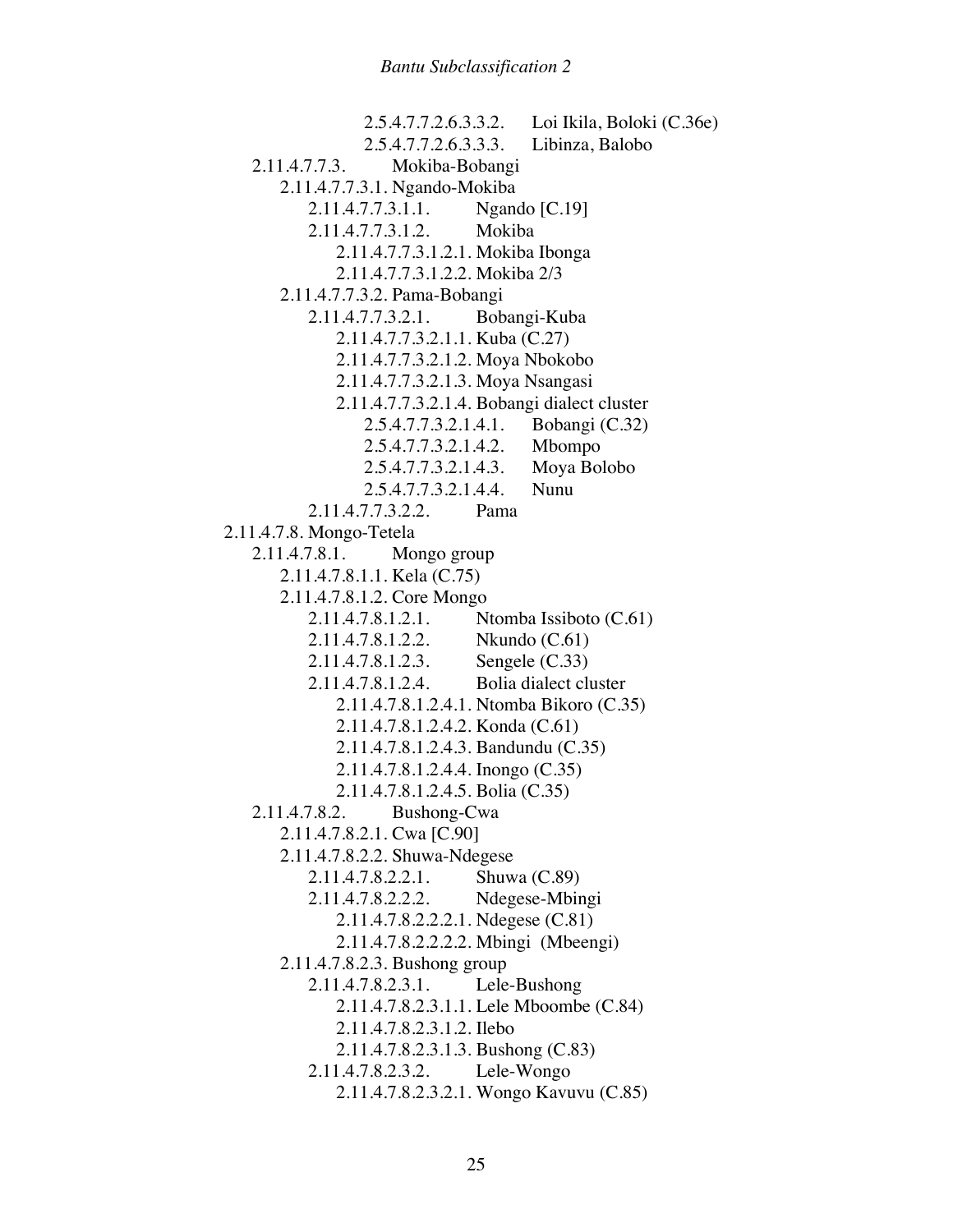2.11.4.7.8.2.3.2.2. Wongo Kweso (C.85) 2.11.4.7.8.2.3.2.3. Lele (C.84) 2.11.4.7.8.3. Tetela group 2.11.4.7.8.3.1. Tetela (C.71) 2.11.4.7.8.3.2. Kucu (C.72) [Songo Meno = "S'n Mongo"] 2.11.4.7.8.4. Ombo-Ngengele 2.11.4.7.8.4.1. Ombo (C.76) 2.11.4.7.8.4.2. Ngengele 2.11.4.7.9. Kongo-Nzebi group 2.11.4.7.9.1. Nzebi-Ibeembe 2.11.4.7.9.1.1. Nzebi-Duma 2.11.4.7.9.1.1.1. Duma (B.51) 2.11.4.7.9.1.1.2. Nzebi (B.52) 2.11.4.7.9.1.2. Iyaa-Ibeembe 2.11.4.7.9.1.2.1. Tsangi-Ilaali 2.11.4.7.9.1.2.1.1. Tsangi (B.53) 2.11.4.7.9.1.2.1.2. Iyaa-Ilaali 2.5.4.7.9.1.2.1.2.1. Iyaa (B.73a) 2.5.4.7.9.1.2.1.2.2. Ilaali (B.73b) 2.11.4.7.9.1.2.2. Ibeembe-Kunyi 2.11.4.7.9.1.2.2.1. Ibeembe (H.11) 2.11.4.7.9.1.2.2.2. Kunyi (H.13a) 2.11.4.7.9.1.2.3. Bongo Koudja 2.11.4.7.9.2. Punu group 2.11.4.7.9.2.1. Punu-Vungu 2.11.4.7.9.2.1.1. Punu-Irimba (Congo) (B.43) 2.11.4.7.9.2.1.1.1. Punu 2 (Congo) (B.43) 2.11.4.7.9.2.1.1.2. Irimba 2.11.4.7.9.2.1.2. Vungu 1/2, Punu 1 (Gabon) (B.44) 2.11.4.7.9.2.2. Sangu-Varama 2.11.4.7.9.2.2.1. Sangu (B.42) 2.11.4.7.9.2.2.2. Shira-Varama 2.11.4.7.9.2.2.2.1. Shira (B.41) 2.11.4.7.9.2.2.2.2. Bwali-Varama 2.5.4.7.9.2.2.2.2.1. Bwali 2.5.4.7.9.2.2.2.2.2. Varama (B.46) 2.11.4.7.9.3. Igama-Vili 2.11.4.7.9.3.1. Igama-Lumbu (B.40) 2.11.4.7.9.3.1.1. Igama 2.11.4.7.9.3.1.2. Lumbu 2-4 (B.44), Bwisi (B.45) 2.11.4.7.9.3.2. Vili-Yombe 2.11.4.7.9.3.2.1. Vili (H.12a) 2.11.4.7.9.3.2.2. Yombe (H.12b) 2.11.4.7.9.4. Kongo-Yaka 2.11.4.7.9.4.1. Kongo dialect cluster 2.11.4.7.9.4.1.1. Eastern Kongo (H16b/g/k, H.12b)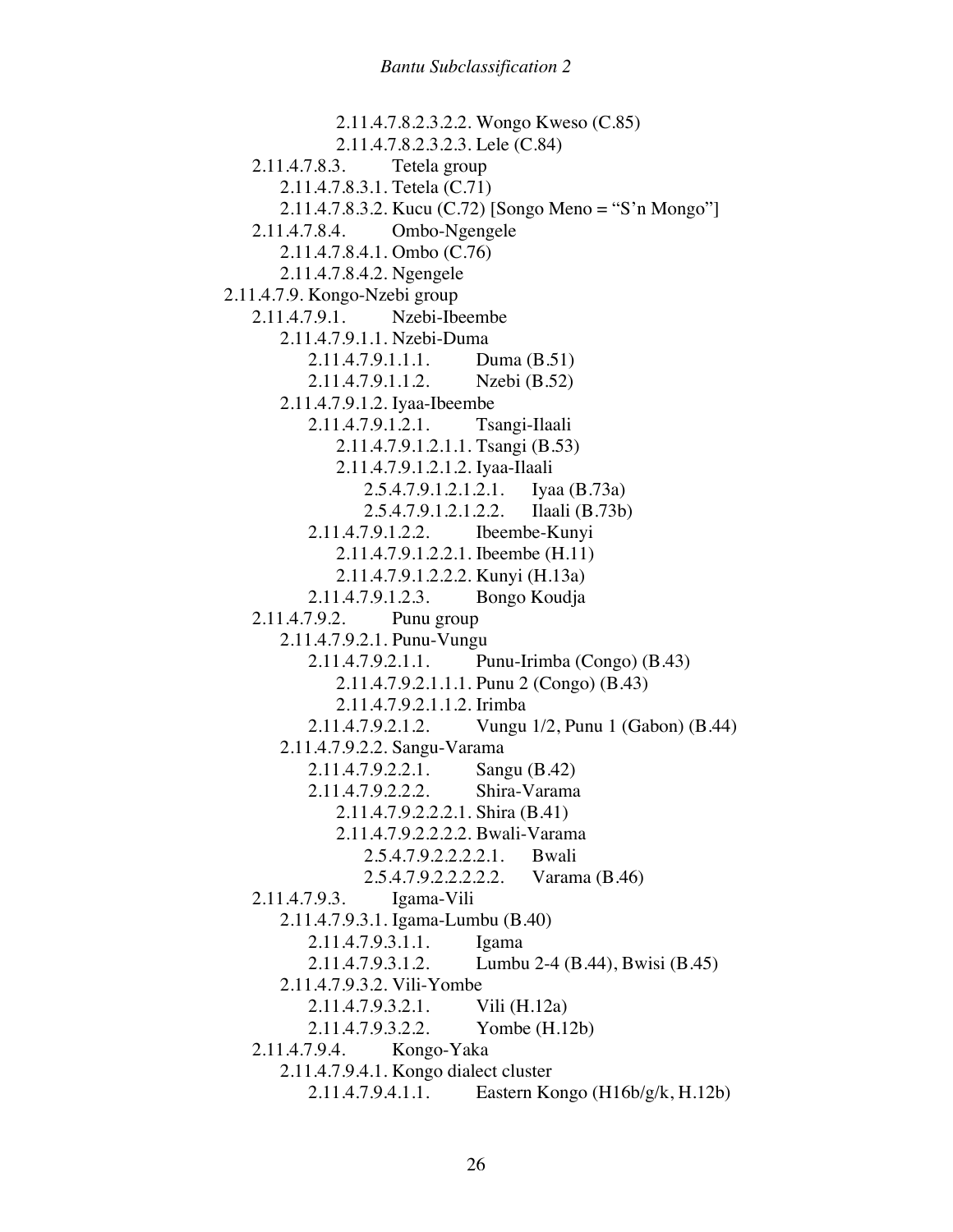2.11.4.7.9.4.1.2. Western Kongo (H.16q/f/i/j) 2.11.4.7.9.4.2. Yaka dialect cluster 2.11.4.7.9.4.2.1. Yaka-Suku 2.11.4.7.9.4.2.1.1. Yaka (H.31) 2.11.4.7.9.4.2.1.2. Suku (H.32) 2.11.4.7.9.4.2.1.3. Yaka Kipheleende (H.31) 2.11.4.7.9.4.2.1.4. Yaka Kasongo (H.31) 2.11.4.7.9.4.2.2. Kimatu-Hungana 2.11.4.7.9.4.2.2.1. Yanz Kimatu (B.85) 2.11.4.7.9.4.2.2.2. Hungana (H.42) 2.11.4.7.9.4.2.3. Yaka Popokabaka (H.31) 2.11.4.7.10. Boma-Tiene 2.11.4.7.10.1. Boma-Ngwi 2.11.4.7.10.1.1. Boma-Nzadi 2.11.4.7.10.1.1.1. Boma Saio (B.82) 2.11.4.7.10.1.1.2. Nzadi 2.11.4.7.10.1.1.2.1. Nzadi Kutu 2.11.4.7.10.1.1.2.2. Nzadi Panu 2.11.4.7.10.1.2. Ngwi [B.88] 2.11.4.7.10.1.2.1. Tsengentsenge-Mateko 2.11.4.7.10.1.2.1.1. Tsengentsenge 2.11.4.7.10.1.2.1.2. Mateko 2.11.4.7.10.1.2.2. Ngai, Idiofa, Kapia 2.11.4.7.10.2. Sakata-Tiene 2.11.4.7.10.2.1. Kesha-Sakata 2.11.4.7.10.2.1.1. Kesha 1 2.11.4.7.10.2.1.2. Kesha Mfimu 2.11.4.7.10.2.1.3. Sakata-Kibay 2.11.4.7.10.2.1.3.1. Sakata (C.34) 2.11.4.7.10.2.1.3.2. Kibay 2.11.4.7.10.2.2. Nunu-Tiene 2.11.4.7.10.2.2.1. Nunu 2.11.4.7.10.2.2.2. Kempee-Tiene 2.11.4.7.10.2.2.2.1. Kempee 2.11.4.7.10.2.2.2.2. Boma-Tiene 2.5.4.7.10.2.2.2.2.1. Boma (B.82) 2.5.4.6.10.2.2.2.2.2. Tiene (B.81) 2.11.4.7.11. Mbagani-Lwalwa 2.11.4.7.11.1. Mbagani (L22a) 2.11.4.7.11.2. Lwalwa (L.22b) 2.11.4.7.12. Songu-Yanzi 2.11.4.7.12.1. Songu (H.24) 2.11.4.7.12.2. Ngongo 1 2.11.4.7.12.3. Ding-Yanzi 2.11.4.7.12.3.1. Ding-Lwel 2.11.4.7.12.3.1.1. Ding (B.86)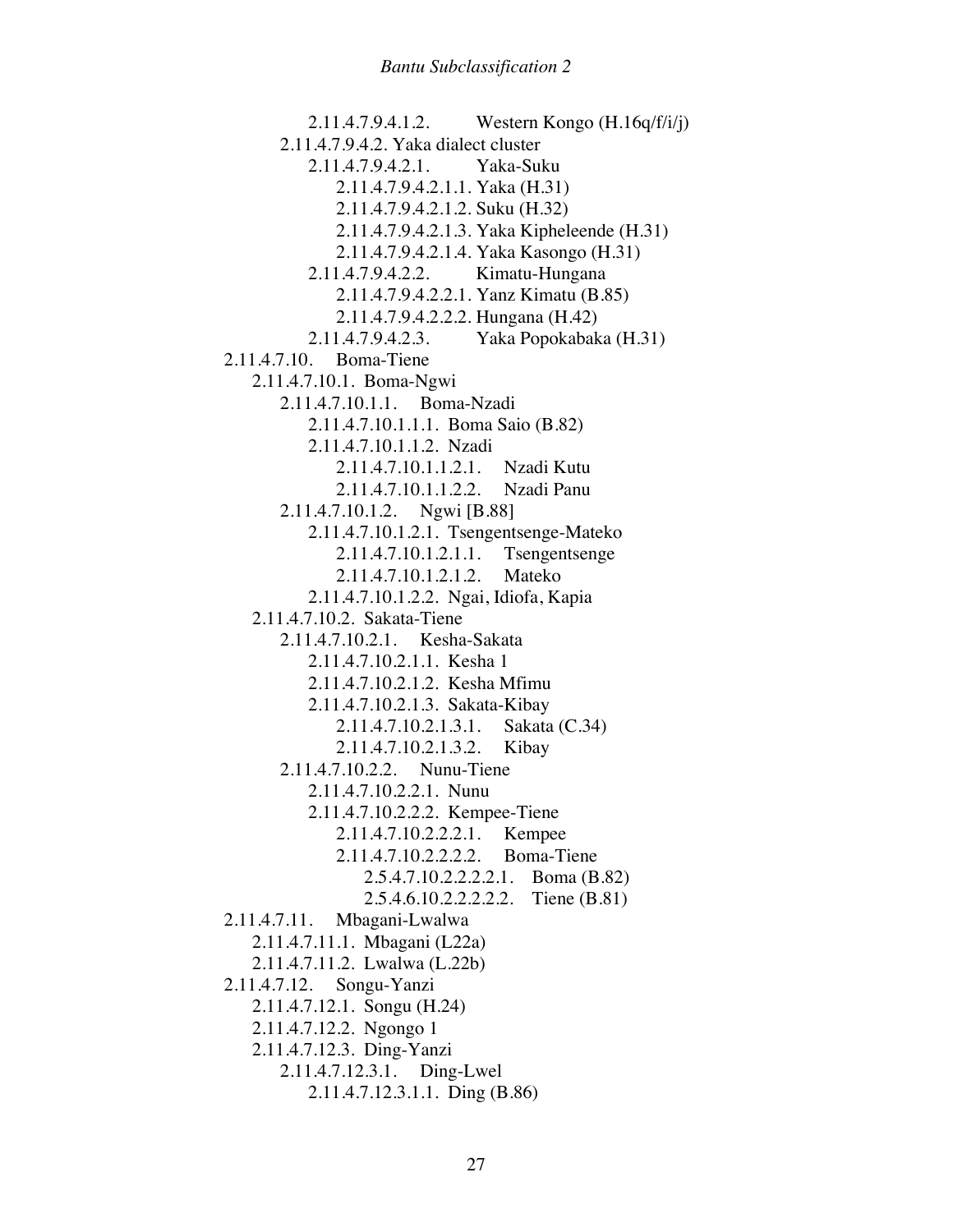|                                                                            | 2.11.4.7.12.3.1.1.1.    | Ding Sedzo                                                                |
|----------------------------------------------------------------------------|-------------------------|---------------------------------------------------------------------------|
|                                                                            | 2.11.4.7.12.3.1.1.2.    | Ding Bisey                                                                |
|                                                                            | 2.11.4.7.12.3.1.1.3.    | Ding 2                                                                    |
|                                                                            | 2.11.4.7.12.3.1.2. Lwel |                                                                           |
|                                                                            | 2.11.4.7.12.3.1.2.1.    | <b>Lwel Mateko</b>                                                        |
|                                                                            | 2.11.4.7.12.3.1.2.2.    | Lwel 1, Lwel Mtu                                                          |
| 2.11.4.7.12.3.2. Yanzi-Mbun                                                |                         |                                                                           |
| 2.11.4.7.12.3.2.1. Kolonzadi-Nkara                                         |                         |                                                                           |
|                                                                            | 2.11.4.7.12.3.2.1.1.    | Yanz $(B.85)$                                                             |
|                                                                            | 2.11.4.7.12.3.2.1.2.    | Yanz Kolonzadi and Ding 4                                                 |
|                                                                            | 2.11.4.7.12.3.2.1.3.    | Yanz Dwe and Kwebe                                                        |
|                                                                            | 2.11.4.7.12.3.2.1.4.    | Yanz Mwilabongo, Kibongo, and Nkara                                       |
| 2.11.4.7.12.3.2.2. Mbun-Mpin                                               |                         |                                                                           |
|                                                                            | 2.11.4.7.12.3.2.2.1.    | Mbun $(B.87)$                                                             |
|                                                                            | 2.11.4.7.12.3.2.2.2.    | Yanz 2 and Yanz Bagata<br><b>Yanz 3-5</b>                                 |
|                                                                            | 2.11.4.7.12.3.2.2.3.    |                                                                           |
|                                                                            | 2.11.4.7.12.3.2.2.4.    | Ngongo 2, Mpin Madzing, Mpin Biyung,<br>Yanz 8                            |
| 2.11.4.8.                                                                  |                         | Savanna-Bantu <i>[defining sound shifts</i> (proposed): 1. rebalancing of |
| obstruents into parallel series of voiced continuants and voiceless stops; |                         |                                                                           |
| 2. synchronic rule of vowel harmony of mid vowels in extensions]           |                         |                                                                           |
| 2.11.4.8.1. Western-Savanna Bantu                                          |                         |                                                                           |
| Mbala-Holu<br>2.11.4.8.1.1.                                                |                         |                                                                           |
| 2.11.4.8.1.1.1. Mbala (H.41)[K.51]                                         |                         |                                                                           |
| 2.11.4.8.1.1.1.1.<br>Mbala Yasa                                            |                         |                                                                           |
| 2.11.4.8.1.1.1.2. Ivukuna-Mbela                                            |                         |                                                                           |
| 2.11.4.8.1.1.1.2.1. Mbala Ivukuna                                          |                         |                                                                           |
| 2.11.4.8.1.1.1.2.2. Mbala Mbela                                            |                         |                                                                           |
| 2.11.4.8.1.1.2. Sondi group                                                |                         |                                                                           |
|                                                                            | 2.11.4.8.1.1.2.1.       | Sundi Kifouma (H.13b)                                                     |
| 2.11.4.8.1.1.2.2.<br>Sondi (H.43)                                          |                         |                                                                           |
| 2.11.4.8.1.1.3. Holu-Pende<br>2.11.4.8.1.1.3.1.<br>Holu                    |                         |                                                                           |
|                                                                            |                         |                                                                           |
|                                                                            | 2.11.4.8.1.1.3.2.       | Pheende $(L.11)[H.52]$                                                    |
|                                                                            | 2.11.4.8.1.1.3.3.       | Kwezo $[K.53]$                                                            |
| Kimbundu (H.20)<br>2.11.4.8.1.2.<br>Ovimbundu (R.11)<br>2.11.4.8.1.3.      |                         |                                                                           |
| Ruund $(L.53)$<br>2.11.4.8.1.4.                                            |                         |                                                                           |
| Lwena-Ndembu<br>2.11.4.8.1.5.                                              |                         |                                                                           |
| 2.11.4.8.1.5.1. Ndembu (L.52 "Lunda")                                      |                         |                                                                           |
| 2.11.4.8.1.5.2. Lwena-Chokwe                                               |                         |                                                                           |
| 2.11.4.8.1.5.2.1.<br>Chokwe $(K.11)$                                       |                         |                                                                           |
|                                                                            | 2.11.4.8.1.5.2.2.       | Lwena                                                                     |
| 2.11.4.8.1.5.2.2.1. Luvale (K.14)                                          |                         |                                                                           |
| 2.11.4.8.1.5.2.2.2. Luchazi (K.13)                                         |                         |                                                                           |
| 2.11.4.8.1.5.2.2.3. Mbunda (K.15)                                          |                         |                                                                           |
|                                                                            |                         |                                                                           |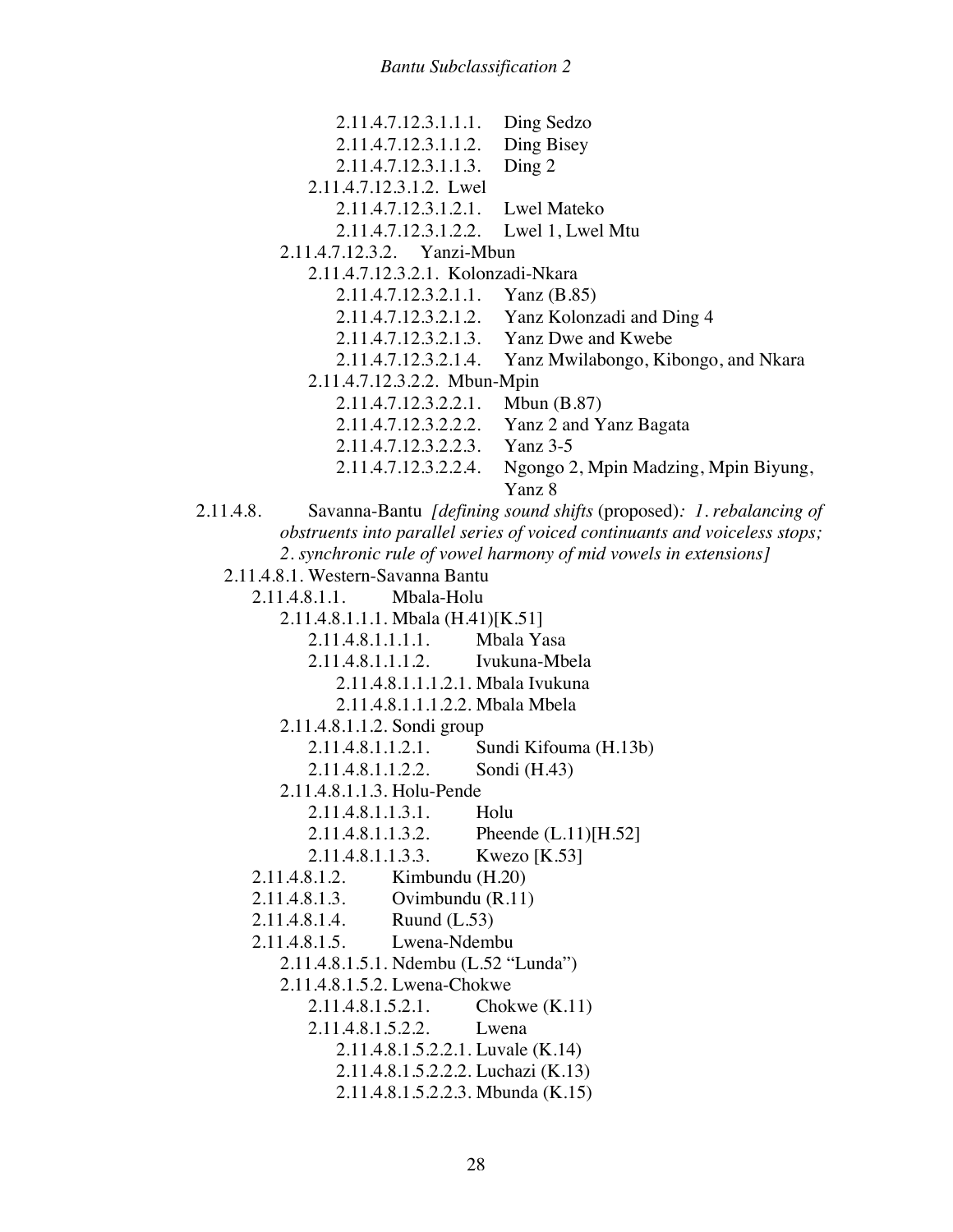2.11.4.8.1.5.2.2.4. Nyemba 2.11.4.8.1.6. Kavango-Southwest group 2.11.4.8.1.6.1. Kavango 2.11.4.8.1.6.1.1. Kwangali (K.33) 2.11.4.8.1.6.1.2. Gciriku-Sambiyu 2.11.4.8.1.6.1.2.1. Gciriku 2.11.4.8.1.6.1.2.2. Sambiyu 2.11.4.8.1.6.2. Southwest-Bantu 2.11.4.8.1.6.2.1. Ambo-Kwanyama 2.11.4.8.1.6.2.1.1. Kwanyama 2.11.4.8.1.6.2.1.2. Ambo dialect cluster 2.5.4.8.1.6.2.1.2.1. Ndonga (R.22) 2.5.4.8.1.6.2.1.2.2. Kwambi (R.23) 2.5.4.8.1.6.2.1.2.3. Ngandjera (R.24) 2.5.4.8.1.6.2.1.2.4. Kwaluudhi 2.5.4.8.1.6.2.1.2.5. Kolonkadhi-Eunda 2.5.4.8.1.6.2.1.2.5.1. Kolonkadhi 2.5.4.8.1.6.2.1.2.5.2. Eunda 2.5.4.8.1.6.2.1.2.6. Mbaanhu 2.11.4.8.1.6.2.2. Nyaneka 2.11.4.8.1.6.2.3. Ngumbi 2.11.4.8.1.6.2.4. Hakaona 2.11.4.8.1.6.2.5. Ngambwe 2.11.4.8.1.6.2.6. Herero-Themba 2.11.4.8.1.6.2.6.1. Themba 2.11.4.8.1.6.2.6.2. Twa 2.11.4.8.1.6.2.6.3. Herero 2.5.4.8.2 Mbukushu 2.5.4.8.3 Lega (D.25) 2.5.4.8.4 Eastern-Savanna Bantu *[defining sound shift: Mainhof's Law]* 2.5.4.8.4.1. Luba-Songye 2.5.4.8.4.1.1. Yazi 2.5.4.8.4.1.2. Songye (L.23) 2.5.4.8.4.1.3. Hemba-Bangubangu 2.5.4.8.4.1.3.1. Bangubangu Kabambare (D.27) 2.5.4.8.4.1.3.2. Kebwe-Hemba 2.5.4.8.4.1.3.2.1. Kebwe 2.5.4.8.4.1.3.2.2. Hemba (L.34) 2.5.4.8.4.1.4. Luba 2.5.4.8.4.1.4.1. Kete (L.21) 2.5.4.8.4.1.4.2. Kanyok (L.32) 2.5.4.8.4.1.4.3. Bangubangu Mutingwa (D.27) 2.5.4.8.4.1.4.4. Luba Kasai 2.5.4.8.4.1.4.5. Southern Luba 2.5.4.8.4.1.4.5.1. Luba Katanga (L.33)

2.5.4.8.4.1.4.5.2. Luba Sanga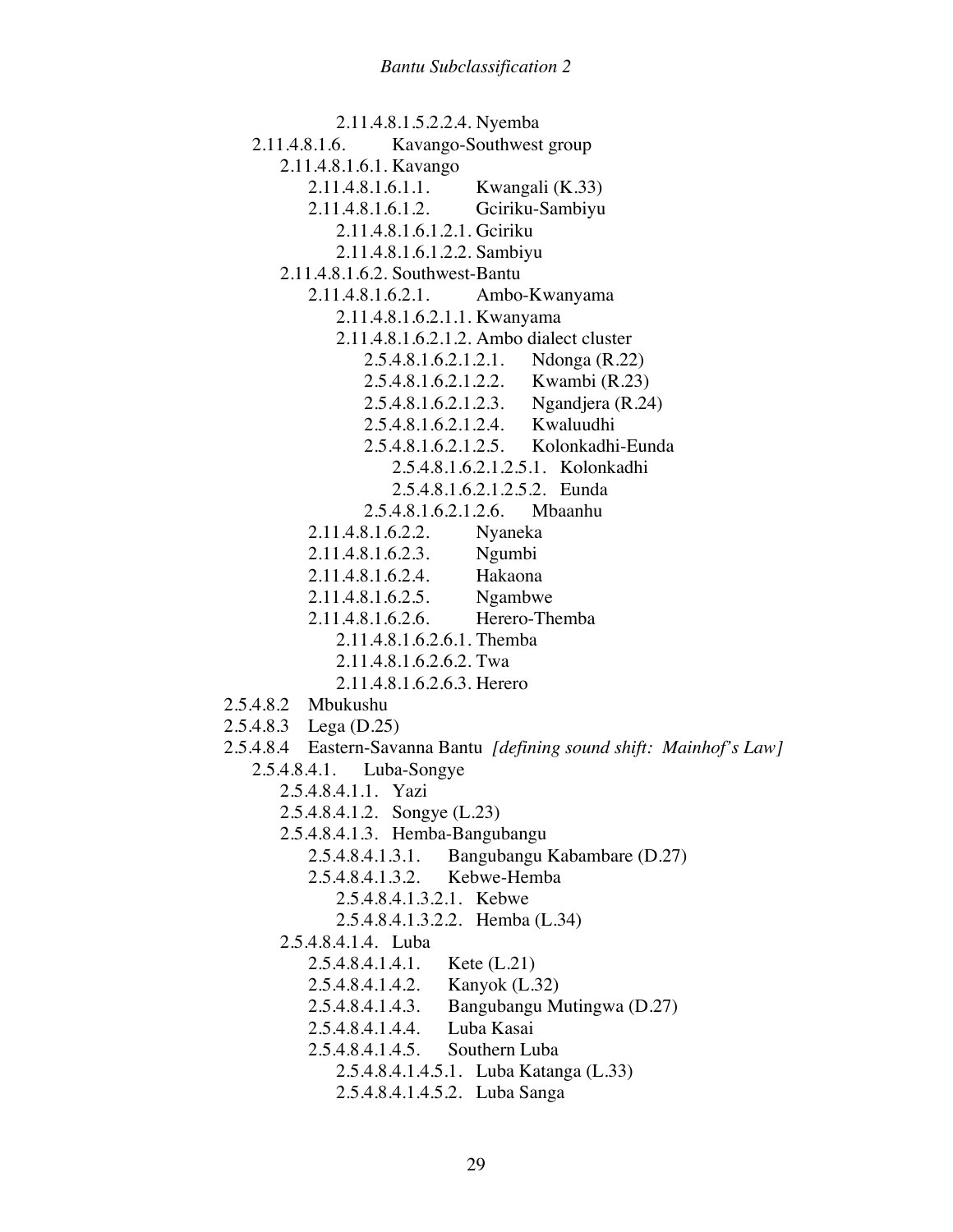2.5.4.8.4.1.4.6. Kaonde (L.41) 2.5.4.8.4.1.5. Nkoya (L.62) 2.5.4.8.4.2. Sabi (M.40-50) 2.5.4.8.4.2.1. Malungu (Tabwa) (M.41) 2.5.4.8.4.2.2. Southern Sabi 2.5.4.8.4.2.2.1. Bemba (M.42) 2.5.4.8.4.2.2.2. Aushi 2.5.4.8.4.2.2.3. Lala (M.52) 2.5.4.8.4.2.2.4. Lamba (M.54) 2.5.4.8.4.2.2.5. Bisa (M.51) 2.5.4.8.4.2.2.6. Swaka (M.53) 2.5.4.8.4.2.2.7. Unga 2.5.4.8.4.2.3. Nsenga (N.41) 2.5.4.8.4.3. Botatwe 2.5.4.8.4.3.1. Subia group 2.5.4.8.4.3.1.1. Subia (K.41) 2.5.4.8.4.3.1.2. SiFwe 2.5.4.8.4.3.1.3. Mbalang'we 2.5.4.8.4.3.2. Tonga (M.64) 2.5.4.8.4.3.3. Ila (M.63) 2.5.4.8.4.3.4. Soli (M.62) 2.5.4.8.4.3.5. Lenje (M.61) 2.5.4.8.4.4. Luyana (K.31) 2.5.4.8.4.5. Mashariki (D.40-60/E/F/G/J/M10-30/N/P/S) 2.5.4.8.4.5.1. Kaskazi *[defining sound shift: Dahl's Law]* 2.5.4.8.4.5.1.1. Great Lakes (J: Guthrie's D.40-60, E.10-40) 2.5.4.8.4.5.1.1.1. Western Lakes 2.5.4.8.4.5.1.1.1.1. Bwari (D.56) 2.5.4.8.4.5.1.1.1.2. Kivu 2.5.4.8.4.5.1.1.1.2.1. West Highlands 2.5.4.8.4.5.1.1.1.2.1.1. Rwanda (D.61) 2.5.4.8.4.5.1.1.1.2.1.2. Rundi (D.62) 2.5.4.8.4.5.1.1.1.2.1.3. Ha (D.66) 2.5.4.8.4.5.1.1.1.2.1.4. Haangaza (D.65) 2.5.4.8.4.5.1.1.1.2.1.5. Shuubi (D.64) 2.5.4.8.4.5.1.1.1.2.1.6. Vinza (D.67) 2.5.4.8.4.5.1.1.1.2.2. Forest 2.5.4.8.4.5.1.1.1.2.2.1. Bembe (D.54) 2.5.4.8.4.5.1.1.1.2.2.2. Tembo (D.53) 2.5.4.8.4.5.1.1.1.2.2.3. Shi 2.5.4.8.4.5.1.1.1.2.2.4. Huunde 2.5.4.8.4.5.1.1.1.2.2.5. Haavu 2.5.4.8.4.5.1.1.1.2.2.6. Fuliiru-Viira 2.5.4.8.4.5.1.1.1.2.2.6.1. Fuliiru (D.63) 2.5.4.8.4.5.1.1.1.2.2.6.2. Viira 2.5.4.8.4.5.1.1.1.2.3. Sumbwa (F.23)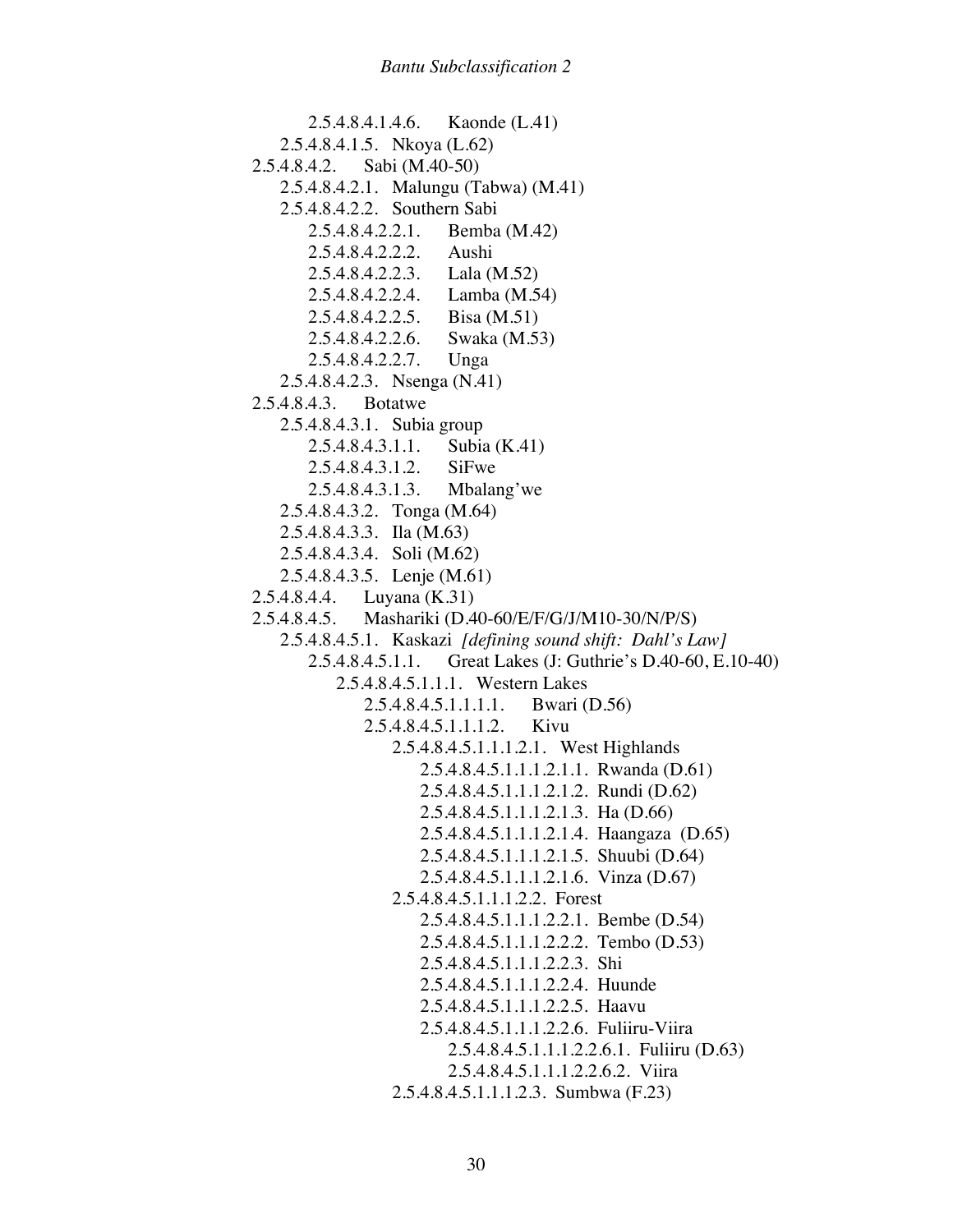2.5.4.8.4.5.1.1.1.3. Ruwenzori 2.5.4.8.4.5.1.1.1.3.1. Nande (D.42) 2.5.4.8.4.5.1.1.1.3.2. Koonzo (D.41) 2.5.4.8.4.5.1.1.1.3.3. Nyanga (D.43) 2.5.4.8.4.5.1.1.2. West Nyanza 2.5.4.8.4.5.1.1.2.1. Rutara 2.5.4.8.4.5.1.1.2.1.1. North Rutara 2.5.4.8.4.5.1.1.2.1.1.1. Nyoro-Toro (E.11/12) 2.5.4.8.4.5.1.1.2.1.1.2. Nkore-Ciga (E.13/14) 2.5.4.8.4.5.1.1.2.1.2. Kerebe (E.24) 2.5.4.8.4.5.1.1.2.1.3. Zinza (E.23) 2.5.4.8.4.5.1.1.2.1.4. South Rutara 2.5.4.8.4.5.1.1.2.1.4.1. Haya (E.22) 2.5.4.8.4.5.1.1.2.1.4.2. Nyambo 2.5.4.8.4.5.1.1.2.2. North Nyanza 2.5.4.8.4.5.1.1.2.2.1. Ganda (E.15) 2.5.4.8.4.5.1.1.2.2.2. Soga (E.16) 2.5.4.8.4.5.1.1.2.2.3. Gwere (E.17) 2.5.4.8.4.5.1.1.2.2.4. Syan 2.5.4.8.4.5.1.1.3. East Nyanza 2.5.4.8.4.5.1.1.3.1. Suguti 2.5.4.8.4.5.1.1.3.1.1. Jiita (E.25) 2.5.4.8.4.5.1.1.3.1.2. Ruri 2.5.4.8.4.5.1.1.3.1.3. Regi 2.5.4.8.4.5.1.1.3.1.4. Kwaya 2.5.4.8.4.5.1.1.3.2. Mara 2.5.4.8.4.5.1.1.3.2.1. South Mara 2.5.4.8.4.5.1.1.3.2.1.1. Zanaki (E.44) 2.5.4.8.4.5.1.1.3.2.1.2. Ngoreme 2.5.4.8.4.5.1.1.3.2.1.3. Nata (E.45) 2.5.4.8.4.5.1.1.3.2.1.4. Shashi 2.5.4.8.4.5.1.1.3.2.1.5. Zu 2.5.4.8.4.5.1.1.3.2.2. North Mara 2.5.4.8.4.5.1.1.3.2.2.1. Gusii (E.42) 2.5.4.8.4.5.1.1.3.2.2.2. Kuria (E.43) 2.5.4.8.4.5.1.1.3.2.2.3. Simbete 2.5.4.8.4.5.1.1.4. Luhyia 2.5.4.8.4.5.1.1.4.1. Central Luyia 2.5.4.8.4.5.1.1.4.1.1. North Luyia 2.5.4.8.4.5.1.1.4.1.1.1. Dadiiri (E.31a) 2.5.4.8.4.5.1.1.4.1.1.2. Gisu (E.31b) 2.5.4.8.4.5.1.1.4.1.1.3. Bukusu (E.31c) 2.5.4.8.4.5.1.1.4.1.2. Nyole (E.33) 2.5.4.8.4.5.1.1.4.1.3. Saamia (E.34) 2.5.4.8.4.5.1.1.4.2. South Luyia 2.5.4.8.4.5.1.1.4.2.1. Itakho group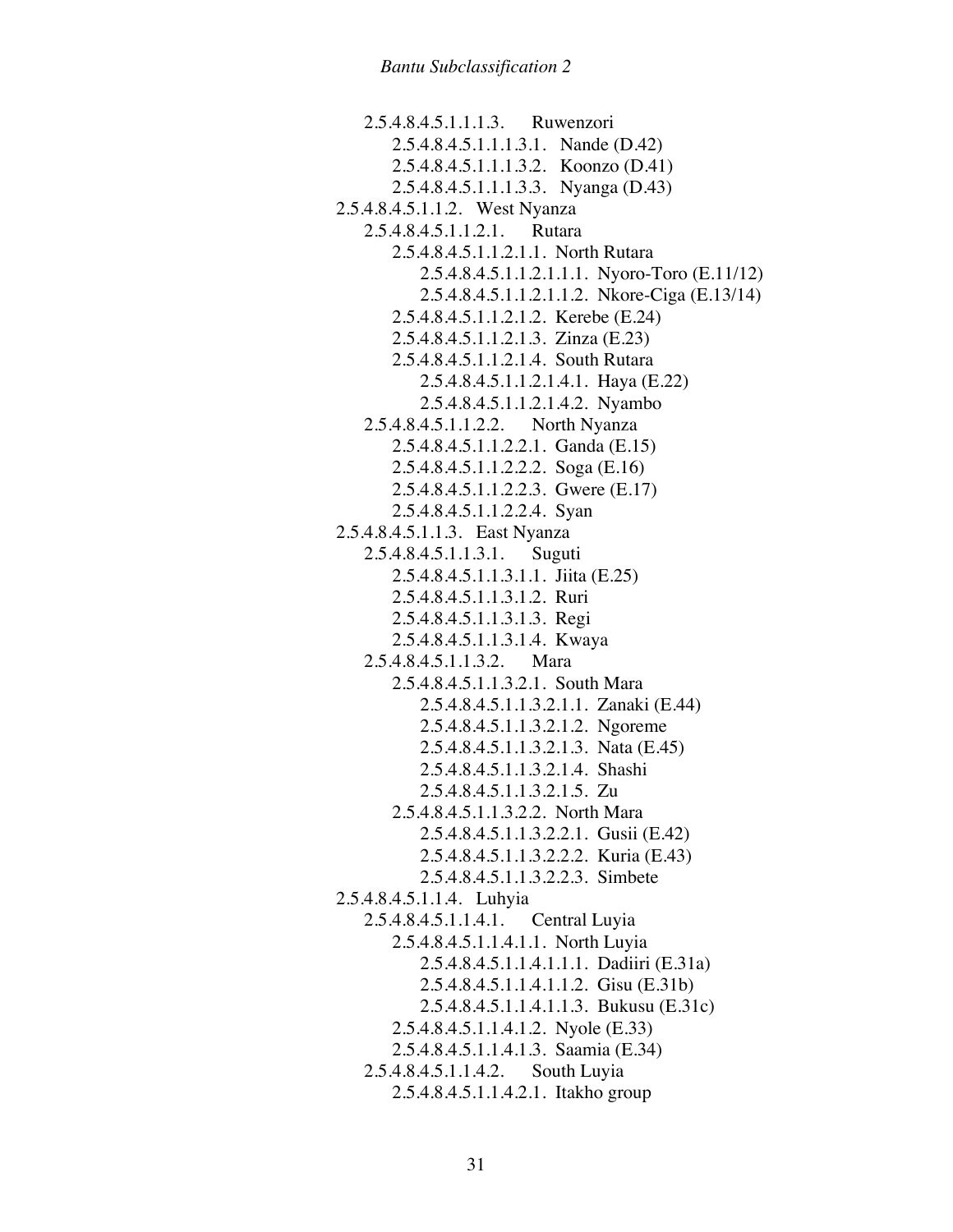2.5.4.8.4.5.1.1.4.2.1.1. Itakho 2.5.4.8.4.5.1.1.4.2.1.2. Tiriki 2.5.4.8.4.5.1.1.4.2.2. Logooli (E.41) 2.5.4.8.4.5.1.1.5. Gungu 2.5.4.8.4.5.1.2. Upland 2.5.4.8.4.5.1.2.1. Chaga-Taita 2.5.4.8.4.5.1.2.1.1. Chaga-Dabida 2.5.4.8.4.5.1.2.1.1.1. Chaga 2.5.4.8.4.5.1.2.1.1.1.1. Western Chaga 2.5.4.8.4.5.1.2.1.1.1.1.1. Meru (E.61) 2.5.4.8.4.5.1.2.1.1.1.1.2. Siha 2.5.4.8.4.5.1.2.1.1.1.1.3. Ng'uni 2.5.4.8.4.5.1.2.1.1.1.1.4. Masama 2.5.4.8.4.5.1.2.1.1.1.1.5. Machame (E.62a) 2.5.4.8.4.5.1.2.1.1.1.1.6. Kibosho 2.5.4.8.4.5.1.2.1.1.1.2. Central Chaga 2.5.4.8.4.5.1.2.1.1.1.2.1. Uru 2.5.4.8.4.5.1.2.1.1.1.2.2. Mochi (E.62a) 2.5.4.8.4.5.1.2.1.1.1.2.3. Kilema 2.5.4.8.4.5.1.2.1.1.1.2.4. Mamba (E.62b) 2.5.4.8.4.5.1.2.1.1.1.2.5. Kahe (E.64) 2.5.4.8.4.5.1.2.1.1.1.3. Rombo (E.62c) 2.5.4.8.4.5.1.2.1.1.1.3.1. Keni 2.5.4.8.4.5.1.2.1.1.1.3.2. Mkuu 2.5.4.8.4.5.1.2.1.1.1.3.3. Mashati 2.5.4.8.4.5.1.2.1.1.1.3.4. Usseri 2.5.4.8.4.5.1.2.1.1.1.4. Gweno (E.65) 2.5.4.8.4.5.1.2.1.1.2. Dabida, Kasighau (E.74a) 2.5.4.8.4.5.1.2.1.2. Saghala (altern. placement: Sabaki  $group)$  (E.74b) 2.5.4.8.4.5.1.2.2. Thagiicu-Temi 2.5.4.8.4.5.1.2.2.1. Thagiicu 2.5.4.8.4.5.1.2.2.1.1. Southern Thagiicu 2.5.4.8.4.5.1.2.2.1.1.1. Thaiiso 2.5.4.8.4.5.1.2.2.1.1.1.1. Kamba (E.55) 2.5.4.8.4.5.1.2.2.1.1.1.2. Daiso (E.56) 2.5.4.8.4.5.1.2.2.1.1.2. Gikuyu-Embu 2.5.4.8.4.5.1.2.2.1.1.2.1. Gikuyu (E.51) 2.5.4.8.4.5.1.2.2.1.1.2.2. Embu (E.52) 2.5.4.8.4.5.1.2.2.1.1.2.3. Emberre 2.5.4.8.4.5.1.2.2.1.2. Chuka 2.5.4.8.4.5.1.2.2.1.3. Meru (D.53) 2.5.4.8.4.5.1.2.2.1.3.1. Igoji 2.5.4.8.4.5.1.2.2.1.3.2. Igembe 2.5.4.8.4.5.1.2.2.1.3.3. Tigania 2.5.4.8.4.5.1.2.2.1.3.4. Tharaka (E.54)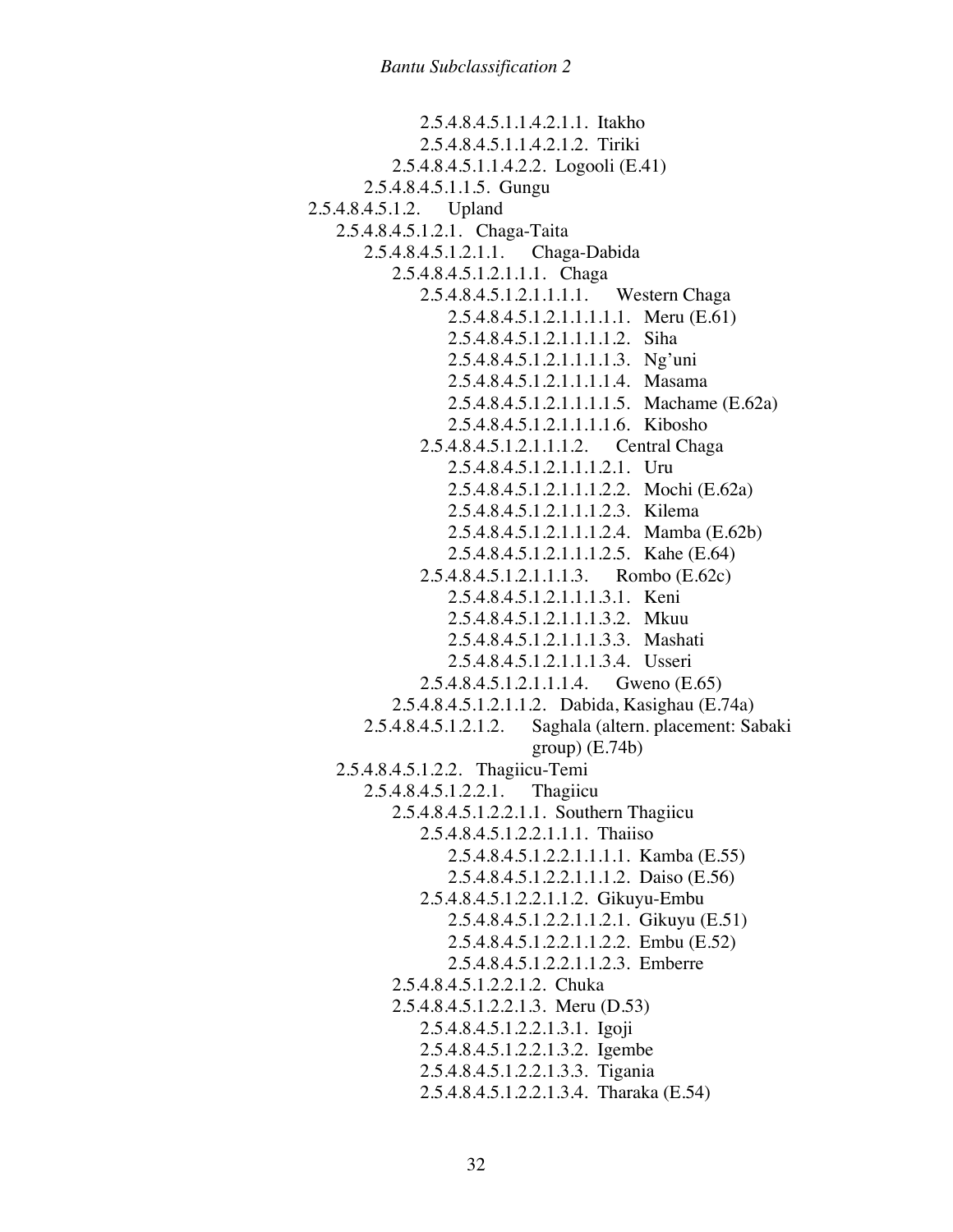2.5.4.8.4.5.1.2.2.2. Temi (Sonjo) 2.5.4.8.4.5.1.3. Langi-Mbuwe 2.5.4.8.4.5.1.3.1. Langi (F.33) 2.5.4.8.4.5.1.3.2. Mbuwe (F.34) 2.5.4.8.4.5.1.4. Takama 2.5.4.8.4.5.1.4.1. Sukuma-Nyamwezi (F.21/22 2.5.4.8.4.5.1.4.2. Rimi (F.32) 2.5.4.8.4.5.1.4.3. Ilamba (F.31) 2.5.4.8.4.5.1.4.4. Kimbu (F.24) 2.5.4.8.4.5.1.5. Northeast-Coastal Bantu 2.5.4.8.4.5.1.5.1. Asu 2.5.4.8.4.5.1.5.1.1. Tubeta (G.21) 2.5.4.8.4.5.1.5.1.2. Asu (G.22) 2.5.4.8.4.5.1.5.1.3. Mpare 2.5.4.8.4.5.1.5.2. Sabaki 2.5.4.8.4.5.1.5.2.1. Ilwana 2.5.4.8.4.5.1.5.2.2. Mijikenda (E.72/73) 2.5.4.8.4.5.1.5.2.3. Pokomo (E.71) 2.5.4.8.4.5.1.5.2.4. Swahili (G.40) 2.5.4.8.4.5.1.5.2.5. Saghala (alt. placement: Chaga-Dabida) 2.5.4.8.4.5.1.5.3. Wami 2.5.4.8.4.5.1.5.3.1. Seuta 2.5.4.8.4.5.1.5.3.1.1. Shambaa (G.23) 2.5.4.8.4.5.1.5.3.1.2. Zigula, Ngulu (G.31/34) 2.5.4.8.4.5.1.5.3.1.3. Bondei (G.24) 2.5.4.8.4.5.5.1.3.5.2. Ruvu 2.5.4.8.4.5.1.5.3.2.1. West Ruvu 2.5.4.8.4.5.1.5.3.2.1.1. Gogo (G.11) 2.5.4.8.4.5.1.5.3.2.1.2. Sagala (G.39) 2.5.4.8.4.5.1.5.3.2.1.3. Vidunda (G.38) 2.5.4.8.4.5.1.5.3.2.2. Kagulu (G.12) 2.5.4.8.4.5.1.5.3.2.3. East Ruvu 2.5.4.8.4.5.1.5.3.2.3.1. Lugulu (G.35) 2.5.4.8.4.5.1.5.3.2.3.2. Central East Ruvu 2.5.4.8.4.5.1.5.3.2.3.2.1. Kwere (G.32) 2.5.4.8.4.5.1.5.3.2.3.2.2. Kami-Kutu (G.36/37) 2.5.4.8.4.5.1.5.3.2.3.2.3. Zalamo (G.33) 2.5.4.8.4.5.1.5.3.2.3.3. Doe 2.5.4.8.4.5.1.6. Njombe 2.5.4.8.4.5.1.6.1. North Njombe 2.5.4.8.4.5.1.6.2.1. Sangu (G.61) 2.5.4.8.4.5.1.6.2.2. Hehe (G.62) 2.5.4.8.4.5.1.6.2.3. Bena (G.63) 2.5.4.8.4.5.1.6.2.4. Lupembe (Bena of the Rivers) 2.5.4.8.4.5.1.6.2.5. Namanga (Bena of the Rivers) 2.5.4.8.4.5.1.6.2. South Njombe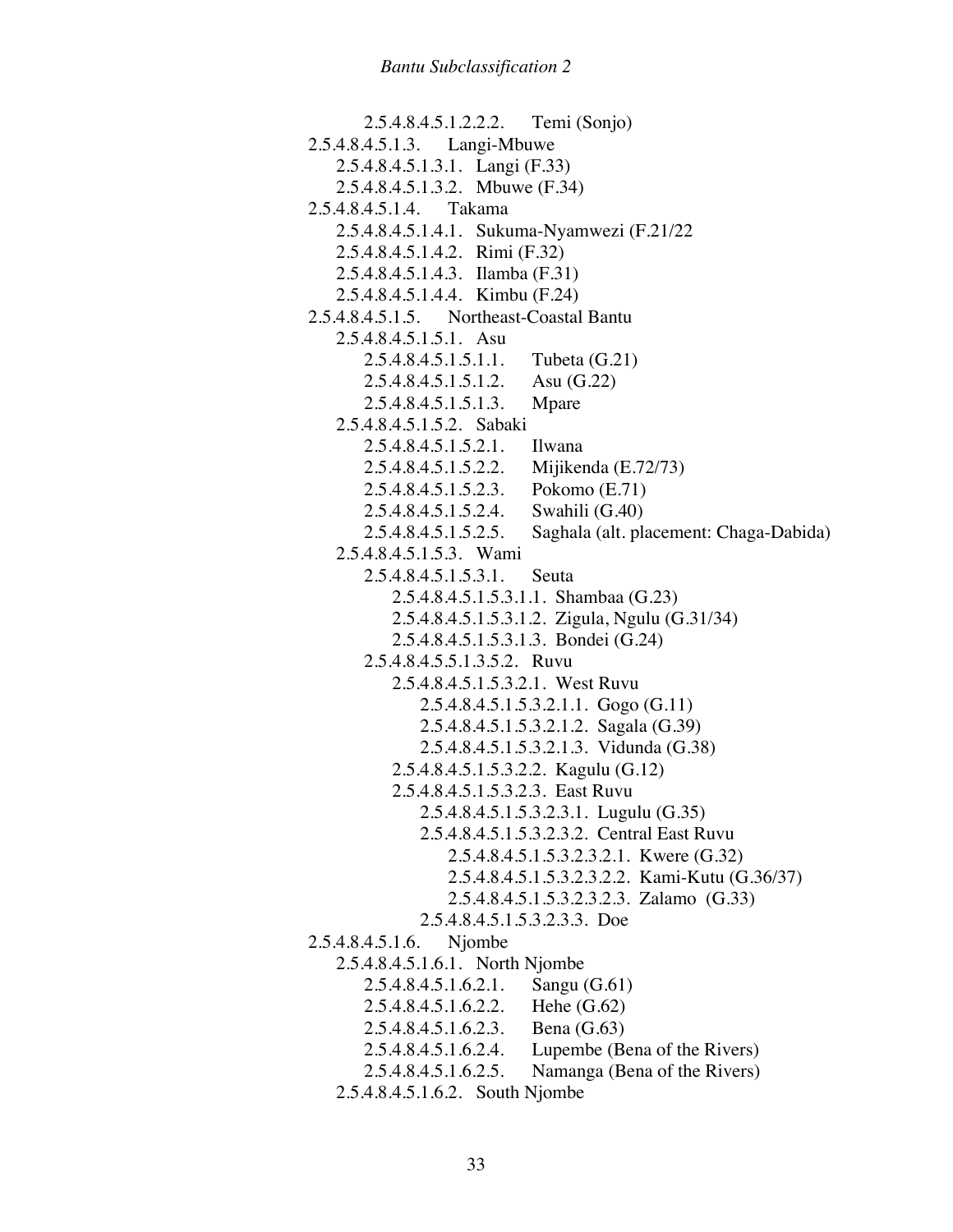2.5.4.8.4.5.1.6.2.1. Kinga (G.65) 2.5.4.8.4.5.1.6.2.2. Pangwa (G.64) 2.5.4.8.4.5.1.6.2.3. Wanji (G.66) 2.5.4.8.4.5.1.6.2.4. Kisi (G.67) 2.5.4.8.4.5.1.7. Rufiji-Ruvuma 2.5.4.8.4.5.1.7.1. Ruvuma 2.5.4.8.4.5.1.7.1.1. Mid-Ruvuma 2.5.4.8.4.5.1.7.1.1.1. Yao (P.21) 2.5.4.8.4.5.1.7.1.1.2. Mwera (P.22) 2.5.4.8.4.5.1.7.1.2. Lower Ruvuma 2.5.4.8.4.5.1.7.1.2.1. Mabia (P.25) 2.5.4.8.4.5.1.7.1.2.2. Makonde (P.23) 2.5.4.8.4.5.1.7.2. Mbinga 2.5.4.8.4.5.1.7.2.1. Mbinga-Matandu 2.5.4.8.4.5.1.7.2.1.1. South Mbinga 2.5.4.8.4.5.1.7.2.1.1.1. Matengo (N.13) 2.5.4.8.4.5.1.7.2.1.1.2. Mpoto (N.14) 2.5.4.8.4.5.1.7.2.1.3. Matandu 2.5.4.8.4.5.1.7.2.1.3.1. Matumbi (P.13) 2.5.4.8.4.5.1.7.2.1.3.2. Rufiji (Ndengeleko, Ruihi) 2.5.4.8.4.5.1.7.2.2. Lwegu 2.5.4.8.4.5.1.7.2.2.1. Ngindo (P.14) 2.5.4.8.4.5.1.7.2.2.2. Ndwewe 2.5.4.8.4.5.1.7.3. Songea 2.5.4.8.4.5.1.7.3.1. Manda (N.11) 2.5.4.8.4.5.1.7.3.2. Ngoni (N.12) 2.5.4.8.4.5.1.7.4. Kilombero 2.5.4.8.4.5.1.7.4.1. Pogolo (G.51) 2.5.4.8.4.5.1.7.4.2. West Kilombero 2.5.4.8.4.5.1.7.4.2.1. Mbunga 2.5.4.8.4.5.1.7.4.2.2. Ndamba (G.52) 2.5.4.8.4.5.1.8. Rukwa 2.5.4.8.4.5.1.8.1. Rungwe 2.5.4.8.4.5.1.8.1.1. Nyakyusa, Konde (M.31) 2.5.4.8.4.5.1.8.1.2. Ndali 2.5.4.8.4.5.1.8.2. Mbozi 2.5.4.8.4.5.1.8.2.1. Mbeya 2.5.4.8.4.5.1.8.2.1.1. Wungu (F.25) 2.5.4.8.4.5.1.8.2.1.2. Safwa (M.25) 2.5.4.8.4.5.1.8.2.1.3. South Mbeya 2.5.4.8.4.5.1.8.2.1.3.1. Malila 2.5.4.8.4.5.1.8.2.1.3.2. Southwest Mbeya 2.5.4.8.4.5.1.8.2.1.3.2.1. Lambya 2.5.4.8.4.5.1.8.2.1.3.2.2. Nyiha 2.5.4.8.4.5.1.8.2.2. Mwika 2.5.4.8.4.5.1.8.2.2.1. North Mwika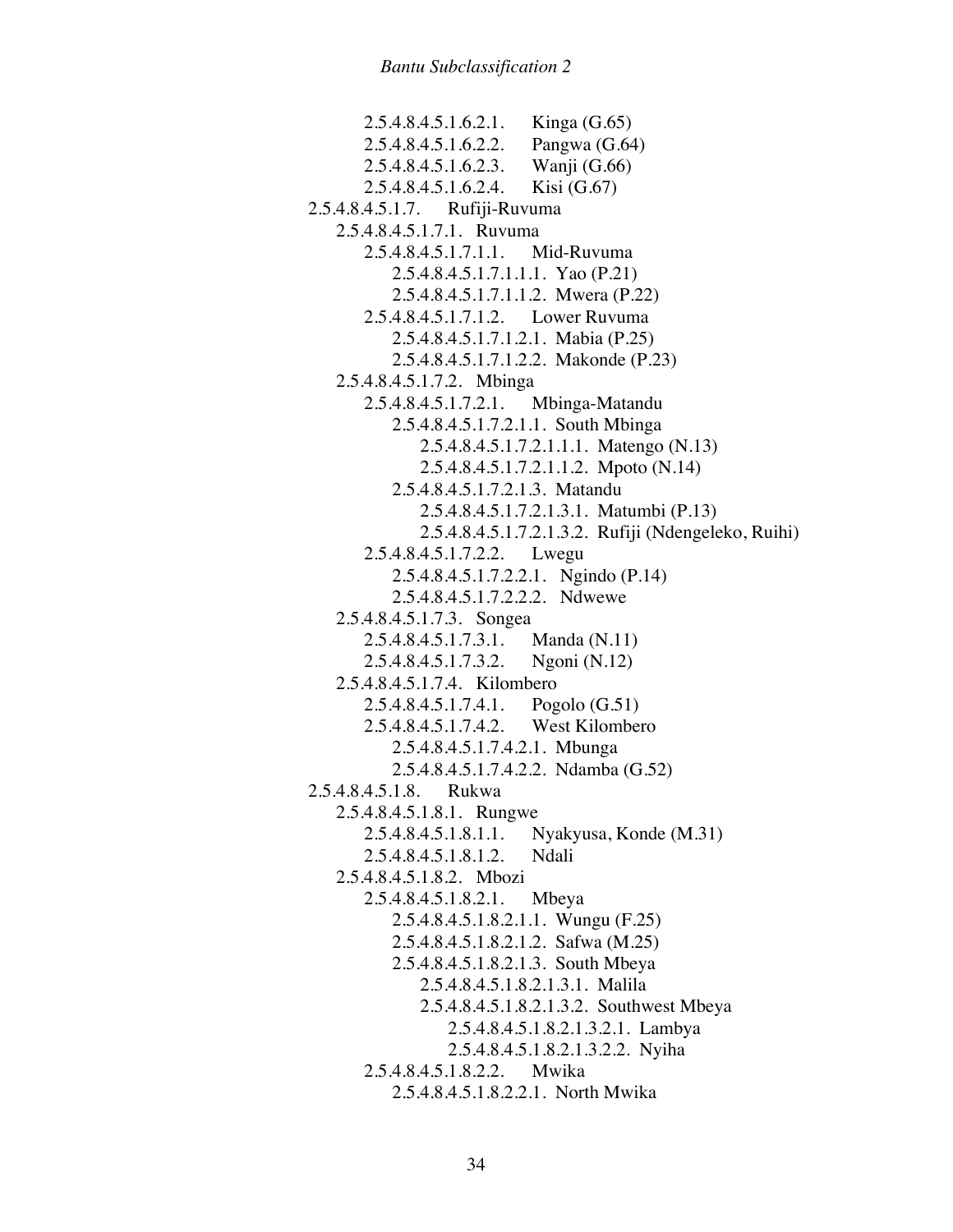2.5.4.8.4.5.1.8.2.2.1.1. Pimbwe (M.11) 2.5.4.8.4.5.1.8.2.2.1.2. Rungwa (M.12) 2.5.4.8.4.5.1.8.2.2.2. Nyika (M.23) 2.5.4.8.4.5.1.8.2.2.3. Plateau Mwika 2.5.4.8.4.5.1.8.2.2.3.1. South Plateau 2.5.4.8.4.5.1.8.2.2.3.1.1. Nyamwanga-Iwa 2.5.4.8.4.5.1.8.2.2.3.1.1.1. Nyamwanga (M.22) 2.5.4.8.4.5.1.8.2.2.3.1.1.2. Iwa (M.26) 2.5.4.8.4.5.1.8.2.2.3.1.1.3. Wandia (M.21) 2.5.4.8.4.5.1.8.2.2.3.1.2. Lungu-Mambwe 2.5.4.8.4.5.1.8.2.2.3.1.2.1. Lungu (M.14) 2.5.4.8.4.5.1.8.2.2.3.1.2.2. Mambwe (M.15) 2.5.4.8.4.5.1.8.2.2.3.2. Fipa (M.13) 2.5.4.8.4.5.2. Kusi *[defining sound change: \*q*  $[y] >$ *\*j/i\_]* 2.5.4.8.4.5.2.1. Makua group 2.5.4.8.4.5.2.1.1. Chwabo (P.34) 2.5.4.8.4.5.2.1.2. Makua-Lomwe 2.5.4.8.4.5.2.1.2.1. Lomwe (P.32) 2.5.4.8.4.5.2.1.2.2. Makua (P.33/34) 2.5.4.8.4.5.2.2. Nyasa 2.5.4.8.4.5.2.2.1. Tumbuka (N.21) 2.5.4.8.4.5.2.2.2. Nyanja-Sena 2.5.4.8.4.5.2.2.2.1. Nyanja-Chewa (N.31) 2.5.4.8.4.5.2.2.2.2. Sena, Kunda, Nyungwe, etc. (N.42-46) 2.5.4.8.4.5.2.3. Shona 2.5.4.8.4.5.2.3.1. Danda 2.5.4.8.4.5.2.3.2. Rozvi 2.5.4.8.4.5.2.3.3. Nyanga 2.5.4.8.4.5.2.3.4. Core Shona 2.5.4.8.4.5.2.3.4.1. Shanga 2.5.4.8.4.5.2.3.4.2. Ndau-Garwe (S.15) 2.5.4.8.4.5.2.3.4.3. Plateau Shona 2.5.4.8.4.5.2.3.4.3.1. Unyama 2.5.4.8.4.5.2.3.4.3.2. Teve (S.13a) 2.5.4.8.4.5.2.3.4.3.3. Manyika (S.13b) 2.5.4.8.4.5.2.3.4.3.4. Central Shona 2.5.4.8.4.5.2.3.4.3.4.1. Karanga (S.14) 2.5.4.8.4.5.2.3.4.3.4.2. Zezuru (S.12) 2.5.4.8.4.5.2.3.4.3.4.3. Korekore (S.11) 2.5.4.8.4.5.2.3.4.4. Kalanga (S.16) 2.5.4.8.4.5.2.3.5. Yeyi (R.41) 2.5.4.8.4.5.2.4. Southeast-Bantu 2.5.4.8.4.5.2.4.1. Chopi (S.61) 2.5.4.8.4.5.2.4.2. GiTonga (S.62) 2.5.4.8.4.5.2.4.3. Venda (S.21) 2.5.4.8.4.5.2.4.4. Tsonga